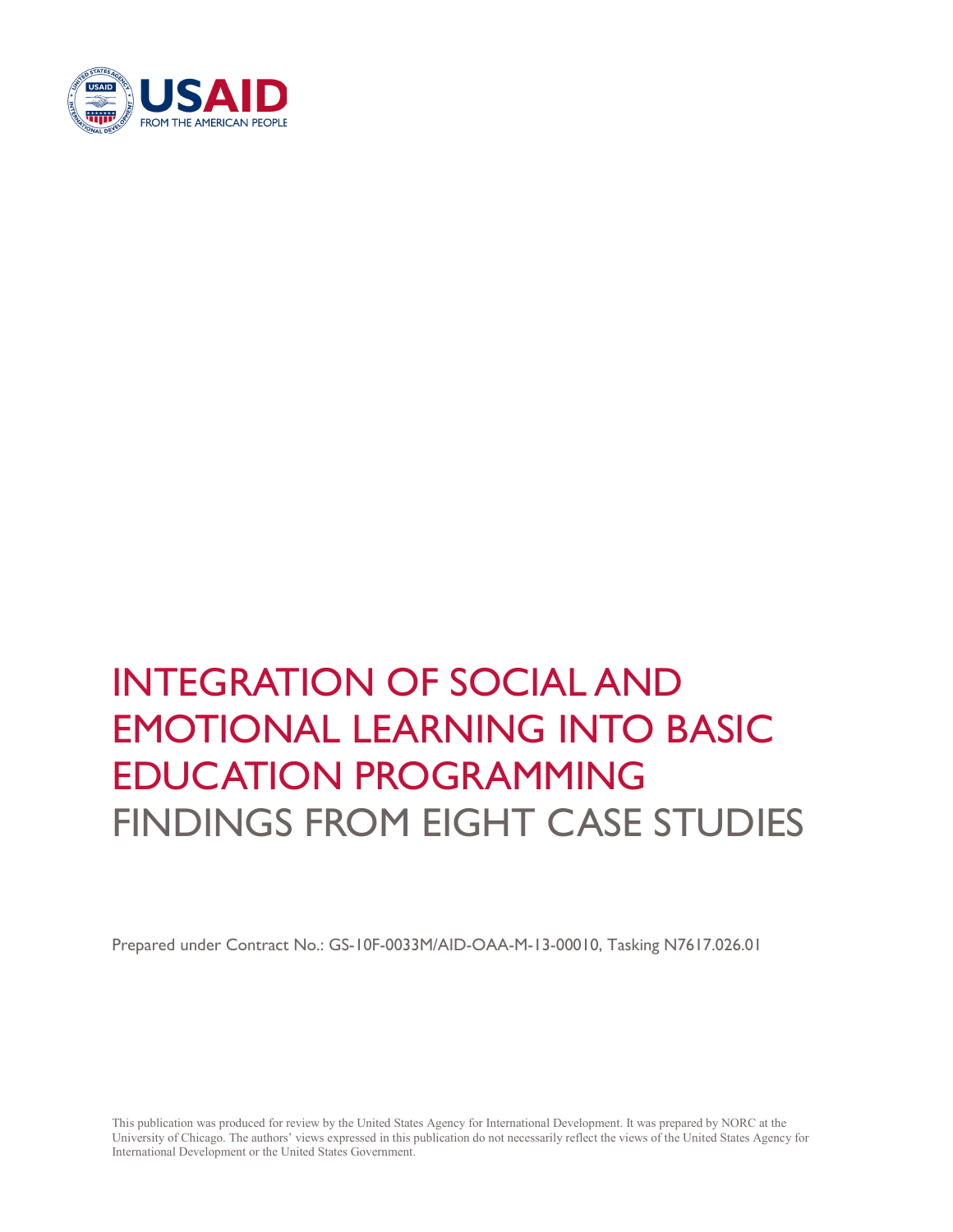## INTEGRATION OF SOCIAL AND EMOTIONAL LEARNING INTO BASIC EDUCATION PROGRAMMING FINDINGS FROM EIGHT CASE STUDIES

# (APRIL 2021)

Prepared under Contract No.: GS-10F-0033M/AID-OAA-M-13-00010, Tasking N7617.026.01

**Submitted to:** USAID

**Submitted by:** lisun leong Vaiddehi Bansal Samantha Downey Xiran Liu

### **Contractor:**

NORC at the University of Chicago 4350 East West Highway, 8th Floor Bethesda, MD 20814 Attention: Varuni Dayaratna Tel: 301-634-9414; Email: [Dayaratna-varuni@norc.org](mailto:Dayaratna-varuni@norc.org)

### **DISCLAIMER**

The authors' views expressed in this publication do not necessarily reflect the views of the United States Agency for International Development or the United States Government.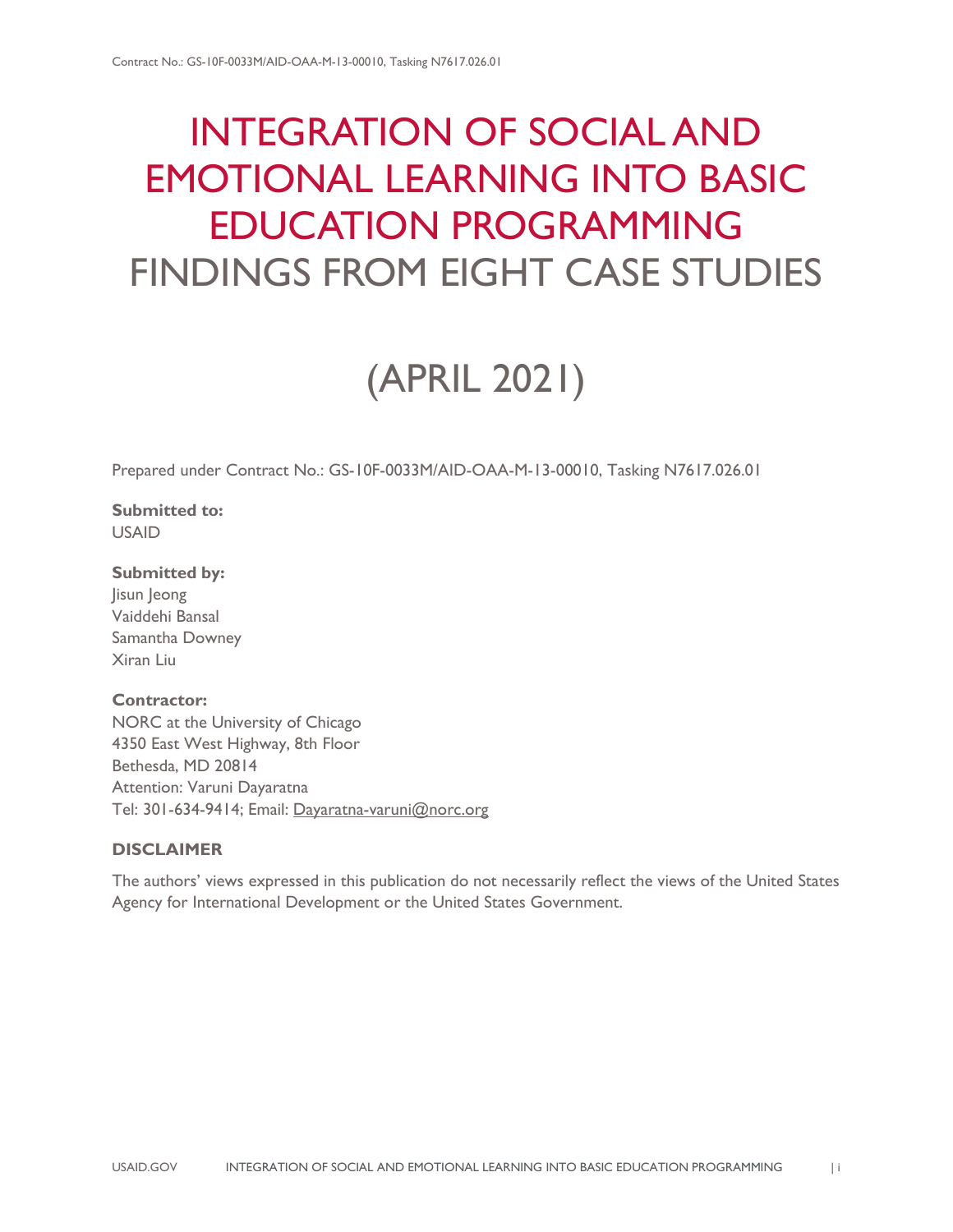### **TABLE OF CONTENTS**

| <b>ACRONYMS</b>                                             | Ш              |
|-------------------------------------------------------------|----------------|
| <b>EXECUTIVE SUMMARY</b>                                    |                |
| <b>KEY FINDINGS</b><br><b>RECOMMENDATIONS</b>               | L<br>3         |
| <b>I. INTRODUCTION</b>                                      | $\overline{4}$ |
| <b>BACKGROUND ON SOCIAL AND EMOTIONAL LEARNING</b>          | $\overline{4}$ |
| <b>RESEARCH PURPOSE</b>                                     | 6              |
| <b>RESEARCH QUESTIONS</b>                                   | 6              |
| 2. METHODS AND LIMITATIONS                                  | $\overline{7}$ |
| <b>CASE SELECTION</b>                                       | $\overline{7}$ |
| <b>DOCUMENT ANALYSIS</b><br><b>KEY INFORMANT INTERVIEWS</b> | 9<br>9         |
| <b>LIMITATIONS</b>                                          | 9              |
| 3. FINDINGS                                                 | $ 0\rangle$    |
| <b>SEL DESIGN PHASE</b>                                     | 10             |
| SEL IMPLEMENTATION AND MEASUREMENT                          | 22             |
| USAID'S SUPPORT IN SEL INTEGRATION INTO ACTIVITIES          | 38             |
| <b>4. RECOMMENDATIONS</b>                                   | 42             |
| <b>CONCLUSION</b>                                           | 44             |
| <b>ANNEX A: SOURCES OF INFORMATION</b>                      | 45             |
| <b>ANNEX B: SEL THEORY OF CHANGE</b>                        | 53             |
| ANNEX C: SEL MEASUREMENT APPROACHES                         | 56             |
| <b>ANNEX D: REFERENCES</b>                                  | 6 <sup>1</sup> |

### **LIST OF TABLES AND FIGURES**

|          | Table 1. Case Study Activities Summary                                                                                            | 8  |
|----------|-----------------------------------------------------------------------------------------------------------------------------------|----|
| Table 2. | Overview of Social and Emotional Skills across the Nine Activities                                                                | Ш  |
| Table 3. | Excerpt from the Matrix of Activities by Thematic Life Skills and Values in Journeys<br>Activity Handbook for Pupils, LARA/Uganda | 17 |
| Table 4. | SEL Integration Approaches Adopted by the Activities                                                                              | フフ |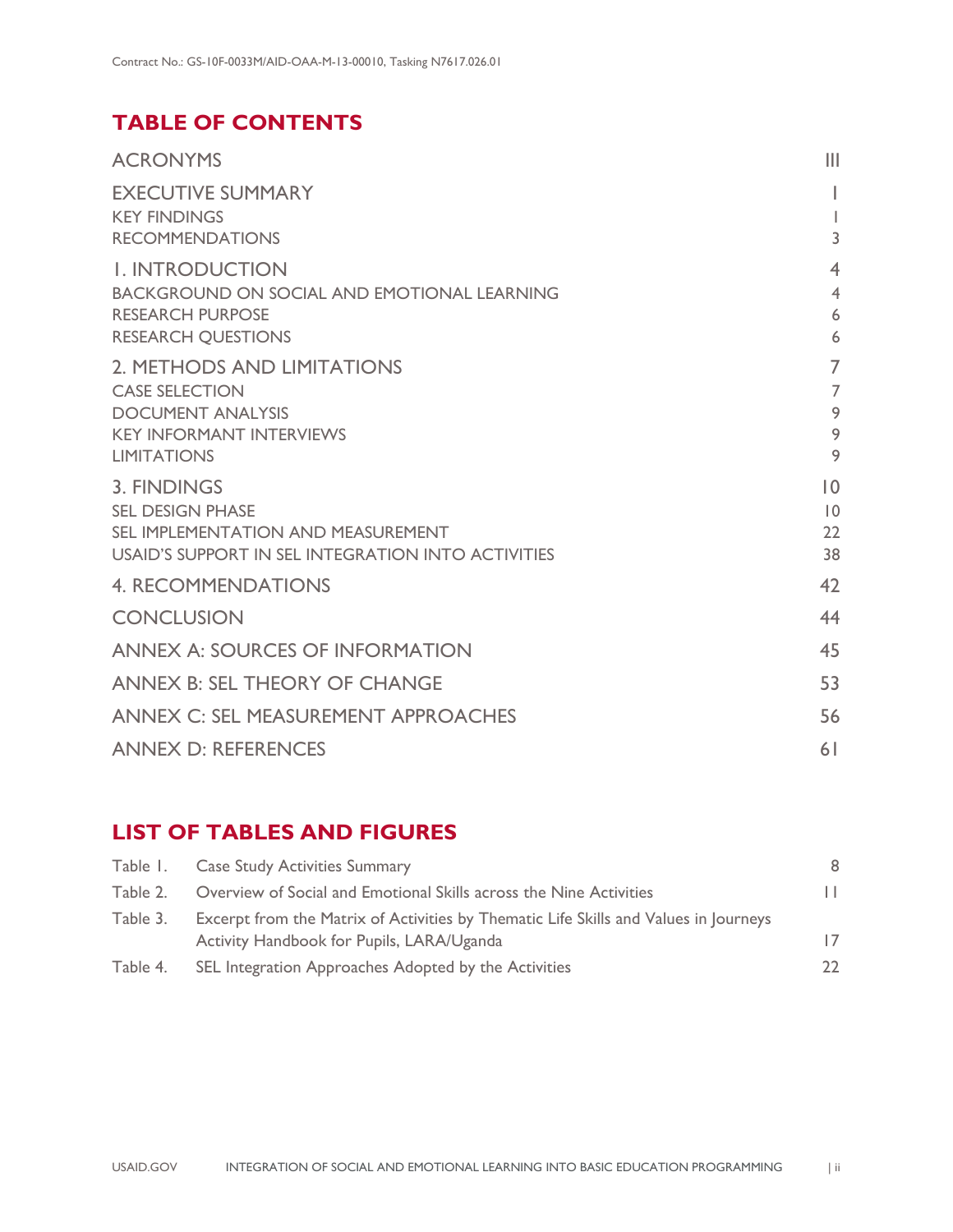### <span id="page-3-0"></span>**ACRONYMS**

| <b>AENN</b>     | Addressing Education in Northeast Nigeria                                                                 |
|-----------------|-----------------------------------------------------------------------------------------------------------|
| <b>ALE</b>      | Asegurando la Educación                                                                                   |
| <b>ALS</b>      | <b>Alternative Learning System</b>                                                                        |
| <b>ANFEA</b>    | Adult and Non-Formal Education Agency                                                                     |
| <b>AOR</b>      | Agreement Officer's Representative                                                                        |
| <b>BEC</b>      | <b>Basic Education Coalition</b>                                                                          |
| <b>CASEL</b>    | Collaborative for Academic, Social, and Emotional Learning                                                |
| <b>CBOs</b>     | Community-based Organizations                                                                             |
| <b>CBT</b>      | Cognitive-Behavioral Therapy                                                                              |
| <b>CERD</b>     | Center for Educational Research and Development                                                           |
| <b>DEC</b>      | Development Experience Clearinghouse                                                                      |
| <b>DGE/DOPS</b> | The Lebanese Department of Orientation and Guidance within the Directorate of<br><b>General Education</b> |
| ECR.            | <b>Education Crisis Response</b>                                                                          |
| <b>ECW</b>      | <b>Education Cannot Wait</b>                                                                              |
| <b>EDC</b>      | <b>Education Development Center</b>                                                                       |
| EF.             | <b>Empleando Futuros</b>                                                                                  |
| <b>EWS</b>      | Early Warning System                                                                                      |
| <b>FGD</b>      | <b>Focus Group Discussion</b>                                                                             |
| <b>GBV</b>      | <b>Gender-Based Violence</b>                                                                              |
| <b>GPE</b>      | Global Partnership for Education                                                                          |
| <b>HICs</b>     | <b>High-income Countries</b>                                                                              |
| <b>HMC</b>      | Herramienta de Medición de Cambios                                                                        |
| <b>HR</b>       | Human Resources                                                                                           |
| HQ              | Headquarters                                                                                              |
| IE              | <b>Impact Evaluation</b>                                                                                  |
| IP              | <b>Implementing Partner</b>                                                                               |
| <b>IRC</b>      | <b>International Rescue Committee</b>                                                                     |
| KII             | Key Informant Interview                                                                                   |
| LARA            | Literacy Achievement and Retention Activity                                                               |
| <b>LGBTI</b>    | Lesbian, Gay, Bisexual, Transgender, and Intersex                                                         |
| <b>LMICS</b>    | Low- and Middle-income Countries                                                                          |
| <b>MEHE</b>     | Ministry of Education and Higher Education                                                                |
| <b>METAS</b>    | Mejorando la Educación para Trabajar, Aprender y Superarse                                                |
| MoE             | Ministry of Education                                                                                     |
| <b>MoESTS</b>   | Ministry of Education, Science, Technology and Sports                                                     |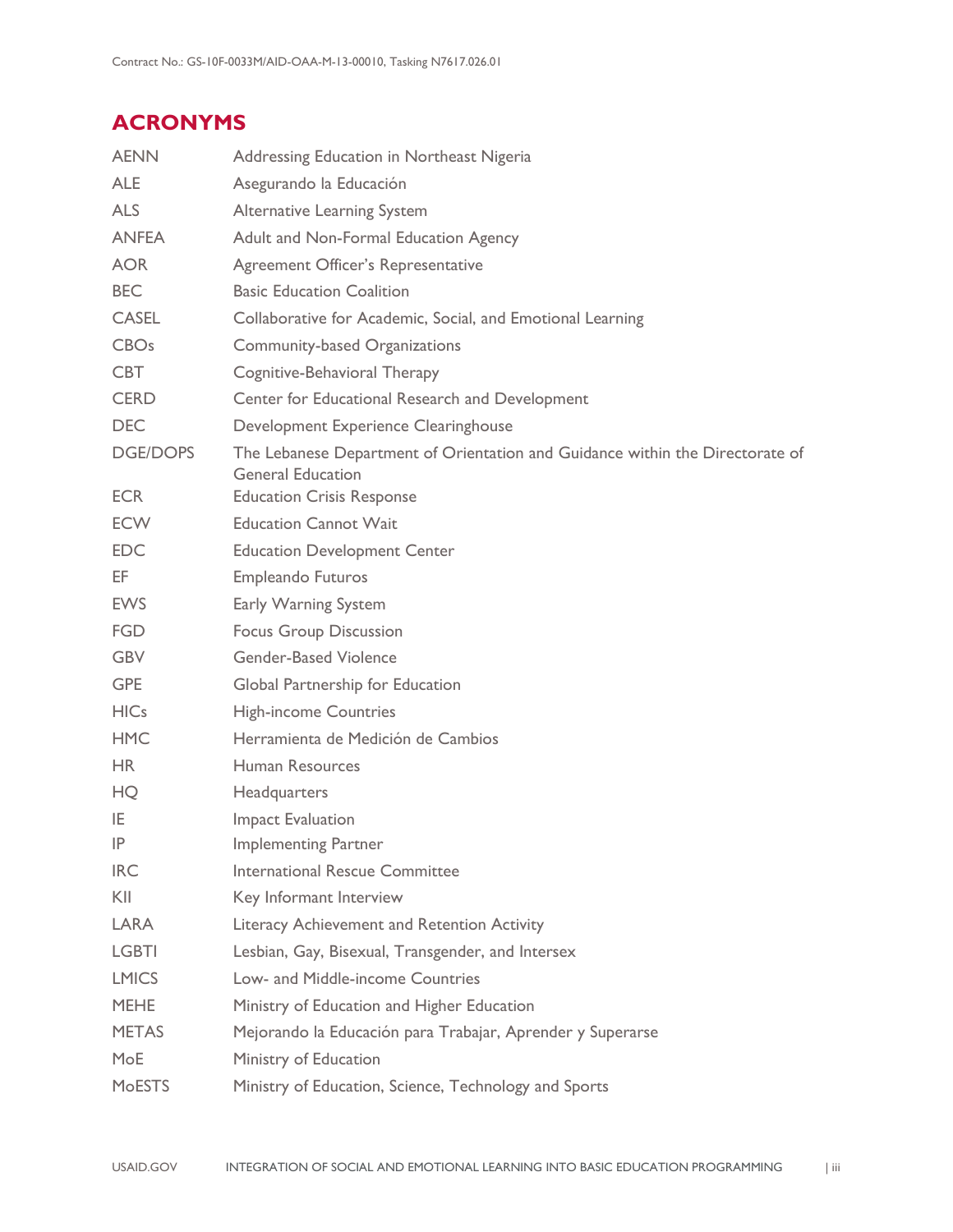| <b>MYDev</b>            | Mindanao Youth for Development                                     |
|-------------------------|--------------------------------------------------------------------|
| <b>NFE</b>              | Non-Formal Education                                               |
| <b>NGO</b>              | Non-Governmental Organization                                      |
| <b>NFLC</b>             | Non-Formal Learning Center                                         |
| <b>NORC</b>             | National Opinion Research Center                                   |
| <b>PE</b>               | <b>Physical Education</b>                                          |
| <b>PRP</b>              | Pakistan Reading Project                                           |
| <b>PSS</b>              | <b>Psychosocial Support</b>                                        |
| <b>QITABI</b>           | Quality Instruction Towards Access and Basic Education Improvement |
| <b>SBV</b>              | School-based Violence                                              |
| <b>SRGBV</b>            | School-related Gender-based Violence                               |
| <b>SEL</b>              | Social and Emotional Learning                                      |
| <b>SDG</b>              | Sustainable Development Goal                                       |
| <b>TESDA</b>            | <b>Technical Education and Skills Development Authority</b>        |
| <b>UNICEF</b>           | United Nations Children's Fund                                     |
| <b>USAID</b>            | United States Agency for International Development                 |
| <b>VAC<sub>i</sub>S</b> | Violence Against Children in Schools                               |
| VIP-RA                  | <b>Violence-Involved Persons Risk Assessment</b>                   |
| <b>YDA</b>              | Youth Development Alliances                                        |
| <b>YES</b>              | <b>Youth Employment Survey</b>                                     |
| <b>YPS</b>              | <b>Youth Perceptions Survey</b>                                    |
| <b>YSET</b>             | <b>Youth Service Eligibility Tool</b>                              |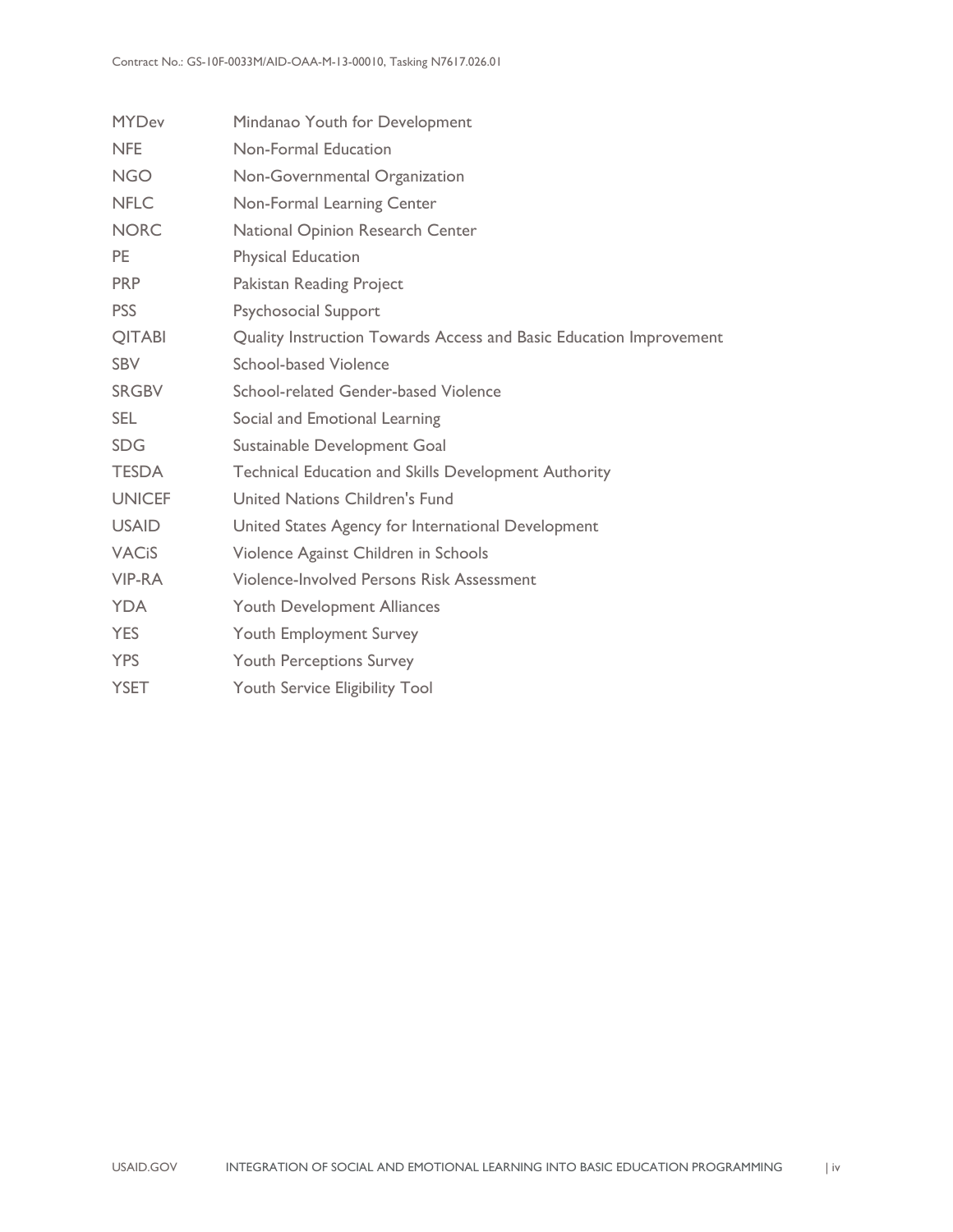### <span id="page-5-0"></span>**EXECUTIVE SUMMARY**

The 2018 USAID Education Policy identifies social and emotional skills, alongside literacy and numeracy skills, as a foundational learning outcome. USAID commissioned NORC to complete a series of qualitative case studies to understand how social and emotional learning (SEL)<sup>[1](#page-5-2)</sup> is integrated into USAID basic education activities.[2](#page-5-3) The research team used document analysis and key informant interviews (KIIs) to answer the following questions:

- How are social and emotional skills integrated into the conceptualization and design of USAID's basic education activities?
- How are SEL interventions managed, implemented, and measured?
- What are the best practices and lessons learned in designing, implementing, and measuring SEL in USAID's basic education activities?
- How can USAID better support Mission staff to design and manage interventions toward social and emotional skills or outcomes?

In addition to this report, individual Case Studies have been published for the following nine<sup>[3](#page-5-4)</sup> current or completed USAID basic education activities:

- <span id="page-5-1"></span>• [Asegurando la Educación \(ALE\)/Honduras](https://www.edu-links.org/sites/default/files/media/file/ALE%20Case%20Study%20Report_4.8.21_final.pdf)
- [Education Crisis Response \(ECR\)/Nigeria](https://www.edu-links.org/sites/default/files/media/file/ECR%20Case%20Study%20Report_4.8.21_final.pdf)
- [Empleando Futuros \(EF\)/Honduras](https://www.edu-links.org/sites/default/files/media/file/EF%20Case%20Study%20Report_4.8.21_final.pdf)

 $\overline{a}$ 

- [Literacy Achievement and Retention Activity \(LARA\)/Uganda](https://www.edu-links.org/sites/default/files/media/file/LARA%20Case%20Study%20Report_4.8.21_final.pdf)
- [Mindanao Youth for Development \(MYDev\)/Philippines](https://www.edu-links.org/sites/default/files/media/file/MYDev%20Case%20Study%20Report_4.8.21_final.pdf)
- [The Pakistan Reading Project \(PRP\)/Pakistan](https://www.edu-links.org/sites/default/files/media/file/PRP%20Case%20Study%20Report_4.8.21_final.pdf)
- [Quality Instruction Towards Access and Basic Education Improvement \(QITABI\)/Lebanon; QITABI](https://www.edu-links.org/sites/default/files/media/file/QITABI%20Case%20Study%20Report_4.8.21_final.pdf)  [2/Lebanon](https://www.edu-links.org/sites/default/files/media/file/QITABI%20Case%20Study%20Report_4.8.21_final.pdf)
- [Early Childhood Development Mass Media Activity \(Sisimpur\)/Bangladesh](https://www.edu-links.org/sites/default/files/media/file/Sisimpur%20Case%20Study%20Report_4.8.21_final.pdf)

<span id="page-5-2"></span><sup>&</sup>lt;sup>1</sup> Social and emotional learning (SEL) is "the process through which children and adults acquire and apply the knowledge, skills, and attitude to develop healthy identities, manage their emotions and achieve personal and collective goals, feel and show empathy for others, establish and maintain supportive relationships, and make responsible and caring decisions" (CASEL, 2020).

<span id="page-5-3"></span><sup>2</sup> USAID's basic education activities include pre-primary, primary, secondary, and youth workforce development activities.

<span id="page-5-4"></span><sup>3</sup> From the SEL programming standpoint, QITABI/Lebanon and QITABI 2/Lebanon are substantially distinct and are therefore treated as two separate activities.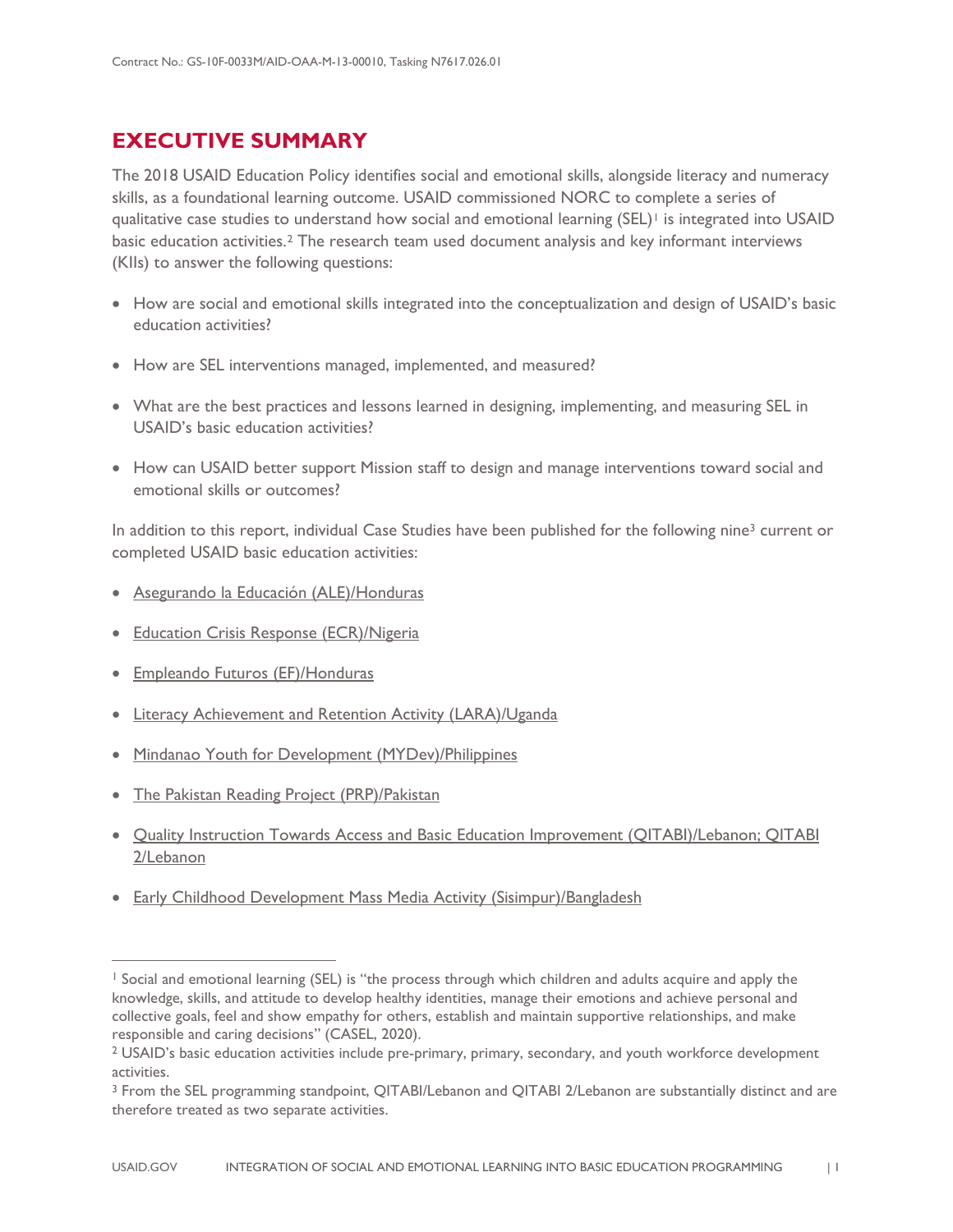### **KEY FINDINGS**

#### SEL DESIGN PHASE

- 1. In designing SEL, key informants emphasized the importance of agreeing with local stakeholders on SEL terminology and related definitions.
- 2. The majority of activities directly referred to social and emotional skills as a means to achieve other outcomes in the theory of change, such as reading skills, employability, and reduced school-level violence. When activities based such outcomes on the school and community's specific SEL needs, key informants had a more consistent understanding of SEL's role in a theory of change.

#### SEL CONTEXTUALIZATION<sup>[4](#page-6-0)</sup>

The report highlights findings from: 1) contextualization of SEL competence areas<sup>[5](#page-6-1)</sup> and skills, and 2) contextualization of SEL teaching and learning content.

- 3. Much of the contextualization occurred later at the skills level after global SEL frameworks and competence areas were adopted. Exceptionally, QITABI 2/Lebanon provided a promising example of contextualizing both competence areas and skills, to develop a locally driven SEL framework.
- 4. Comparing a global set of skills with a country's education curricula is an effective method of contextualization at the social and emotional skills level.
- 5. The report highlights a rigorous pilot testing of SEL teaching and learning content with learners and educators to design effective SEL intervention.

#### SEL FOR EQUITY AND INCLUSION

6. SEL interventions can advance the educational goal of equity and inclusion by building learners' agency and fostering inclusive school climate.

#### SEL IMPLEMENTATION

 $\overline{a}$ 

- 7. Activities that integrate SEL using multiple approaches across various entry points are considered more effective. In addition, the research team found that:
	- − Key informants perceived explicit SEL skills instruction as more effective.
	- − Integration with school curriculum approaches is effective for practicing and reinforcing social and emotional skills. Key informants also considered child-friendly classroom and school culture approaches as crucial for the education system-wide support for SEL.
	- − SEL policy adoption occurred more when the relevant ministry took the lead in SEL implementation.

<span id="page-6-0"></span><sup>4</sup> A definition of contextualization used in this report can be found on page 15 under the "Contextualizing SEL competence areas and skills" section.

<span id="page-6-1"></span><sup>5</sup> "Competence area" is defined as a domain, cluster, and categories of interrelated social and emotional skills or constructs. More details can be found in the "Definition of key terms" section on page 8 of this report.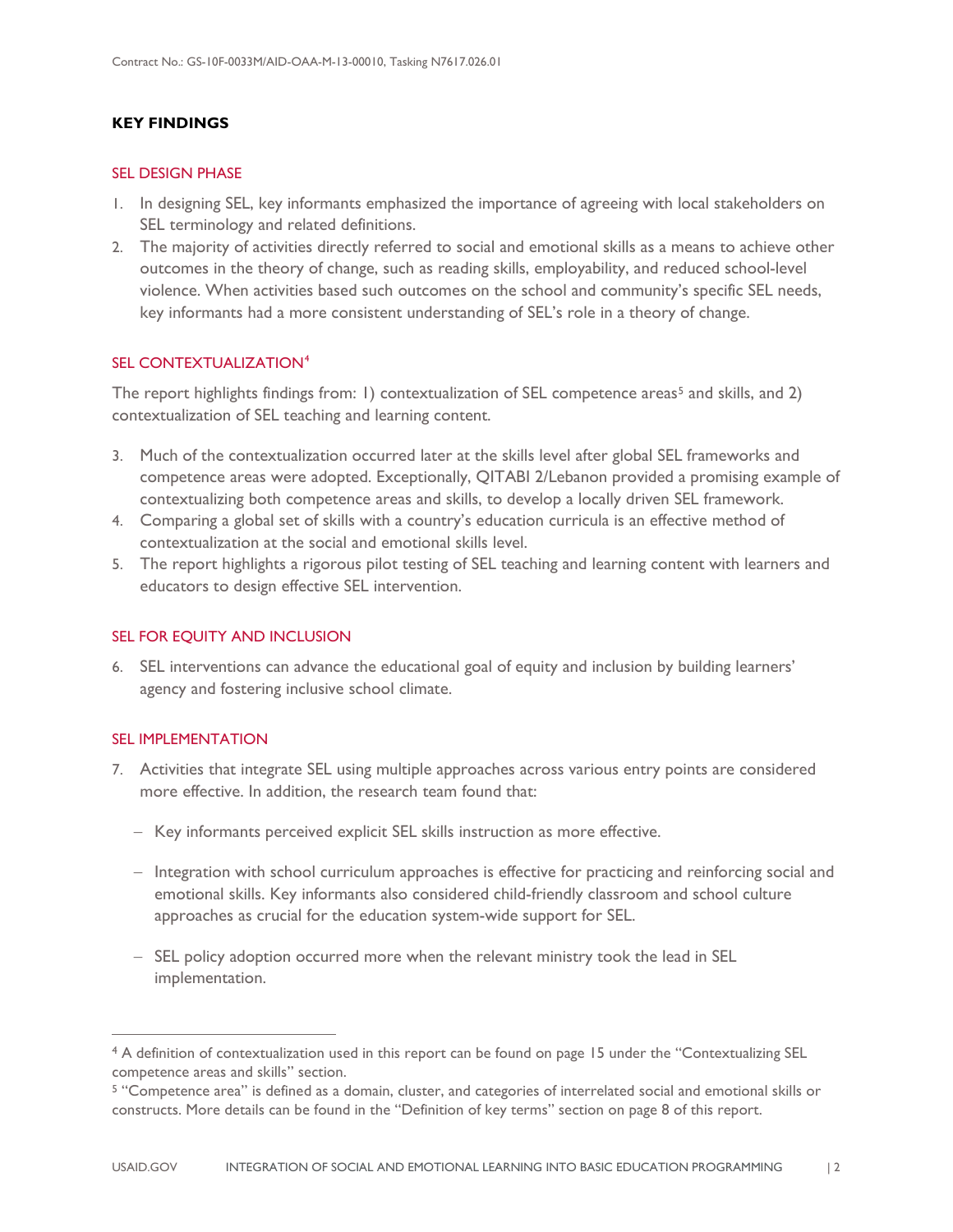8. In strengthening sustainability of SEL interventions, it is important to ensure partnerships with stakeholders across all levels of the education system and with communities.

#### KEY STAKEHOLDERS AND CHAMPIONS

9. Obtaining support from local education authorities and school leadership, as well as providing continuous professional development opportunities can strengthen educators' championing of new SEL approaches.

### SEL MEASUREMENT

- 10. The report highlights the need to measure social and emotional skills and associated outcomes with tools that are developed or adapted to the specific context and the activity design.
- 11. In addition, the report elaborates on the evidence gleaned by measuring teachers' instructional practices in documenting the impacts of SEL interventions.

#### KEY INFORMANTS' RECOMMENDATIONS FOR FUTURE USAID SUPPORT

12. In-country implementing partners and USAID mission staff suggest more resources to account for flexibility in designing, implementing, and measuring future SEL activities.

### <span id="page-7-0"></span>**RECOMMENDATIONS**

Based on the key findings, the following four points synthesize the major recommendations:

*First*, it is crucial to agree on context-specific SEL terminology, related definitions, and the role of SEL in the activity's theory of change during the design phase.

*Second*, the contextualization process should be based on the understanding that social and emotional competence areas and skills may include those that are universal as well as those that are culturally and contextually specific. Rigorous and iterative pilot testing of SEL teaching and learning materials with learners and educators will enable proper contextualization.

*Third*, activity staff should ensure that SEL is integrated using multiple innovative pedagogical approaches (*e.g.* embedding learning through play concepts within SEL activities) and that the integration is a longterm educational goal that is conducted system wide.

*Fourth*, when possible, assess social and emotional skills and associated outcomes using measurement tools that are developed or adapted to the specific context and the activity design.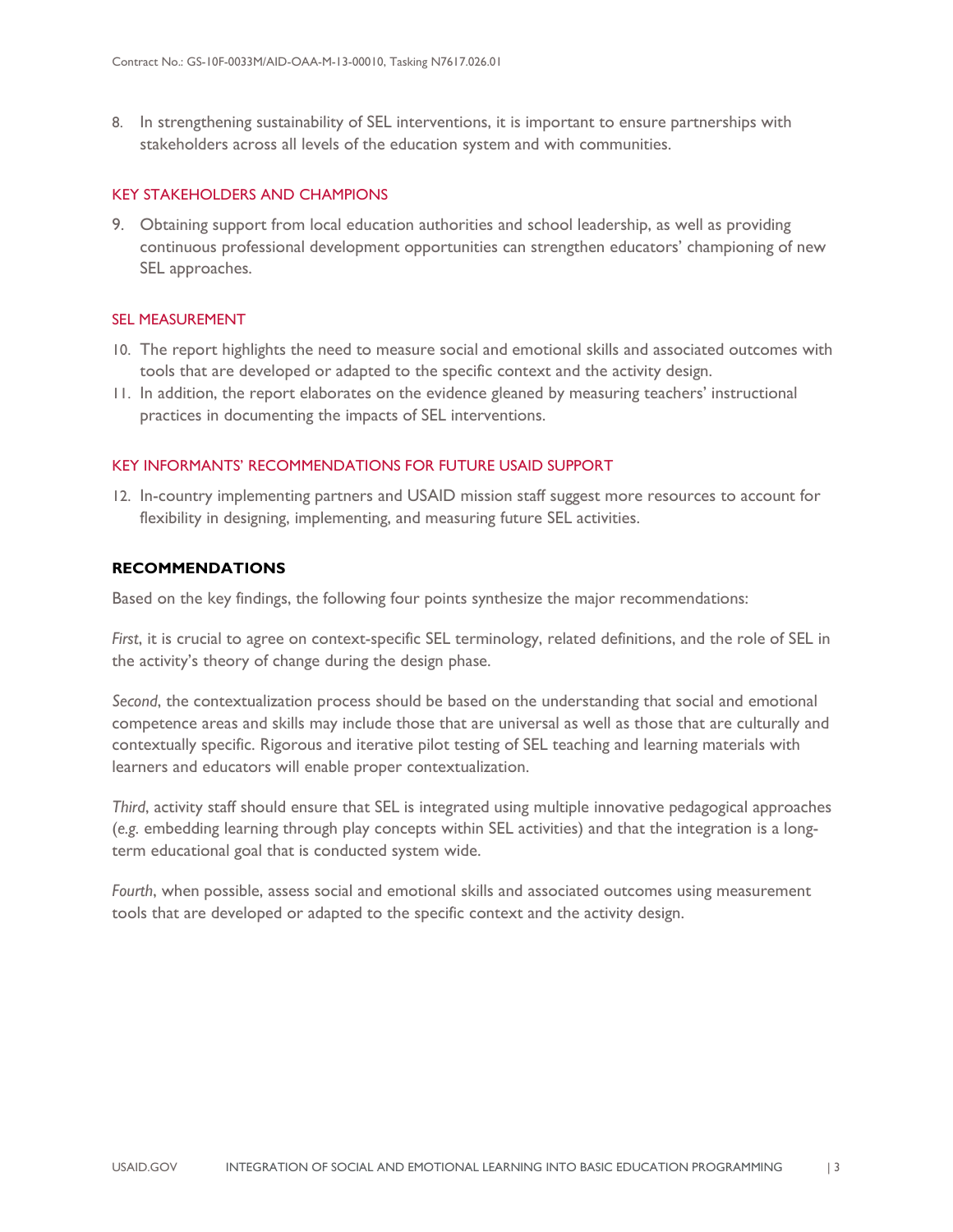### <span id="page-8-0"></span>**1. INTRODUCTION**

The definition of quality education in the Sustainable Development Goal (SDG) 4 has expanded to foster "flexible skills and competencies that prepare learners for diverse challenges."[6](#page-8-2) Indeed, social and emotional skills have emerged as core behavior-related skills necessary for children and youth's learning and healthy development, and subsequently, social and emotional learning (SEL) has gained substantial attention as the "missing piece" in academic success, interpersonal development, and life success (Durlak *et al.*, 2011; Elias *et al.*, 1997; Jones *et al.*, 2017a).

The 2018 U.S. Government Strategy on International Basic Education and the 2018 USAID Education Policy for the first time identified social and emotional skills as a learning outcome foundational to future learning and success, alongside literacy and numeracy skills. Through the Strategy and Policy, USAID is providing new opportunities to systematically design, measure, implement, and understand the impact of programs that build social and emotional skills or soft skills for learners. Published in 2019, the Social and Emotional Learning and Soft Skills Policy Brief[7](#page-8-3) was a timely response to support USAID staff and implementing partners by defining the key terms, specifying desired outcomes and quality standards for programming, and identifying evidence and best practices. However, given the growing demand for more technical support on social and emotional skills or soft skills programming by Missions, USAID commissioned NORC to complete a series of qualitative case studies to identify best practices for SEL integration into USAID's basic education activities, which include pre-primary, primary, secondary, and youth workforce development activities.[8](#page-8-4)

### <span id="page-8-1"></span>**BACKGROUND ON SOCIAL AND EMOTIONAL LEARNING**

### DEFINITION OF KEY TERMS

 $\overline{a}$ 

While there is no accepted single, consistent, or cross-national definition of SEL and related terms (*e.g.* life skills, 21st-century skills, and non-academic skills) USAID defines social and emotional skills as a *"set of cognitive, social, and emotional competencies that children, youth, and adults learn through explicit, active, focused, sequenced instruction that allows them to understand and manage emotions, set and achieve positive goals, feel and show empathy, establish and maintain positive relationships, and make responsible decisions."*[9](#page-8-5) Social and emotional skills is the umbrella term used across all levels and settings of USAID's basic education activities. The USAID Education Policy Brief also describes a typical use of the term "soft skills" in its youth workforce development activities, higher education activities, and in the context of cross-sectoral positive youth development programming, aligning with USAID's vision to help youth become healthy, productive, included, and engaged individuals. The term "social and emotional skills,"

<span id="page-8-2"></span><sup>6</sup> United Nations Educational, Scientific and Cultural Organization (UNESCO). (2016). Global education monitoring report summary 2016: Education for people and planet: Creating sustainable futures for all. p.9. <sup>7</sup> [USAID. \(2019\). Social and emotional learning and soft skills: USAID Education Policy Brief.](https://www.edu-links.org/sites/default/files/media/file/USAID%20Education%20Policy%20Brief%20Social%20and%20Emotional%20Learning%20and%20Soft%20Skills_Final_0.pdf)

<span id="page-8-4"></span><span id="page-8-3"></span><sup>8</sup> USAID's definition of "basic education" includes interventions and activities designed to improve early childhood, pre-primary education, primary education, and secondary education levels both in formal and non-formal education settings, as well as learning for out-of-school youth and adults, youth workforce development, vocational training activities, and capacity-building interventions for educators and administrators of the respective interventions. See USAID 2018, p.44.

<span id="page-8-5"></span><sup>9</sup> The definition of SEL comes from the Collaborative for Academic, Social, and Emotional Learning (CASEL), which is being used by USAID (2019). For additional background information on SEL/soft skills, please refer to the USAID 2019 Education Policy Brief.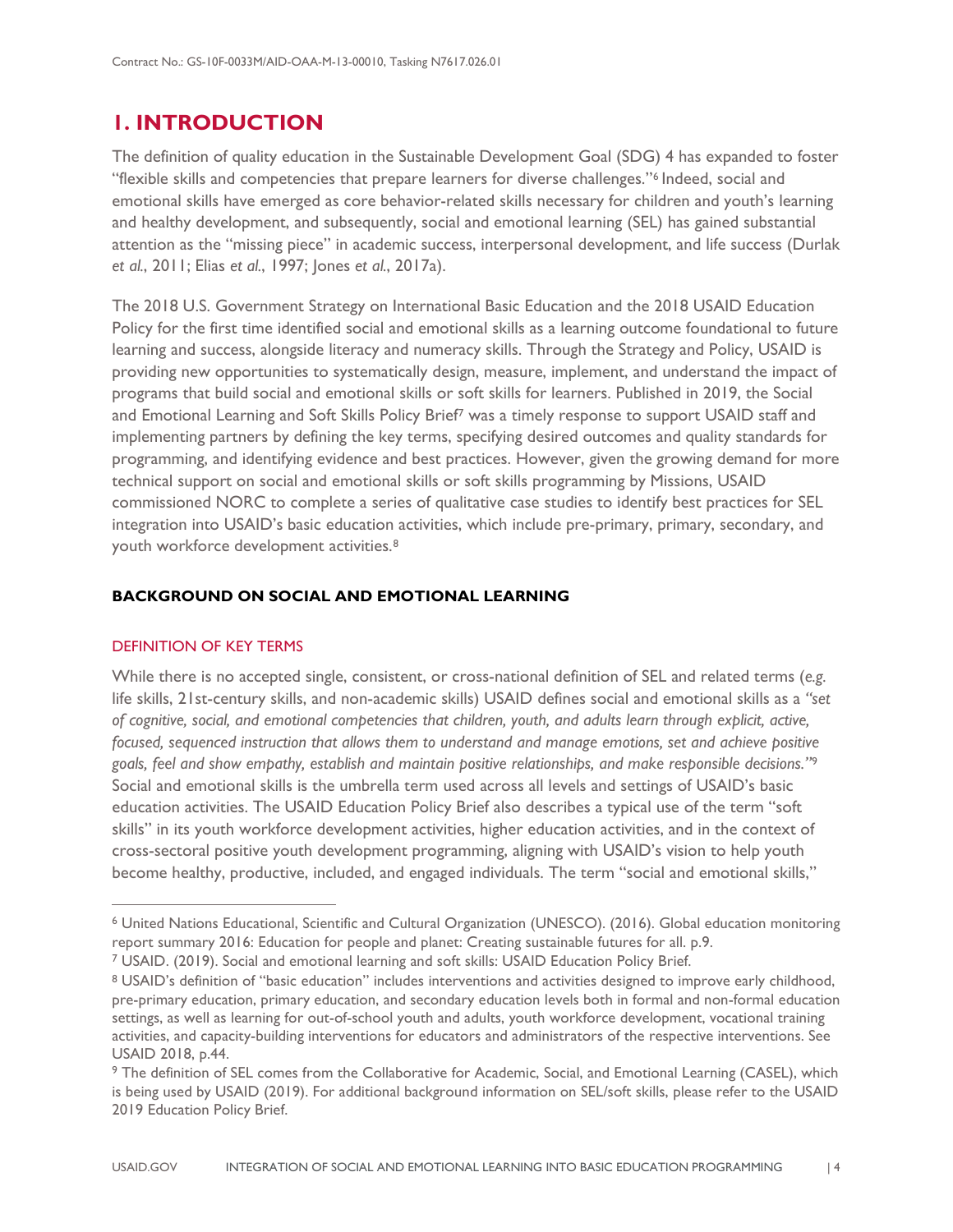however, is typically used in the context of formal or non-formal education programming, across all levels of the education system.<sup>[10](#page-9-0)</sup>

Just as the variety of definitions of SEL and related terminologies exist, specific skills promoted by different SEL interventions also vary. Different frameworks exist for organizing social and emotional skills; the most widely used Collaborative for Academic, Social, and Emotional Learning's (CASEL) framework includes five areas of competence, with examples of skills for each competence:<sup>[11](#page-9-1)</sup>

- Self-awareness (*e.g.*, sense of confidence and purpose, identifying one's emotions, integrating personal and social identities)
- Self-management (*e.g.*, self-discipline, impulse control, stress management, demonstrating personal and collective agency)
- Social awareness (*e.g.*, perspective-taking, empathy, identifying diverse social norms)
- Relationship skills (*e.g.*, communication skills, teamwork, conflict resolution, standing up for the rights of others)
- Responsible decision-making (*e.g.*, critical thinking, curiosity, identifying solutions for problem)

Since there are many terms to describe similar non-cognitive constructs, this report will mainly use the following terms: "competence areas"<sup>[12](#page-9-2)</sup> and "skills," unless specifically defined in an activity. Following CASEL's use of the term, this report uses "competence area" as a domain, cluster, and categories of interrelated social and emotional skills or constructs. As such, the term represents a higher-order, aggregated concept than individual "skills."

### SEL AND ASSOCIATED OUTCOMES

 $\overline{a}$ 

There is well-documented evidence of SEL's positive impact on improving academic performance, prosocial behaviors, positive relationships in and out of schools, reducing violence and conduct problems, and supporting general well-being in high-income countries (HIC), as well as emerging evidence of SEL's positive impact on learner's social-emotional development and psychosocial well-being from low- and middle-income countries (LMICs) (Durlak *et al.*, 2011; Jones *et al.*, 2017a; Weissberg *et al.*, 2015; Dolan and Weiss-Yagoda, 2017; Pisani *et al.*, 2016).

Meanwhile, there has been growing constructive criticism of the cultural and local relevance of social and emotional skills in LMICs (Jukes et al., 2018; Jeong, 2019; Sumida, 2019). From the sociocultural perspective, social and emotional skills emphasized in SEL frameworks developed in the United States often do not take into account social and emotional skills valued and prioritized by communities in LMICs. For example, educators and caregivers in Tanzania and Ghana emphasized social skills such as respect, obedience, and relationship skills rather than individual-level skills, but SEL implementation

<span id="page-9-0"></span><sup>&</sup>lt;sup>10</sup> See additional details on related terminology and USAID's approaches in USAID (2019).

<span id="page-9-1"></span><sup>&</sup>lt;sup>11</sup> CASEL recently updated the [SEL framework](https://casel.org/wp-content/uploads/2020/12/CASEL-SEL-Framework-11.2020.pdf) to promote educational equity for diverse children, adolescents, and adults (CASEL, 2020)

<span id="page-9-2"></span><sup>&</sup>lt;sup>12</sup> "Competency" is defined as "more than just knowledge and skills, which involves the ability to meet complex demands, by drawing on and mobilizing skills and attitudes in particular contexts" (OECD, 2005, p.4).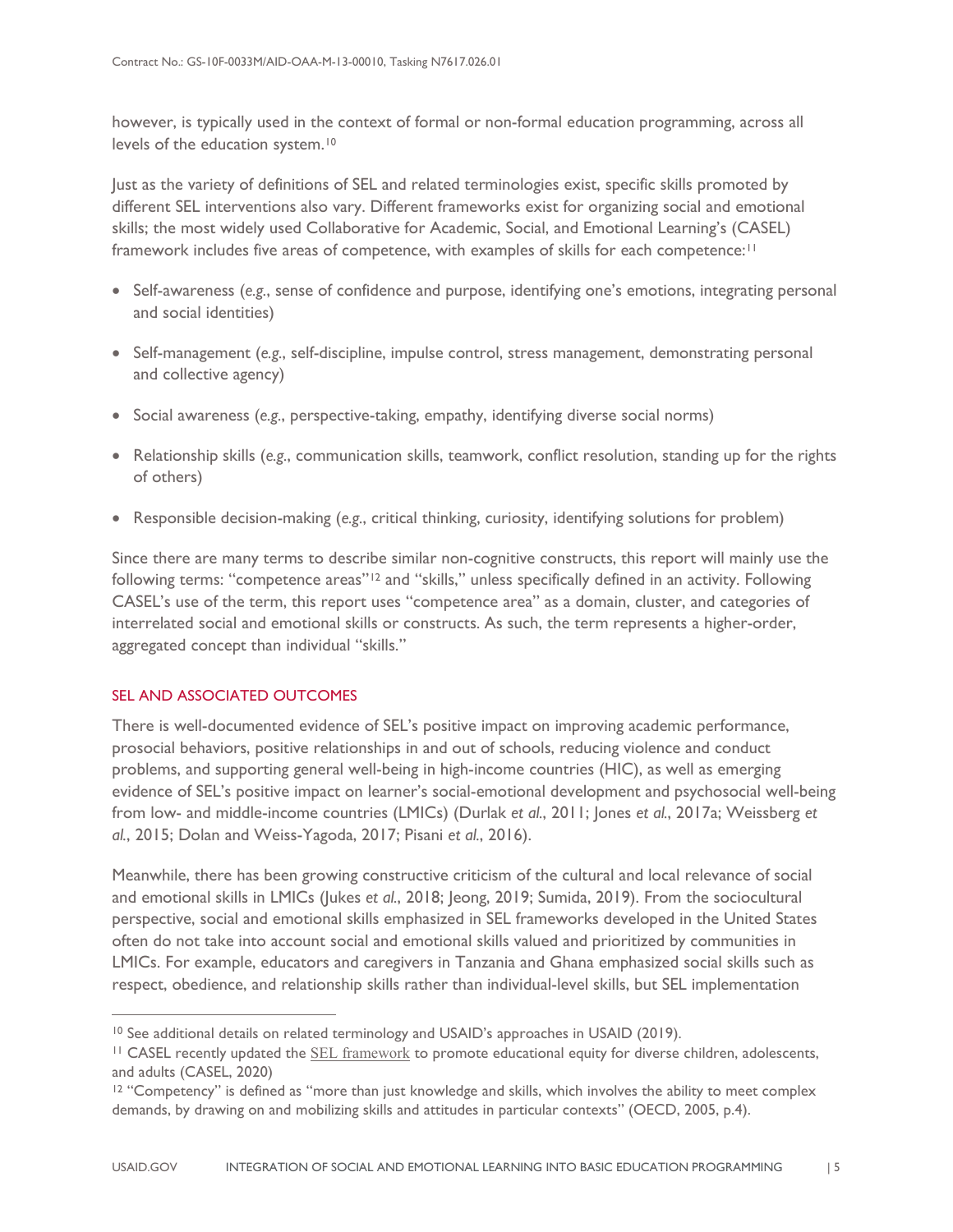generally tends to emphasize practice of individualistic skills (Jukes *et al.*, 2018; Jeong, 2019). In addition, there has been criticism that SEL programs have not acknowledged the importance of the broader social, economic, and cultural contexts (Jagers *et al.*, 2019). This social justice perspective emphasizes the importance of including racial, ethnic, class, regional, and gender differences in SEL programming to address the structural inequities.

### <span id="page-10-0"></span>**RESEARCH PURPOSE**

The purpose of this research is to share best practices and lessons learned from USAID basic education activities that foster social and emotional skills. It aims to discover and elevate good practices from the field that may not otherwise surface in traditional evidence gathering or synthesis exercises.

Social and emotional skills prominently feature in USAID's education learning agendas<sup>[13](#page-10-2)</sup> and also the Standard and Supplemental Foreign Assistance Indicators.<sup>[14](#page-10-3)</sup> USAID Missions continue to include social and emotional skills in strategic plans and documents through the program cycle, with training on social and emotional skills becoming an increasingly common request from Missions.

Through this study, USAID's Center for Education hopes to provide guidance on how to integrate SEL into basic education activities, both in formal and non-formal settings. Dissemination of the case study research findings will also enable USAID to provide thought leadership to donor groups such as Education Cannot Wait (ECW), Global Partnership for Education (GPE), the Basic Education Coalition (BEC), the Youth Employment Funders Group, and the LEGO Foundation.

Specifically, the study aims to address the following research questions:

### <span id="page-10-1"></span>**RESEARCH QUESTIONS**

### RESEARCH QUESTION 1

How are social and emotional skills integrated into the conceptualization and design of USAID's basic education activities?

**Sub-question 1.1:** How are SEL interventions conceptualized and designed?

**Sub-question 1.2:** How are SEL programs adapted to context?

**Sub-question 1.3:** How do SEL interventions approach equity and inclusion?

### RESEARCH QUESTION 2

How are SEL interventions managed, implemented, and measured?

**Sub-question 2.1:** How are SEL interventions implemented and managed?

**Sub-question 2.2:** Who are key stakeholders, champions, and critics for SEL interventions?

 $\overline{a}$ 

<span id="page-10-2"></span><sup>13</sup> [USAID Learning Agendas](https://www.edu-links.org/learning-agendas)

<span id="page-10-3"></span><sup>14</sup> [USAID Education Reporting Toolkit](https://www.edu-links.org/indicators)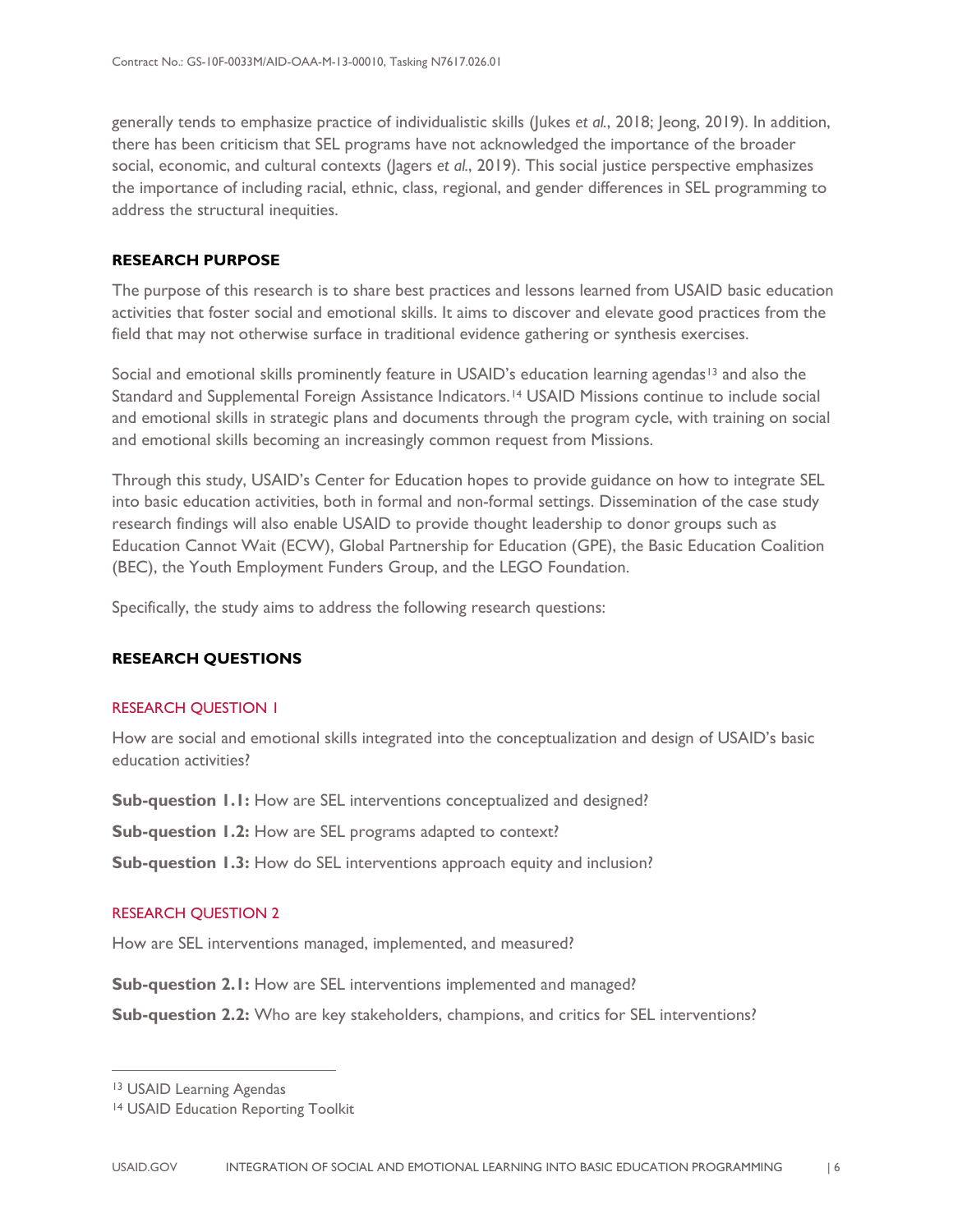**Sub-question 2.3:** How do SEL activities approach measurement?

#### RESEARCH QUESTION 3

What are the best practices and lessons learned in designing, implementing, and measuring SEL in USAID's basic education activities?

**Sub-question 3.1:** What best practices are identified?

**Sub-question 3.2:** What lessons learned are identified?

#### RESEARCH QUESTION 4

How can USAID better support Mission staff to design and manage interventions toward social and emotional skills or outcomes?

**Sub-question 4.1:** What kinds and levels of support are provided to USAID Mission staff from USAID headquarters and other Missions?

**Sub-question 4.2:** What more needs to be done?

### <span id="page-11-0"></span>**2. METHODS AND LIMITATIONS**

The research team conducted this study in two major phases using document review and key informant interviews (KIIs).

### <span id="page-11-1"></span>**CASE SELECTION**

The study began by selecting nine current or completed USAID activities in which social and emotional skills were integrated into school-based and/or youth workforce development interventions (Table 1). While the Quality Instruction Towards Access and Basic Education Improvement (QITABI/Lebanon) activity and its follow-up activity, QITABI 2/Lebanon, were considered to be one case in USAID's initial selection, from the SEL programming standpoint, the two activities are substantially distinct and are therefore treated as separate activities. Table 1 below summarizes characteristics of each of the focus interventions by activity location, duration, level of education, context, setting, and implementing partners.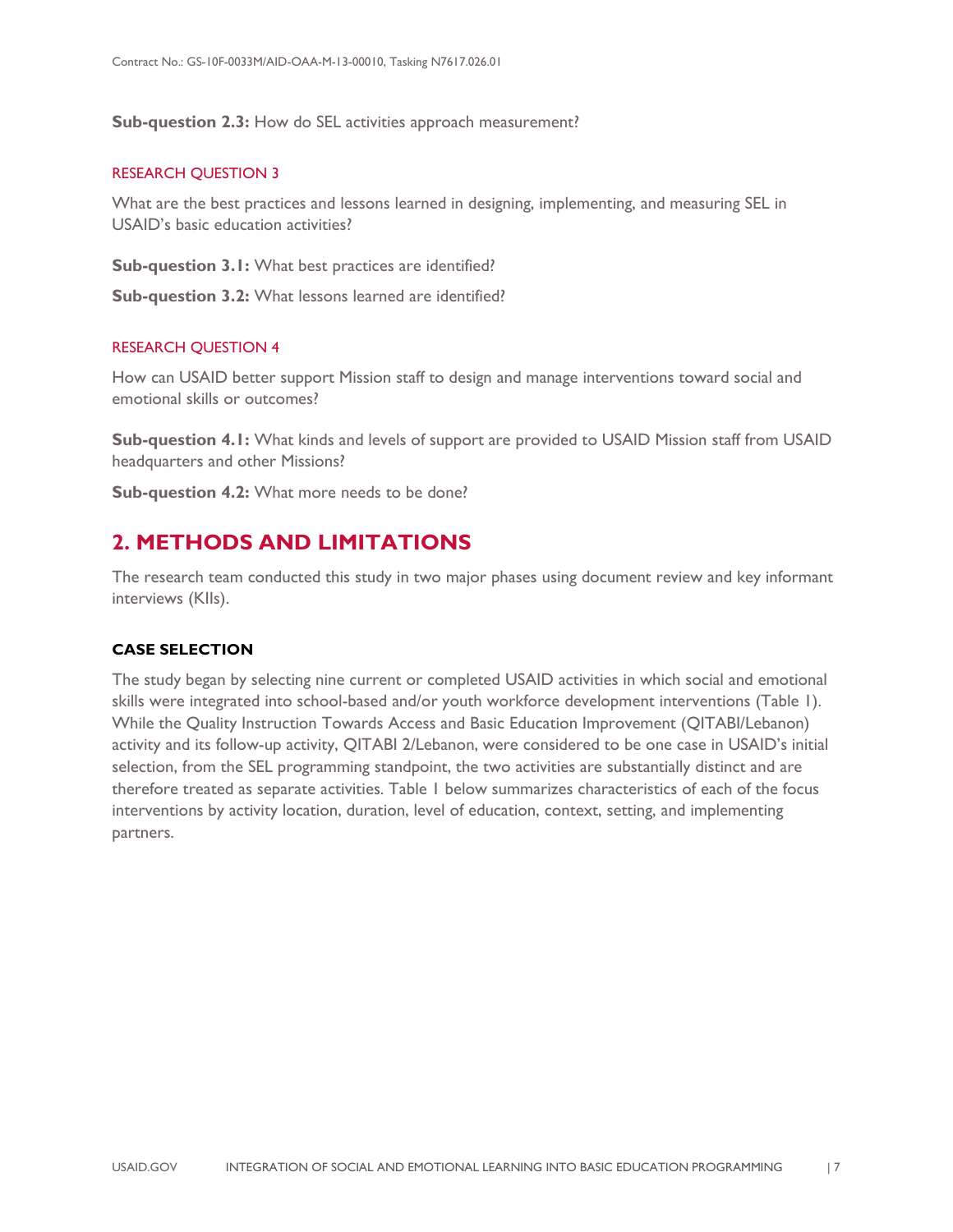### <span id="page-12-2"></span><span id="page-12-1"></span>**Table 1. Case Study Activities Summary**

| <b>ACTIVITY</b>                                                                | <b>COUNTRY</b>    | <b>DURATION</b> | <b>LEVEL OF EDUCATION</b>                                              | <b>CONTEXT<sup>15</sup></b>    | <b>SETTING<sup>16</sup></b> | <b>IMPLEMENTING</b><br><b>PARTNERS</b>      |
|--------------------------------------------------------------------------------|-------------------|-----------------|------------------------------------------------------------------------|--------------------------------|-----------------------------|---------------------------------------------|
| Asegurando la Educación (ALE)                                                  | Honduras          | 2017-2022       | Primary and secondary (grades 4–9)                                     | Crisis-affected                | Formal                      | DAI                                         |
| Education Crisis Response (ECR)                                                | Nigeria           | 2014-2018       | Primary, secondary, and youth<br>workforce development (ages 6-17)     | Conflict-affected              | Non-formal                  | <b>Creative Associates</b><br>International |
| Empleando Futuros (EF)                                                         | Honduras          | $2016 - 2021$   | Secondary and youth workforce<br>development (ages 16 to young adults) | Crisis-affected                | Non-formal                  | Banyan Global                               |
| Literacy Achievement and Retention<br>Activity (LARA)                          | Uganda            | $2015 - 2021$   | Primary (grades 3–7)                                                   | Stable, low-income Formal      |                             | <b>RTI</b>                                  |
| Mindanao Youth for Development<br>(MYDev)                                      | Philippines       | 2013-2019       | Youth workforce development (ages<br>$15 - 24$                         | Conflict-affected              | Non-formal                  | <b>EDC</b>                                  |
| The Pakistan Reading Project (PRP)                                             | Pakistan          | 2013-2020       | Primary (grades 1 and 2)                                               | Conflict-affected              | Formal                      | International Rescue<br>Committee           |
| Quality Instruction Towards Access and<br>Basic Education Improvement (QITABI) | Lebanon           | 2014-2020       | Primary (grades 1-4)                                                   | Crisis-affected                | Formal                      | World Learning                              |
| OITABI <sub>2</sub>                                                            |                   | 2019-2024       | Primary (grades 1-6)                                                   |                                | Formal                      |                                             |
| Early Childhood Development Mass<br>Activity (Sisimpur)                        | <b>Bangladesh</b> | 2017-2021       | Pre-primary and primary (ages 3–8)                                     | Stable and Crisis-<br>affected | Non-formal                  | Sesame Workshop<br>Bangladesh               |

<sup>&</sup>lt;sup>15</sup> "Conflict-affected" describes a country, region, community that has experienced armed conflict and/or recently terminated armed conflict, which is in contention over the control of government and/or territory that results in armed force between two parties, at least one being a government of a state. Conflict-affected also includes countries, regions, or communities indirectly affected by conflict due to population displacement, reallocation of government resources, or diminished capacity. "Crisis-affected" describes a country, region, or community that is experiencing or recently experienced a crisis. This also includes countries indirectly affected by a crisis due to population displacement, reallocation of government resources, or diminished capacity. Crises include natural hazards, health epidemics, lawlessness, endemic crime and violence, and climate vulnerabilities (USAID, 2018).

<span id="page-12-0"></span> $\overline{a}$ 

<sup>&</sup>lt;sup>16</sup> "Formal" education are learning opportunities provided in a system of schools, colleges, and universities and other educational institutions. It usually involves full-time education for children and young people. "Non-formal" education takes place both within and outside educational institutions and caters to people of all ages. It does not always lead to certification. Non-formal education programs are characterized by their variety, flexibility, and ability to respond quickly to new educational needs of children or adults. They are often designed for specific groups of learners, such as those who are too old for their grade level, those who do not attend formal school, or adults. Curricula may be based on formal education or on new approaches (USAID, 2018; INEE, 2010).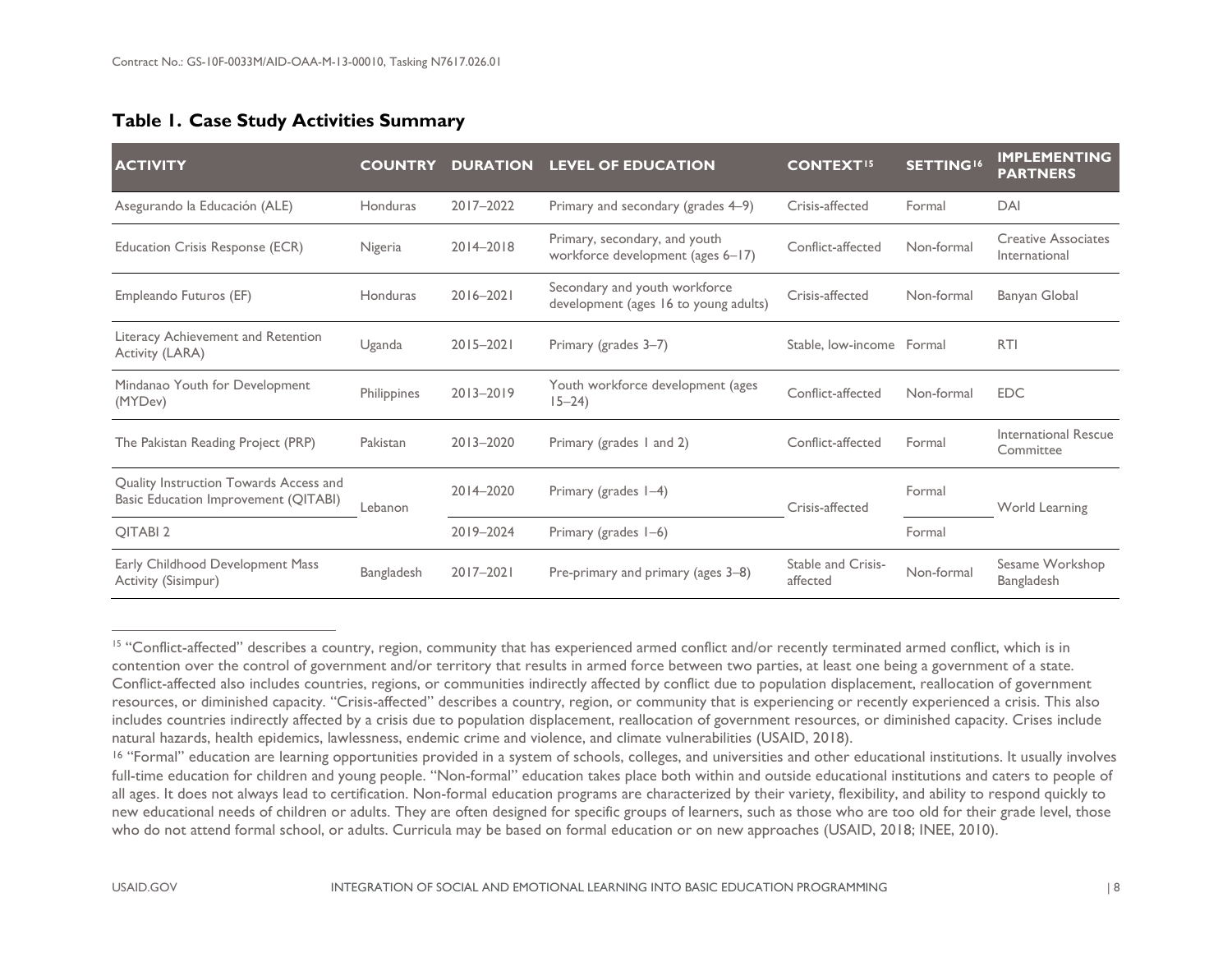### <span id="page-13-0"></span>**DOCUMENT ANALYSIS**

The document analysis phase began by undertaking a thorough search of documents related to each activity on the Development Experience Clearinghouse (DEC) to gather a comprehensive list of activity documents for review. The research team then contacted each Mission requesting additional documentation on the activity's SEL-related component, such as needs assessments or landscape analysis reports; SEL activity design-related documents; annual reports; evaluation or research studies; education materials on SEL including lesson plans; teacher training materials on SEL; and monitoring and evaluation plans and subsequent data collection tools. The availability of documents on the DEC and from the Mission varied across the case studies.

Next, the research team conducted a systematic review of all documents, using a detailed document review matrix that corresponded to the research questions. The team's SEL expert conducted coding workshops to ensure high inter-coder reliability and to resolve any discrepancies in coding. The evaluation or research studies; monitoring and evaluation plans and subsequent data collection tools; and SEL-related education materials including teacher training manuals were of the greatest usefulness to this research. Activity design documents were useful when available, but the research team was unable to obtain documents for some activities. A full summary of the documents reviewed for each case study is included in Annex A.

### <span id="page-13-1"></span>**KEY INFORMANT INTERVIEWS**

Once the team completed most of the document review, team members conducted KIIs using three types of semi-structured interview guides: 1) activities with explicit SEL skills instruction; 2) activities with primarily school climate interventions; and 3) youth workforce development activities. A total of 49 key informants were interviewed across the eight case studies, both from the relevant implementing partner and USAID. All KIIs were conducted in English, with the exception of KIIs for the two Honduran case studies, which were conducted in Spanish.

Both inductive and deductive approaches were used to analyze KII data. Using a deductive approach and to anchor the analysis against a common framework, the research team developed a codebook representing the key research questions and preliminary themes identified from the document analysis. The codebook was iteratively updated with inductive codes that emerged during KII analysis. Interviews were audio-recorded, transcribed verbatim, and coded using Dedoose, a qualitative coding software. Integrating findings from the systematic document review and KII analysis for each research and subresearch question, team members prepared memos for each case study, which were then used to inform the cross-case synthesis.

### <span id="page-13-2"></span>**LIMITATIONS**

There were a few limitations to this study:

• As noted earlier, the availability of the documents on the DEC and from each Mission varied greatly by case study. For activities that undertook an implicit approach to SEL (QITABI/Lebanon and PRP/Pakistan), documentation on SEL was somewhat limited.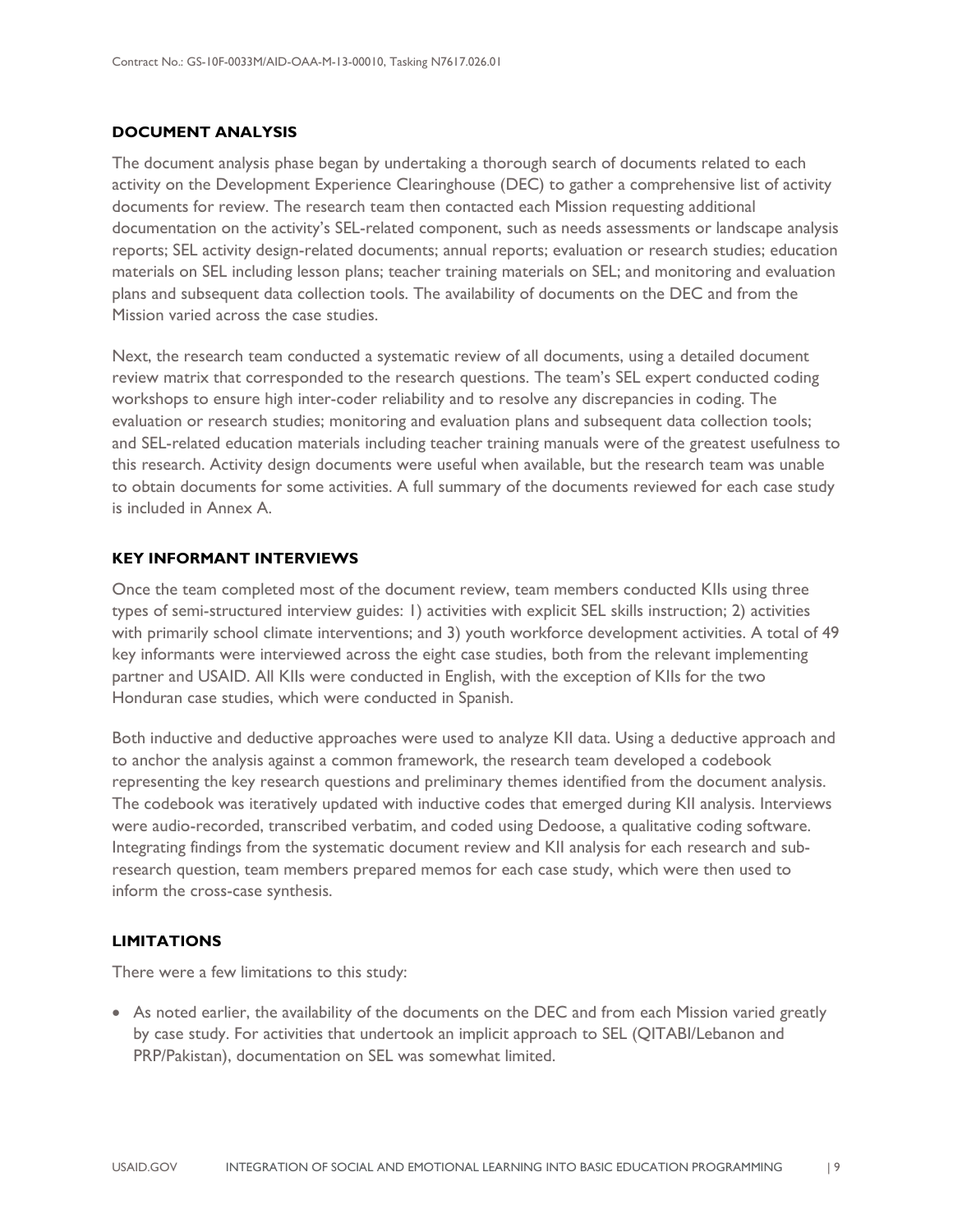- KIIs were limited to an average of five respondents total from USAID and implementing partners for each case study. Because of the key informants' role as past or current SEL activity designers, implementers, and donors, it is possible that they emphasized best practices rather than challenges or lessons learned. Therefore, to the extent possible, key informants' responses were triangulated with findings from document analysis to validate their responses.
- Case studies were selected from USAID basic education programs which do not necessarily represent a broad spectrum of emerging evidence-based best practices on the design, implementation, and measurement of SEL interventions. The SEL field is rich and diverse, hence the limited number of case studies is not a representative sample.

### <span id="page-14-0"></span>**3. FINDINGS**

### <span id="page-14-1"></span>**SEL DESIGN PHASE**

#### DEFINING SEL AND RELATED TERMS IN ACTIVITY DESIGN

The SEL and related terminology preferred by various activities reflected the particular context where the activity was implemented, the SEL framework adopted by implementing partners, and desired outcomes of the activities. Table 2 displays the terminology for SEL used in each activity, along with the associated SEL framework, competence areas, and skills fostered. Some findings across the activities are described below:

- Activities that targeted the primary and lower-secondary age groups in classroom contexts (ALE/Honduras, LARA/Uganda, ECR/Nigeria, and QITABI 2/Lebanon) mainly used the terminology of "social and emotional skills" or SEL, whereas youth workforce development activities (EF/Honduras and MYDev/Philippines) used "life skills." QITABI I/Lebanon and PRP/Pakistan both lacked a clear definition or any mention of SEL in their activity documents.
- Competence areas and skills promoted by each activity varied but were mostly decided based on a specific global SEL framework adopted by each activity.
- Although competence areas and skills promoted under "social and emotional skills" and "life skills" terms were closely related and overlap—such as self-management, communication, and teamwork activities that used "life skills" terminology often aimed to address additional locally specific goals or challenges.
	- − For example, youth workforce development activities (EF/Honduras and MYDev/Philippines) emphasized the soft skills necessary for workforce outcomes, such as employment norms and work habits.
	- − Sisimpur/Bangladesh, although targeted for pre-primary and lower-primary levels of education, preferred "life skills" as a terminology due to its intention to address local challenges such as child marriage and child labor through teaching critical thinking skills.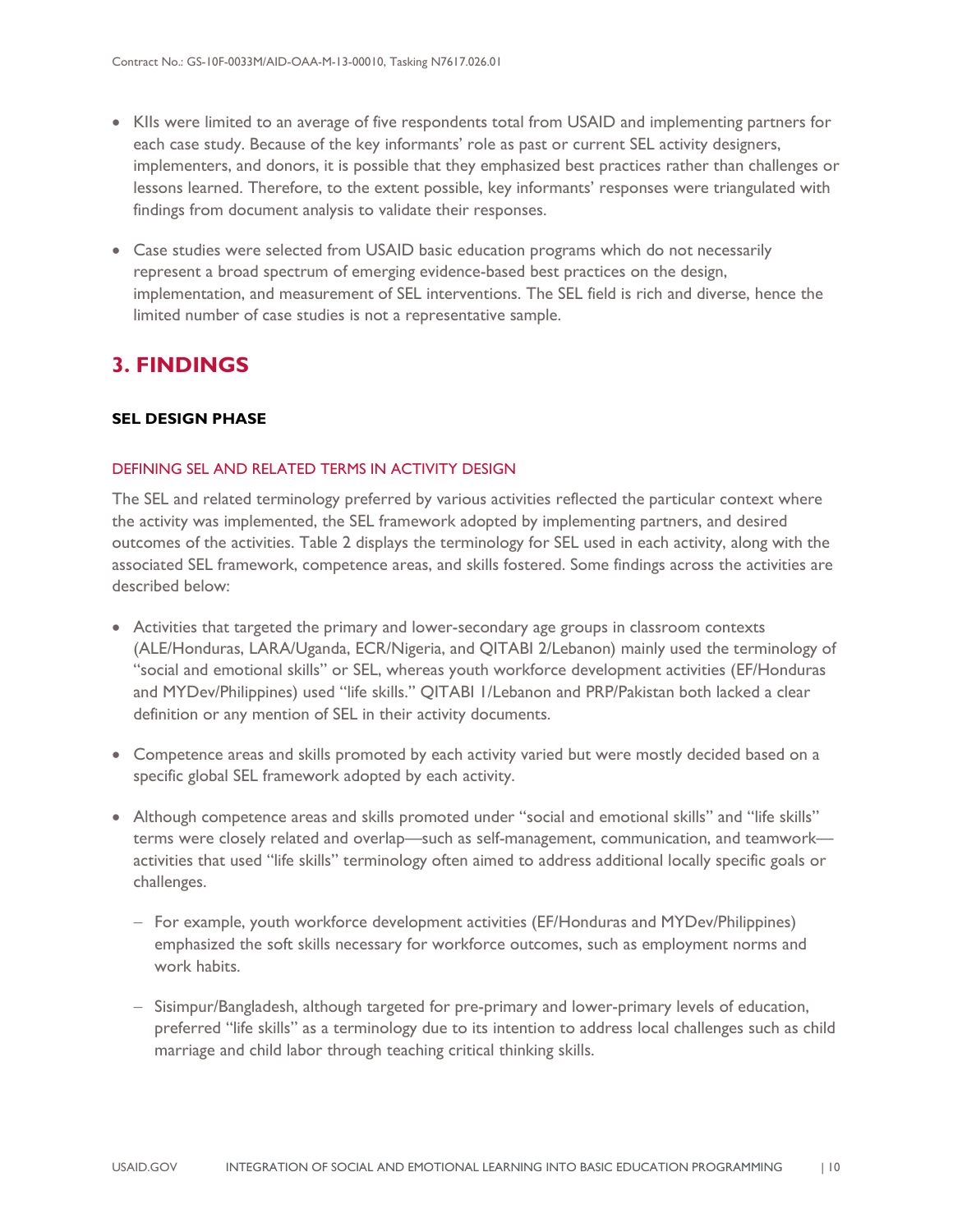− LARA/Uganda used both "social and emotional competencies" and "life skills" terms while describing the relationship as "building social and emotional competencies contribute to building life skills."

| <b>ACTIVITY</b>         | <b>TERMINOLOGY</b><br><b>USED</b>   | <b>SEL FRAMEWORK</b>                                                         | SOCIAL AND EMOTIONAL COMPETENCE<br><b>AREAS AND SKILLS FOSTERED</b>                                                                                                                                                                                  |
|-------------------------|-------------------------------------|------------------------------------------------------------------------------|------------------------------------------------------------------------------------------------------------------------------------------------------------------------------------------------------------------------------------------------------|
| ALE/Honduras            | Social and emotional<br>skills      | <b>CASEL's SEL</b><br>Framework                                              | Self-awareness, self-management, social awareness,<br>relationship skills, and responsible decision-making                                                                                                                                           |
| ECR/Nigeria             | Social and emotional<br>skills      | <b>IRC's SEL framework</b>                                                   | Executive function, emotional regulation, positive social<br>skills, conflict resolution skills, and perseverance                                                                                                                                    |
| EF/Honduras             | Life skills                         | EF's life skills and basic<br>labor competencies<br>framework <sup>17</sup>  | Personal development, effective communication, habits<br>and office/employment norms, labor market readiness,<br>entrepreneurship, leadership, and basic labor<br>competencies (comprehensive reading, applied math<br>skills, information analysis) |
| LARA/Uganda             | SEL competencies and<br>life skills | <b>CASEL's SEL</b><br>Framework                                              | Self-awareness, self-management, social awareness,<br>relationship skills, and responsible decision-making                                                                                                                                           |
| MYDev/Philippines       | Life skills                         | <b>EDC's Work Ready</b><br>Now! Framework                                    | Personal development, interpersonal communication,<br>work habits and conduct, leadership and teamwork,<br>safety and health at work, workers' rights and<br>responsibilities, financial fitness, exploring<br>entrepreneurship, civic engagement    |
| PRP/Pakistan            | Not explicitly used                 | N/A                                                                          | N/A                                                                                                                                                                                                                                                  |
| QITABI/Lebanon          | Not explicitly used                 | N/A                                                                          | N/A                                                                                                                                                                                                                                                  |
| <b>OITABI 2/Lebanon</b> | Social and emotional<br>skills      | (Draft) Core SEL<br>Framework, specifically<br>developed for the<br>activity | Six skill areas in the current draft: ethical and spiritual<br>values, working memory and planning/organizational<br>skills, inhibitory control, intellectual values,<br>adaptability/flexibility, and self-knowledge                                |
| Sisimpur/Bangladesh     | Life skills                         | Sesame Workshop's<br>global framework                                        | Critical thinking, decision-making, voicing opinion,<br>empathy, sympathy, imagination, observation, asking<br>questions, team spirit, friendship, sharing, cooperation,<br>need vs. want, conflict resolution                                       |

### <span id="page-15-0"></span>**Table 2. Overview of Social and Emotional S**k**ills across the Nine Activities**

 $\overline{a}$ 

<span id="page-15-1"></span><sup>&</sup>lt;sup>17</sup> While EF/Honduras had its own framework based on the evidence from its predecessor project, Improving Education for Work, Learning, and Success (*Mejorando Educación para Trabajar, Aprender y Superarse* [METAS]), METAS was implemented by EDC; therefore, it is indicated to be based on the EDC's life skills framework.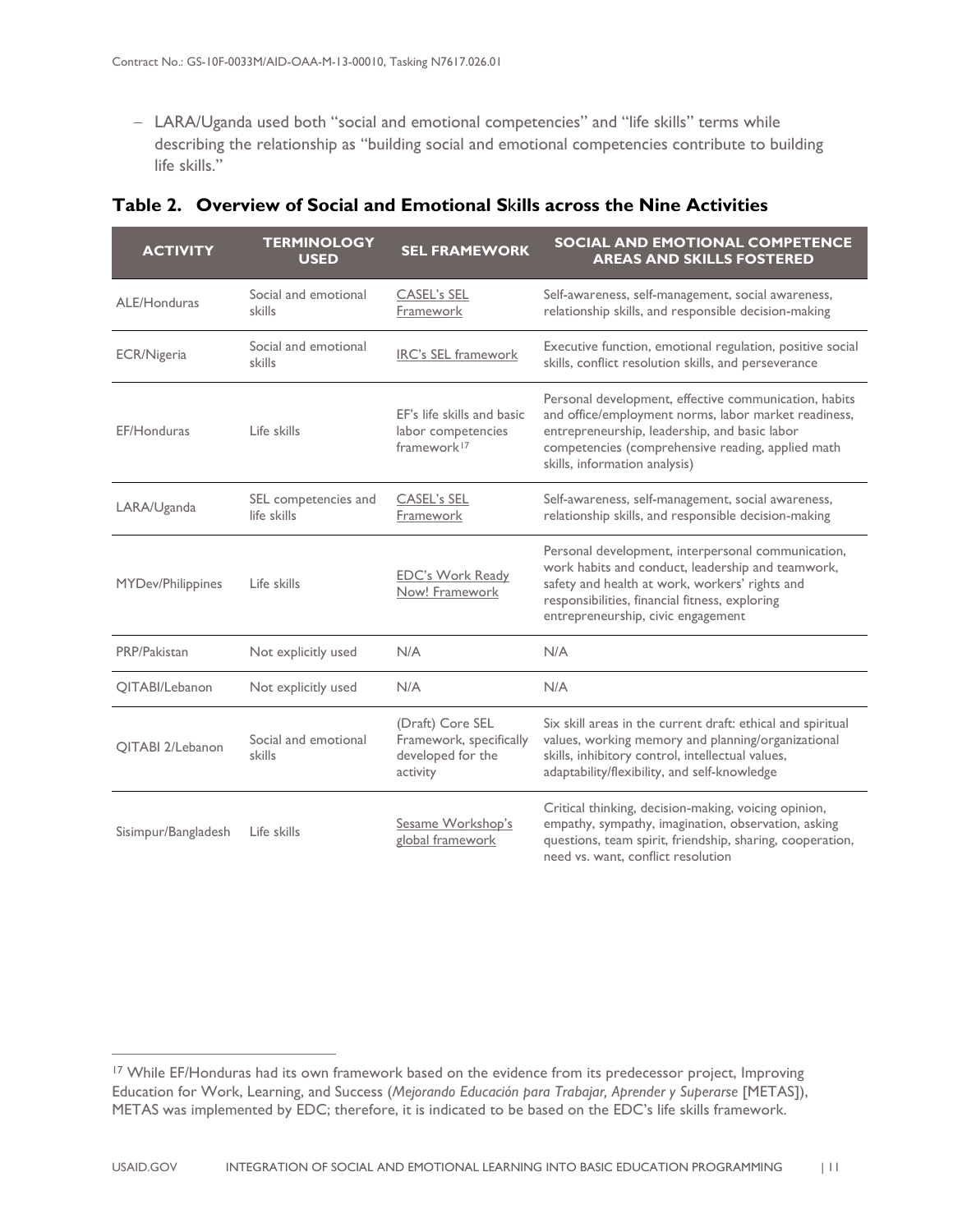### **Key Finding #1: Agreeing on context-appropriate SEL terminology and SEL skills definition with in-country stakeholders facilitates effective SEL implementation.**

Considering most SEL concepts and frameworks have been developed and researched in HICs, programs should pre-empt challenges and facilitate the effective implementation of SEL interventions by having an agreed-upon preferred terminology and definition of SEL, as well as specific competence areas and skills among local stakeholders in a specific country context. For activities where social and emotional skills were clearly defined, key informants had a strong understanding of SEL and often referred to the SEL framework used in the activity. However, for activities where SEL was not clearly defined, but rather implicitly integrated, activity staff expressed inconsistent understanding of SEL and its role within the activity.

• In QITABI 2/Lebanon, activity staff and national stakeholders at the Lebanese Ministry of Education and Higher Education (MEHE) did not completely agree upon the definition of social and emotional skills at the design stage, and tensions emerged between national stakeholders during implementation, even though SEL seemed to be a well-accepted concept by the MEHE. For example, the MEHE did not approve the distribution of some story books focused on expressing one's emotions because they perceived this as a foreign concept.

*"I think the Ministry was not ready for books about knowing one's body and expressing emotions...One of the books was about confronting your parents and things like that. So that's why I am saying that we really need to agree on the definitions of these skills. And then, whatever we propose, we can propose from within and relate it to the definitions that we have agreed on, and they can see where we're coming from. I think such agreement is extremely important, and I don't think it's going to be easy." – Activity Staff, QITABI 2, Lebanon* 

• Those in the Bangladesh context (Sisimpur/Bangladesh) initially perceived SEL as a Western education concept in conflict with religious teachings and the national curriculum. School teachers were initially hesitant to integrate social and emotional skills into their traditional curriculum. This may partly explain why the activity preferred to use "life skills" over SEL terminology.

*"In Bangladesh, as you know, there are also Islamic schools (Madarsa). So, we are really facing difficulties working with them; we could not even distribute materials to the Madarsas. Because they are Islamic schools, they are only boys or only girls meaning there is no co-education. So, they find it difficult when they find girls and boys in the same material. That could be one of the reasons they find it difficult to approve it. Another reason is the clothing because traditional Islamic clothing is different from the normal way of life. So, they also find that it is not appropriate for the Islamic schools." – Activity Staff, Sisimpur, Bangladesh*

• In contrast, the ECR/Nigeria team did not find resistance in northern Nigeria from teachers teaching at Islamic religious education centers (Tsangaya and Qut'anic centers). Key informants emphasized the importance of discussing the alignment of SEL terminology and skills with the existing Nigerian curriculum with all levels of in-country stakeholders.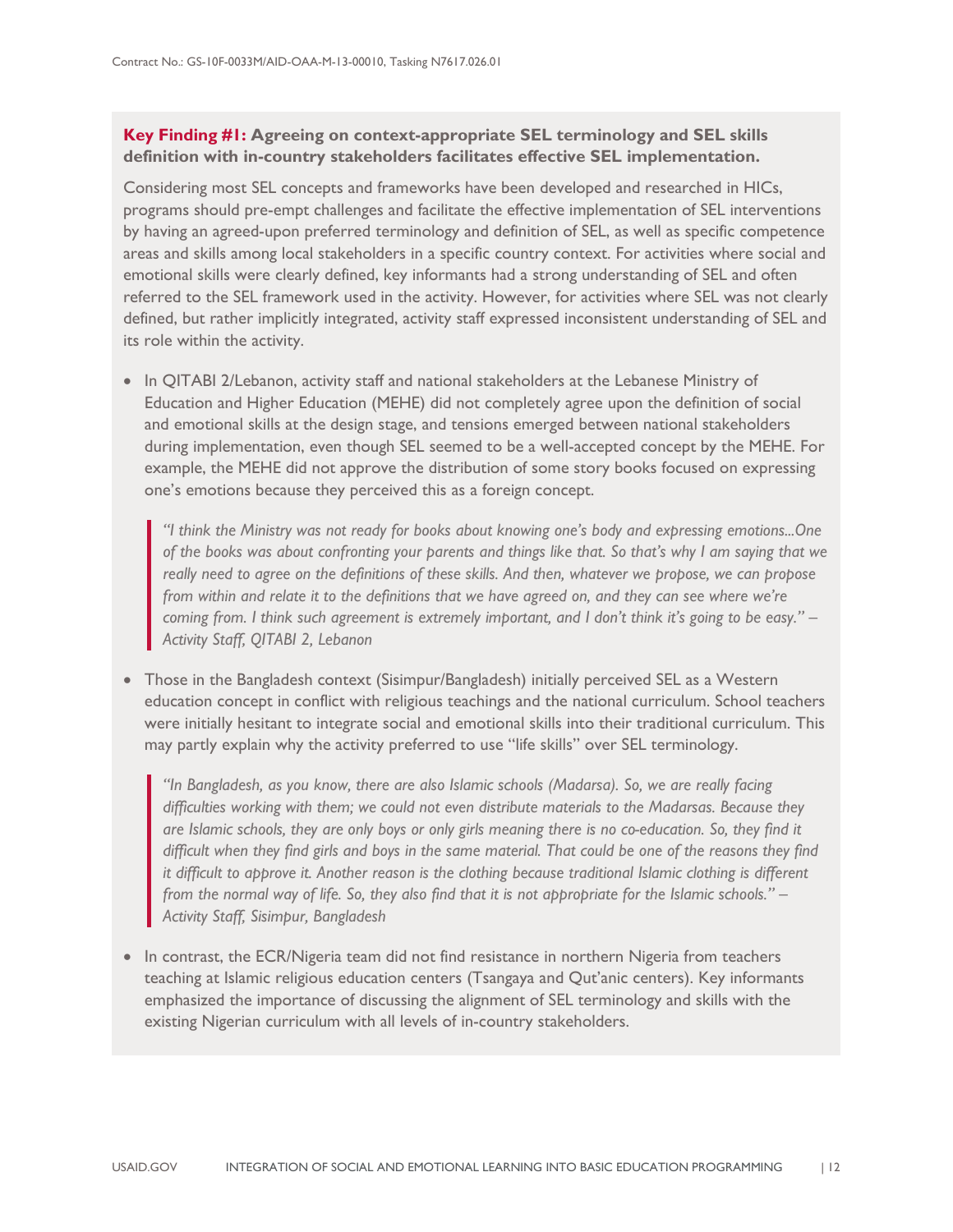### INCORPORATING SEL INTO A THEORY OF CHANGE

Seven out of nine activities directly referenced social and emotional skills development as a specific outcome within their theory of change, although specific competence areas and skills of focus were not typically included. Most of the activities posited SEL skills acquisition as one of the immediate results in the theory of change as means to achieve other outcomes, such as reading skills, employability, and reduced school-level violence. Only Sisimpur/Bangladesh described SEL skills development along with reading skills as the activity's objective without other associated outcomes. QITABI/Lebanon and PRP/Pakistan did not directly reference social and emotional skills development but had "improved school environment" as immediate results in their theory of change. Theory of change outcomes of the nine activities are listed below.[18](#page-17-0) (More detailed description of SEL-related outcomes in each activity's theory of change can be found in Annex B.)

- Improved reading skills (LARA/Uganda, PRP/Pakistan, and QITABI/Lebanon)
- Improved employability (EF/Honduras and MYDev/Philippines)
- Improved access to quality and protective education opportunities (ECR/Nigeria and QITABI/Lebanon)
- Reduced school-level violence, including school-related gender-based violence (ALE/Honduras and LARA/Uganda)
- Reduced potential to engage in community-level violence and crime (ALE/Honduras, EF/Honduras, and MYDev/Philippines)
- Improved national education system's self-reliance (QITABI 2/Lebanon)

 $\overline{a}$ 

• Enhanced early-grade reading and select life skills (literacy, health, nutrition, safety, environment, gender equality, personal and social responsibility, and mutual understanding) (Sisimpur/Bangladesh)

<span id="page-17-0"></span><sup>&</sup>lt;sup>18</sup> Activities categorized under each outcome are only those with a direct description of such outcomes in their theory of change. For example, while PRP/Pakistan and QITABI/Lebanon also promoted SEL and life skills through various supplementary reading materials, they are only categorized under "improved reading skills" outcome because it was the only outcome that appeared in their theory of change.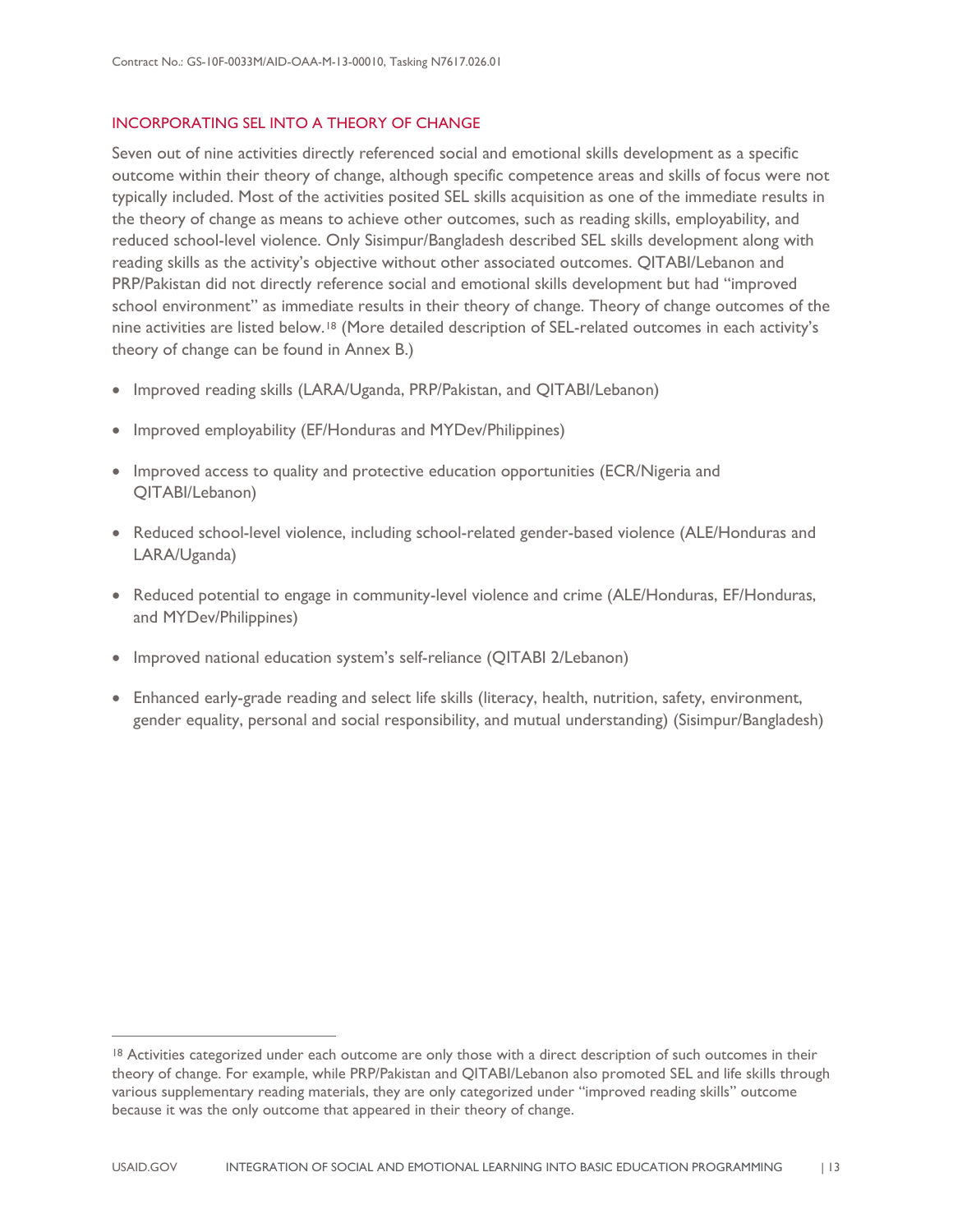**Key Finding #2: Incorporating the role of SEL into a theory of change based on specific needs identified is critical to ensuring a consistent understanding and vision of SEL across stakeholders.** 

When activities incorporated SEL into a theory of change based on specific needs identified by the school and community, key informants were able to consistently and clearly elaborate SEL's role in a theory of change. The specific needs were identified from needs assessments (ALE/Honduras and ECR/Nigeria) or evaluation findings of a predecessor activity (MYDev/Philippines and QITABI 2/Lebanon).

• ALE/Honduras conducted a school safety needs assessment with students, teachers, and administrators, which indicated that target youth had many socio-emotional issues, such as feeling sad and hopeless, having suicidal thoughts, and reacting inappropriately to stress. Based on these findings, the ALE team included SEL in the activity's theory of change to provide young learners with tools to analyze their feelings, regulate emotions, and ultimately improve school retention and safety.

*"Social-emotional learning was included because, through a school safety study that we did at our target educational institutions, we saw that the target population had many socio-affective issues, youth with low self-esteem, youth who found no meaning in life, youth who have no clear goals, and many social-emotional, socio-affective-related conflicts and problems. So, we saw that to be able to improve school safety, not only should we improve the operator's physical and safety conditions, but [we] also needed to address the emotional issues of each of the students, which would obviously allow for continuity, would make them stay at the educational institutions." – Activity Staff, ALE, Honduras*

• In the Philippines, MYDev integrated its life skills module based on the lessons learned from its predecessor program, the Education Quality and Access for Learning and Livelihood Skills (EQuALLS) program.

*"A bakery owner said, 'I don't really care if the student doesn't know how to bake. I am a baker; I can teach him that. What I cannot teach him is coming to work on time and telling me if he's not going to show up for work.' This was repeated in many conversations with business owners. So socio-emotional or life skills was one of the major gaps that we found in programming and so we made sure that it was addressed in MYDev." – Activity Staff, MYDev, Philippines*

#### CONTEXTUALIZING SEL COMPETENCE AREAS AND SKILLS

This study defines contextualization as "a process of adapting global standards to make their content meaningful to the given context, using a bottom-up approach where local stakeholders inform global standards and implementation tailored to their needs" (Allaf *et al.*, 2014; Machingura and Nicolai, 2018). All activities undertook contextualization, although what was contextualized and the extent of contextualization varied. Contextualization of SEL in the nine activities can be analyzed based on the following: 1) contextualization of SEL competence areas and skills, and 2) contextualization of SEL teaching and learning content.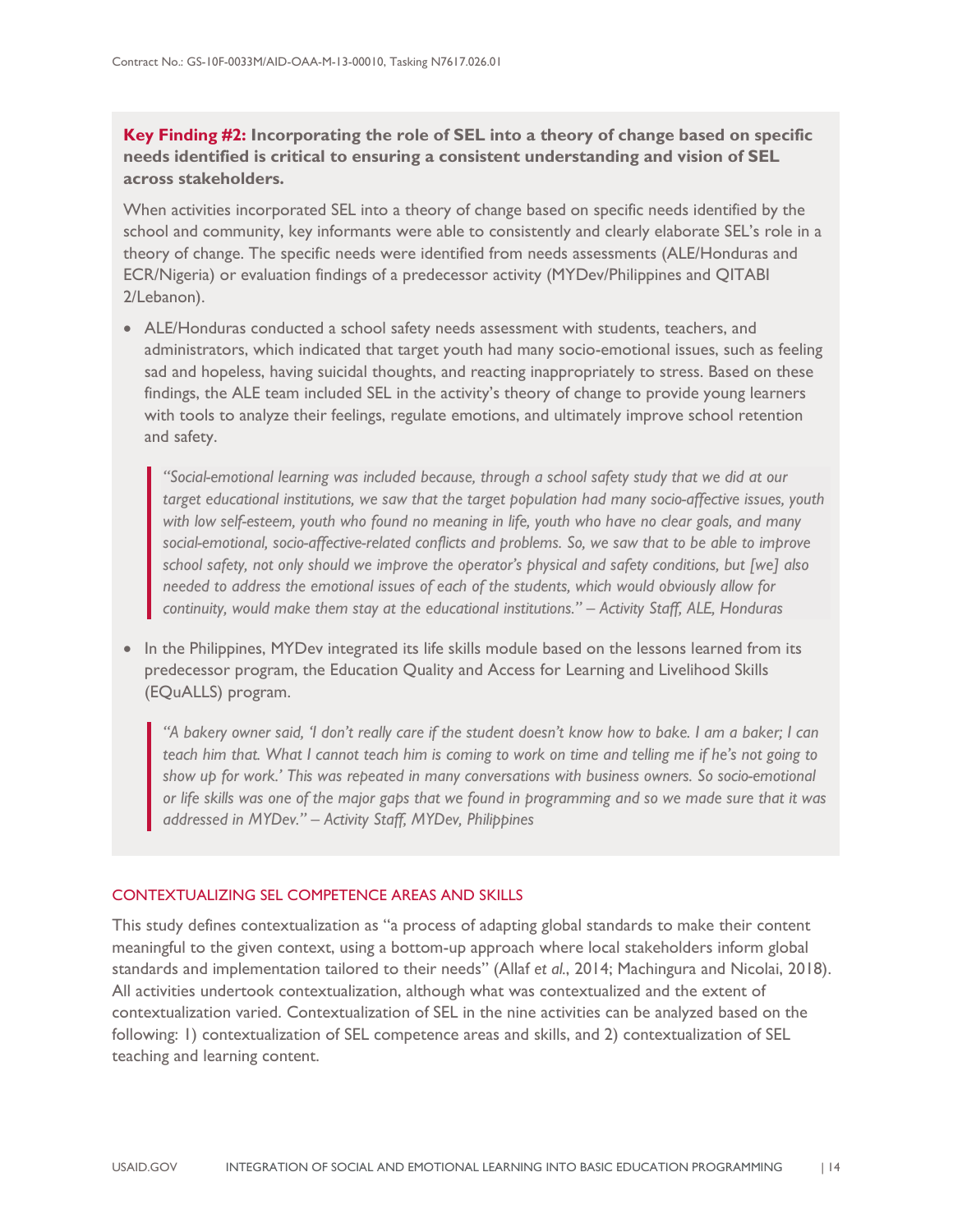Generally, global SEL frameworks and subsequent competence areas were first adopted without substantive validation or contextualization. Instead, much of the contextualization occurred later at the skills level. QITABI 2/Lebanon was the only activity where contextualization occurred at the competence area level.<sup>[19](#page-19-0)</sup> Three approaches of contextualizing competence areas and skills used by the activities are further explained below with specific examples:

- **Contextualizing competence areas and skills through a ground-up approach** (QITABI 2/Lebanon). The activity team developed a locally driven SEL framework based on the competence areas and skills valued and prioritized in existing SEL and related frameworks and further validated by local stakeholders, including educators and learners.
- **Contextualizing skills through expert consultation** (EF/Honduras, MYDev/Philippines, and Sisimpur/Bangladesh). Implementers adopted competence areas from a global SEL framework and then validated the various skills with local experts, such as ministry officials, educators, and community leaders. For youth workforce development activities, implementers also consulted technical and vocational training agency officials and private-sector representatives. Throughout the process, culturally relevant skills were identified and prioritized.
	- − EF/Honduras adopted competence areas from an EDC-developed life skills framework (*e.g.*, labor market competencies). The activity prioritized skills based on job skills required for different technical positions. For example, participants applying to construction positions received basic mathematics skills prioritized over reading comprehension skills.
	- − Sisimpur/Bangladesh started with Sesame Workshop's global framework and validated these through expert consultation. The team prioritized sub-skills such as critical thinking, decisionmaking, conflict resolution, emotional regulation, and voicing opinion to connect SEL skills with social issues, such as child marriage and child trafficking.
- **Contextualizing skills through national curriculum mapping** (ALE/Honduras, ECR/Nigeria, and LARA/Uganda). Activity teams began with a global SEL framework and validated the various skills by comparing them to the relevant SEL skills in the country's education curricula (formal and nonformal). Often, expert consultation then validated these comparisons again. For example:
	- − ECR/Nigeria compared IRC's SEL framework with the physical and health education curriculum in formal and religious education curriculum in non-formal schools. The results of such mapping were shared and validated through an expert consultation workshop, where conflict resolution was identified as an important SEL skill.
	- − ALE/Honduras compared CASEL's SEL framework with the Honduras national Physical Education (PE) curriculum. Through the process, local teachers and trainers prioritized "seeking or offering support and help" as a social and emotional skill, emphasizing the importance of knowing how and when to ask for help.

 $\overline{a}$ 

<span id="page-19-0"></span><sup>19</sup> Since PRP/Pakistan and QITABI/Lebanon did not explicitly define or foster SEL competence areas and skills, contextualization of competence areas and skills from these activities is not included.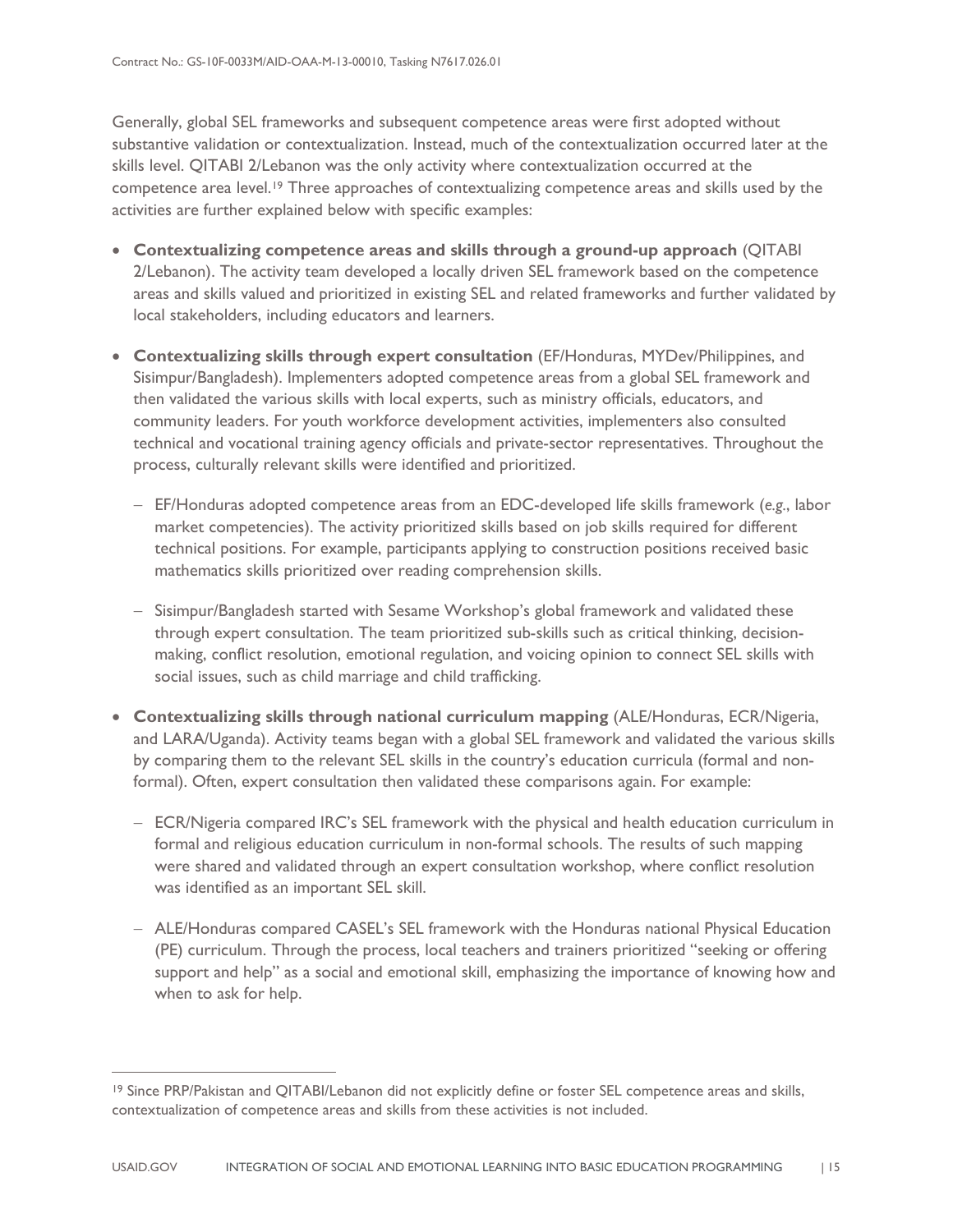*"The SEL lessons are adapted to the basic national curriculum, which is the resource we have here in Honduras. That guides teachers on how to deliver their class. We compared each of the topics, for example, all the topics covered in PASE, and we reached the conclusion that they do appear in the basic national curriculum in our country, in the education system." – Activity Staff, ALE, Honduras*

### **Key Finding #3: Contextualizing competence areas and skills through a ground-up approach helps lay the groundwork for stronger SEL institutionalization.**

QITABI 2/Lebanon undertook a comprehensive contextualization process to develop a national core SEL framework with locally driven competence areas (labeled as skill areas in QITABI 2) and skills. First, the team facilitated the coding of five SEL-related frameworks in use by two entities within the Lebanese government, MEHE-DOPS and CERD. After being trained on the Harvard Taxonomy Project, the two entities took four months to complete the systematic coding to distill the most emphasized skill areas and skills in Lebanon. Then, national and international stakeholders came together at a workshop to confirm the draft skill areas and skills developed during the coding and also to identify those that were de-emphasized or missing. Next, Lebanese SEL experts, including the Lebanese MEHE, defined each of the skill areas and skills. Although some skill areas such as working memory and inhibitory control were adopted from global frameworks, others such as ethical and spiritual values and adaptability, were unique to the Lebanese SEL framework. The last step in finalizing the draft national SEL framework is a qualitative research study, where prioritized SEL skills are going to be validated by teachers, principals, students, parents, and policymakers, which was delayed due to the COVID-19 pandemic. The finalized national SEL framework will inform CERD's development of national teacher training modules on SEL and MEHE-DOPS's development of SEL measurement tools.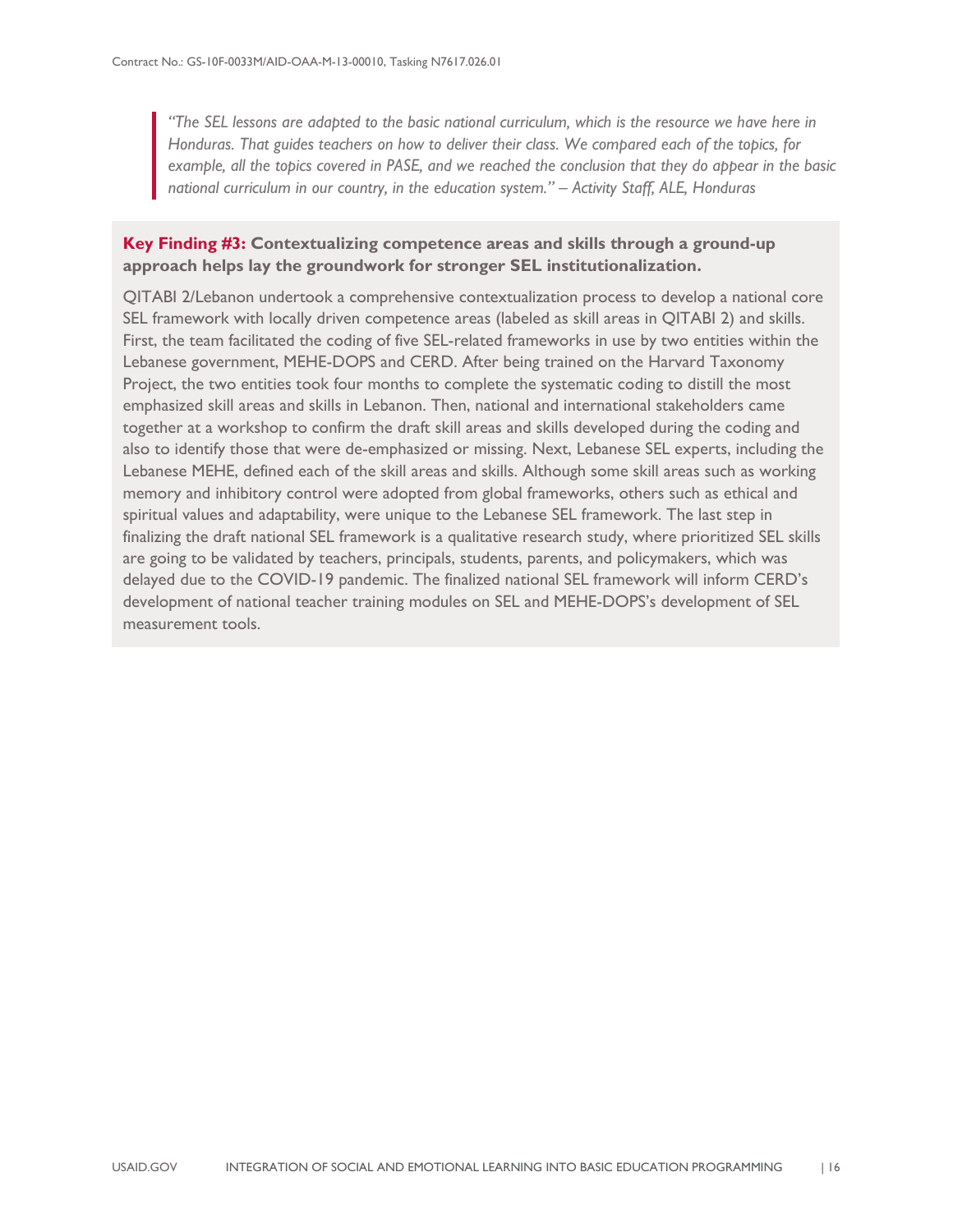### **Key Finding #4: Contextualizing social and emotional skills through national curriculum mapping is effective to enhancing cultural and contextual relevance of SEL.**

LARA/Uganda adopted CASEL's five competence areas in defining SEL. To better contextualize and prioritize social and emotional skills under each competence area, the team mapped each lesson from the activity curricula ("UKU Activities") per SEL competence area. The activity then validated and compared them to specific life skills defined in the national life skills curriculum from grades 1 to 4 in a matrix format partly shown below. The mapping exercise indicated how each of the five SEL competence areas was related to the life skills curriculum and which of the competence areas were prioritized in the Journeys curriculum (*e.g.*, relationship skills, social awareness, and self-management).

#### **UKU ACTIVITIES PRIMARY SEL COMPETENCY THEMATIC CURRICULUM LIFE SKILLS & VALUES** P1 P2 P3 P4 Making a new friend Self-awareness Effective communication, decision-making, friendliness and appreciation, friendship formation Effective communication, friendship formation and interpersonal relationship, sharing, togetherness and appreciation Decision-making, friendship formation Effective communication, friendship formation and interpersonal relationship, sharing and appreciation Why I want to be a Cow Social-awareness Identity Critical thinking, mobility and orientation, creative thinking, values, empathy, responsibility Assertiveness Inquiry, drawing values, appreciation, tolerance

### <span id="page-21-0"></span>**Table 3. Excerpt from the Matrix of Activities by Thematic Life Skills and Values in Journeys Activity Handbook for Pupils, LARA/Uganda**

### CONTEXUALIZING SEL TEACHING AND LEARNING CONTENT

Eight activities (ALE/Honduras, ECR/Nigeria, EF/Honduras, MYDev/Philippines, LARA/Uganda, PRP/Pakistan, QITABI/Lebanon, and Sisimpur/Bangladesh) undertook different processes to contextualize SEL teaching and learning content, including SEL curricula and lesson plans, teacher training modules, mass media content, and supplementary reading materials. QITABI 2/Lebanon is not yet at the teaching and learning content contextualization stage, as the team first plans to finalize the core SEL competence areas and skills before contextualizing SEL teaching and learning materials. Four contextualization approaches applied are listed and further described below:

• **Limited contextualization of content** (ECR/Nigeria and EF/Honduras). Activity teams begin with a global curriculum and then contextualize it by replacing culturally inappropriate exercises with locally relevant terminologies, pedagogical practices, and examples. For example, the ECR/Nigeria team wrote its SEL lesson plans mostly at the implementer's headquarters in New York while closely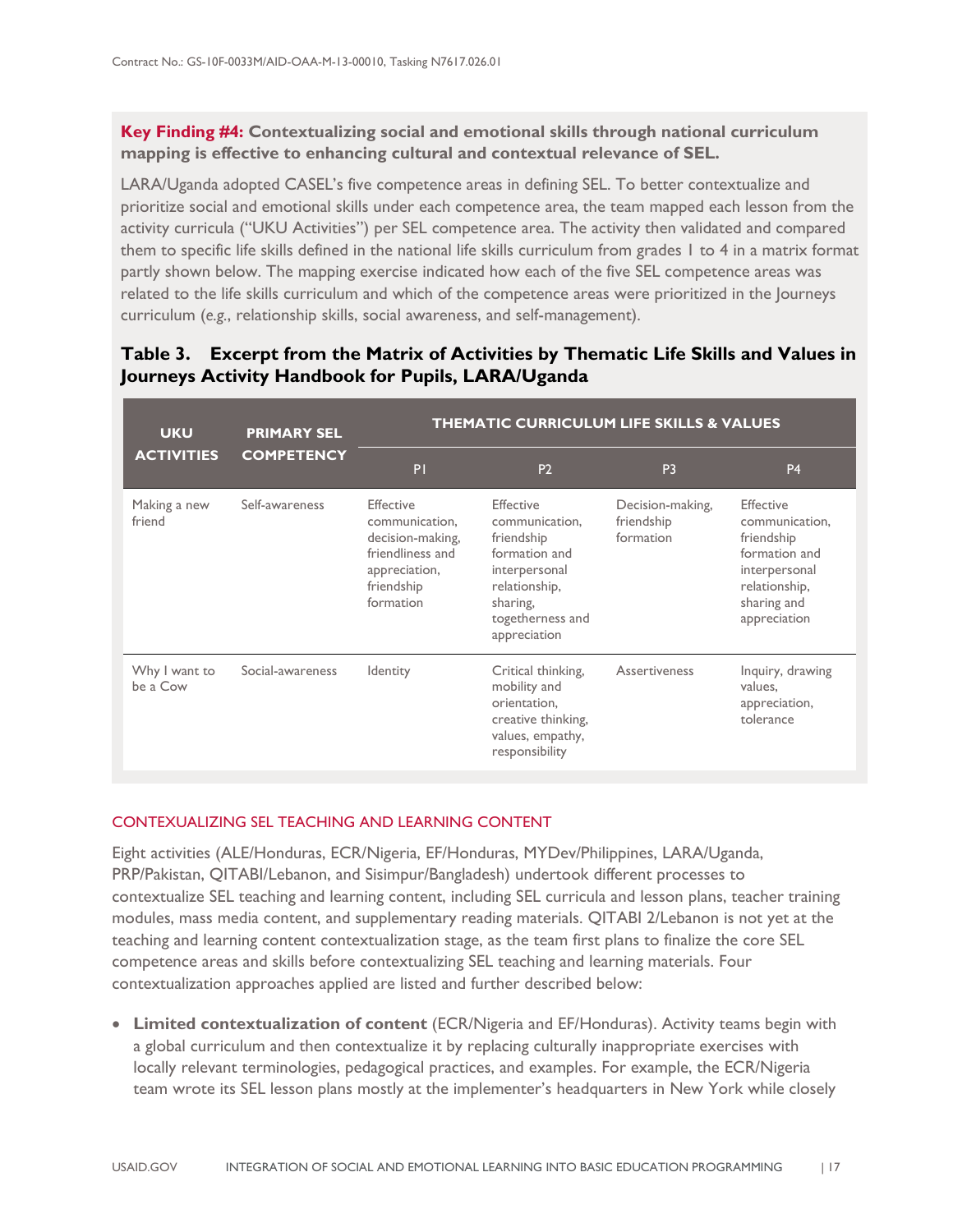working with a Nigerian SEL expert. Contextualization of these SEL lesson plans was limited to changing terminology, names, and minor examples to be locally appropriate and did not include a formal pilot testing in a classroom context. The ECR/Nigeria team was also tasked with developing SEL teaching and learning content under a tight timeline because it was an emergency response activity.

*"Initially the first design workshop was with the academic and training partners as part of the activity so it was meant to be contextualized from the ground up. But we started with a framework and a structure of social and emotional skills and competencies that fit within the standard SEL frameworks that were being used in the U.S. at the time. And then, we tried to build it to the extent possible within the context." – Activity Staff, ECR, Nigeria*

- **Rigorous contextualization through pilot testing** (ALE/Honduras, LARA/Uganda, and Sisimpur/Bangladesh). Activity teams conduct formal pilot testing of SEL teaching and learning content with learners, educators, and parents to develop culturally and contextually relevant materials.
	- − ALE/Honduras conducted pilot testing of each SEL intervention for the 25 SEL-themed PE lessons and 17 SEL-themed Cognitive Behavior Therapy (CBT) lessons.
	- − LARA/Uganda piloted USAID-developed School-related Gender Based Violence (SRGBV) interventions with teachers, students, and communities. Based on the outcome of the pilot testing, the team revised many details of the interventions to make them more socially acceptable.
- **Contextualization of supplementary reading materials** (PRP/Pakistan and QITABI/Lebanon). Activity teams have local experts select the SEL topics of supplementary reading materials that are culturally and contextually relevant, as well as at appropriate grade levels.
	- − PRP/Pakistan carefully selected and contextualized supplementary reading materials with the support of local stakeholders, which were then reviewed by provincial and regional Material Development Committee and Material Review Committees. Through such a process, the team developed reading materials on girls' education, child protection, and hygiene and sanitation, to name a few.
	- − The QITABI literacy committee, composed of Arabic reading experts, selected QITABI/Lebanon's leveled classroom library books based on criteria aligned with the national Arabic language curriculum. In selecting SEL-themed supplementary reading materials, the committee also applied additional lenses of language difficulty, emotions, social skills, citizenship, and moral values.
- **Participatory content development with youth** (MYDev/Philippines). Activity teams co-develop SEL activity contents with learners. For example, the MYDev team developed two additional training modules on resilience in response to the Marawi Crisis in 2018 and used a co-design approach between EDC and local stakeholders including learners themselves, creating a context specifically derived for Mindanao.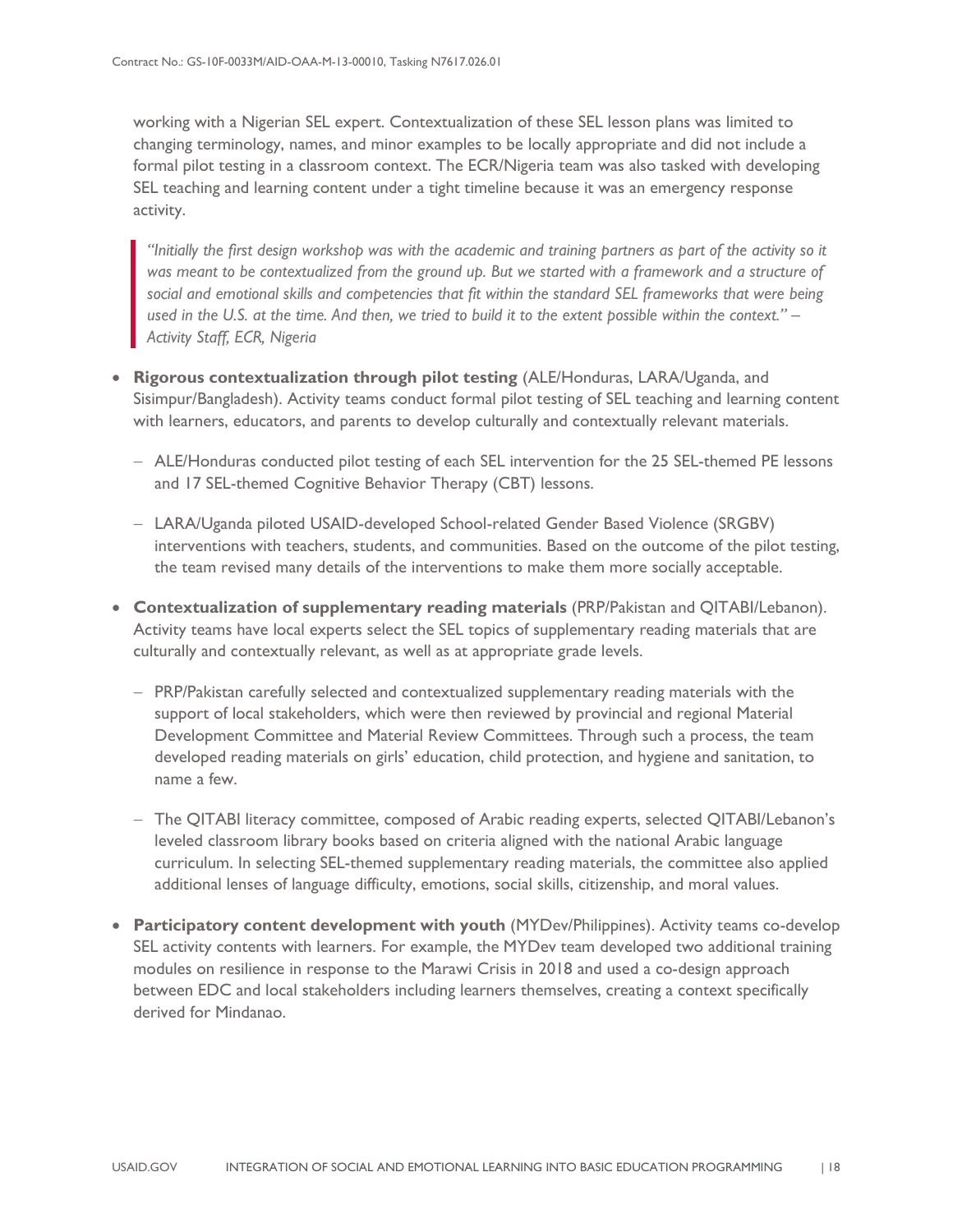### **Key Finding #5: Contextualizing SEL content through rigorous pilot testing with learners and educators is critical to design effective SEL interventions.**

Sisimpur/Bangladesh first contextualized Sesame Workshop's global curriculum by prioritizing social and emotional skills relevant in the context. Then, activity staff created characters or Muppets reflecting local culture. The Muppets teach critical SEL skills and locally important issues, such as child labor, child trafficking, and child marriage, through kids' television program and supplementary reading materials.

Before fully developing TV show content and print materials, the Sisimpur team conducted a formative assessment on a sample of newly developed TV episode segments with young learners and two formative assessments for storybook contents with learners, teachers, and parents to understand its effectiveness.

*"So, formative is designed to generally give us—are we going in the right direction? It's not intended to assess children's learning as a result of the TV show or the community engagement; it's in a pilot phase. We use the findings from formative to help us figure out how, when we do have, whether it's the full broadcast or the full scaled-up community engagement intervention that we believe children will be able to effectively learn what we want them to learn." – Activity Staff, Sisimpur, Bangladesh*

### ADDRESSING EQUITY AND INCLUSION THROUGH SEL INTERVENTIONS<sup>[20](#page-23-0)</sup>

 $\overline{a}$ 

The nine focus activities carefully considered the concepts of equity and inclusion in activity design and implementation. Depending on activity objectives and regional focus, marginalized populations were identified and integrated into different aspects of the activity, including curriculum development, stakeholder engagement, and measurement. According to the 2018 USAID Education Policy, Marginalized Children and Vulnerable Groups include *"girls, children affected by or emerging from armed conflict or humanitarian crises, children with disabilities, children in remote or rural areas (including those who*  lack access to safe water and sanitation), religious or ethnic minorities, indigenous peoples, orphans and children *affected by HIV/AIDS, child laborers, married adolescents, and victims of trafficking."*

ALE/Honduras and LARA/Uganda both designed SEL interventions not only to provide a specialized intervention for at-risk learners but as a strategy to reduce barriers in learning environments. Both activities aimed to improve school attendance and retention by reducing school-based violence (SBV) and building an enabling school environment through a holistic integration of violence prevention curriculum, awareness generation, capacity-building, community engagement, reporting mechanisms, and care. ALE/Honduras and LARA/Uganda purposely integrated SEL as a key component to counter SBV (including SRGBV), with the underlying assumption that with strengthened SEL knowledge and skills, students and teachers will be better equipped to identify, avoid, report, and seek assistance for various forms of SBV.

<span id="page-23-0"></span><sup>&</sup>lt;sup>20</sup> Equity and inclusion was understood according to the UNESCO (2018) and UNESCO (2020)'s definitions. Equity in education "considers the social justice ramifications of education in relation to the fairness, justness and impartiality of its distribution at all levels or educational sub-sectors" (UNESCO, 2018, p.17). Inclusion in education "removes the barriers limiting the participation and achievement of all learners, respect diverse needs, abilities and characteristics and that eliminate all forms of discrimination in learning environment" (UNESCO, 2020).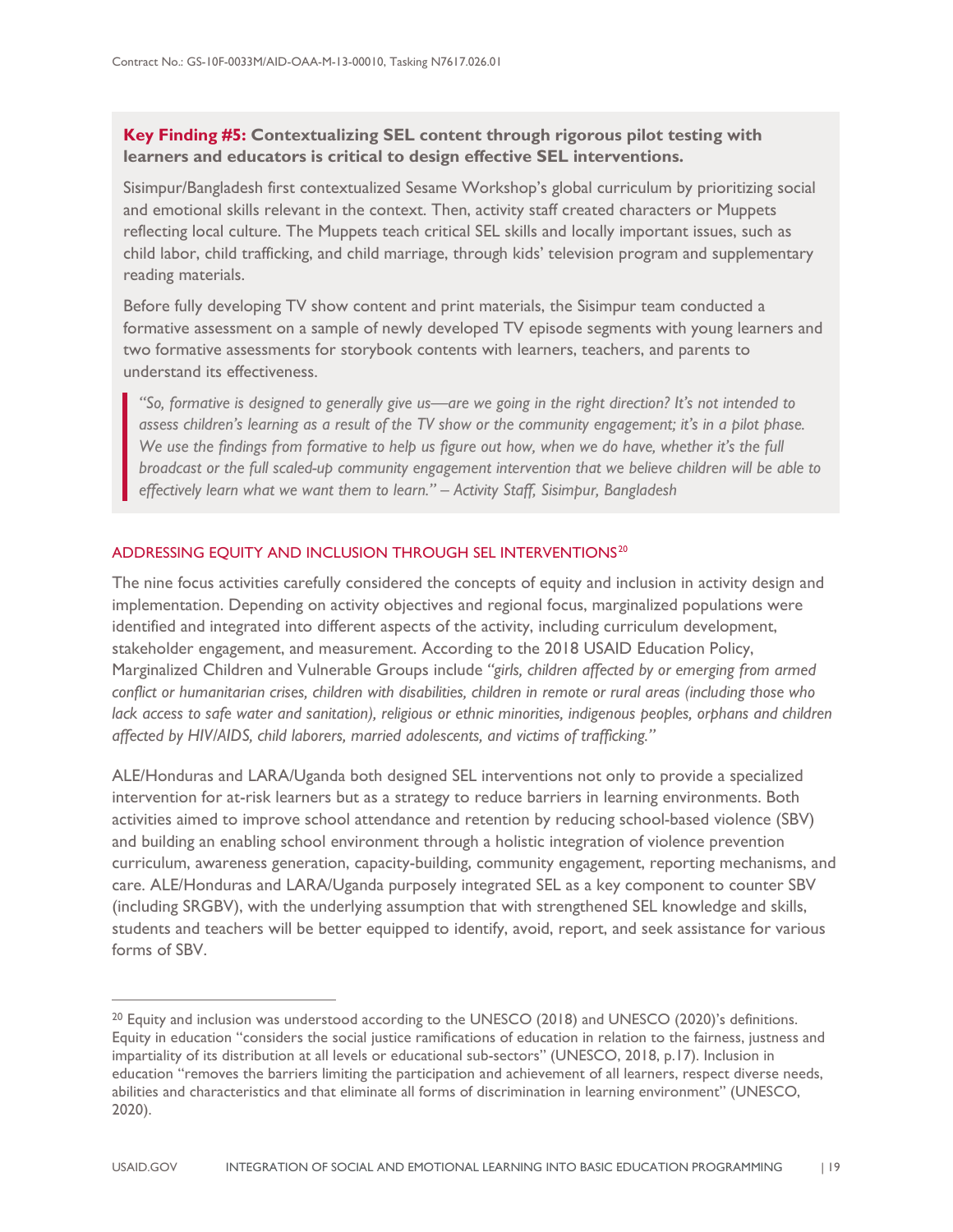While some activities focused on improving school climate and promoting educational equity, other activities aimed to increase employment opportunities and outcomes for at-risk, out-of-school youth in crisis-affected settings, advancing goals of inclusion. EF/Honduras offered trainings on life skills and fundamental labor competencies—complemented by mentorship and counseling support to Honduran youth affected by violence, crime, and irregular migration—to enhance their SEL competencies of resilience, leadership, communication, and conflict resolution. Similarly, in the crisis-affected Mindanao region, MYDev/Philippines engaged vulnerable and out-of-school youth through intensive life skills trainings and civic engagement interventions, with the intent of promoting positive community engagement and increasing their employability.

Similarly, ECR/Nigeria used its SEL interventions to advance the goal of inclusion. Although ECR/Nigeria did not exclusively target youth, the activity included a vocational training component specifically for crisis-affected and displaced Nigerian youth ages 13–17, with special attention on girls and youth with disabilities. ECR established separate, age-appropriate and gender-sensitive learning centers for youth and adolescent girls to ensure their safety and continued access to quality, non-formal education. These centers provided disabled youth not only with basic literacy, numeracy, SEL lessons, and psychosocial support but also with training on locally employable skills, such as leatherwork, bead-making, vegetable oil extraction, and shoe-making for additional income generation.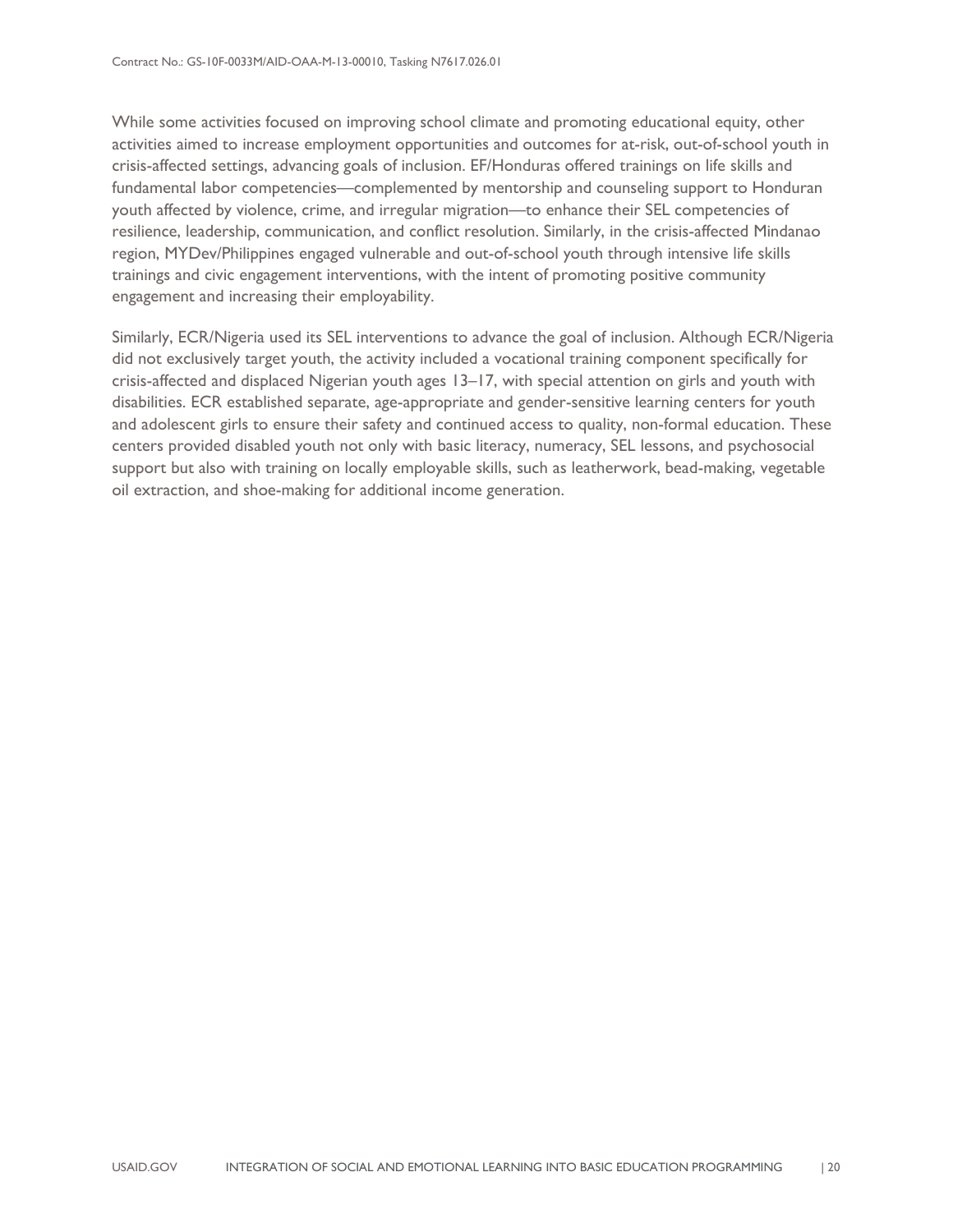### **Key Finding #6: Equity and inclusion can be advanced through SEL interventions by building learners' agency and fostering inclusive school climate.**

ALE/Honduras and LARA/Uganda used SEL interventions to promote an equitable and inclusive school and community environment. ALE/Honduras focused on advancing the goal of inclusion by focusing on teaching skills, such as tolerance, acceptance, social awareness, and empathy in teaching SEL to create an inclusive school environment for students from diverse backgrounds. LARA/Uganda focused on uplifting student voice and agency to challenge schools and communities' existing inequities.

The ALE/Honduras design factored in context-specific challenges in Honduras, such as prevalent gender biases and social norms, stigmatization of the Lesbian, Gay, Bisexual, Transgender, and Intersex (LGBTI) community, and segregation of ethnic minorities, particularly Afro-Caribbean and Miskito communities. In addition, youth from gang-associated families and high-crime communities, youth with disabilities, and those with a history of drug use were also identified as marginalized populations and included in the scope of the activity. SEL materials reflected ALE's inclusion efforts, intentionally promoting a sense of tolerance, acceptance, social awareness, and empathy among students. *Docentes por la Paz* (Educators for Peace) is an example of a dedicated SRGBV module in ALE's curriculum, which was developed to raise awareness among students and school staff.

*"LGBTI is more challenging because of the age group we have and is still a very sensitive topic. Being a highly religious country, there's still some stigma associated with it. So, we've been very careful with that aspect. Yes, we tried to talk about children who may be perceived as different. But we try to be careful, so that we don't stigmatize further and do more harm than good." – Activity Staff, ALE, Honduras*

In Uganda, LARA's underlying assumption is that with strengthened self-confidence, agency, and social awareness, students are empowered to avoid violence, follow reporting protocols, and seek help from trusted adults. In addition to building learner's SEL capacities, the activity also trains teachers and school management committees to detect early signs of bullying and use non-violent disciplinary methods, both of which collectively ensure a safe, supportive, and inclusive learning environment for all students. Although the school is central to violence reduction, LARA also deliberately engages parents and community members to foster attitudes of gender equality and balanced power relations on school premises, as well as work collaboratively with school staff to design and implement SRGBV prevention interventions.

*"So, one of the reasons we have an intervention for early warning signs is to look out for signs that a learner could be under distress, could have some invisible impairment, could have something that is making him or her different from others—to help make sure that teachers emphasize inclusiveness and that all children achieve the same goal of learning. So, these different aspects are put into consideration with the underlying factor that children are children. Girls, boys, physically handicapped, sight impairment, hearing impairment, whatever the difference is, they're all children. And they must feel comfortable and safe when they are at school or in classroom or in the community. So, that was our approach to equity. It goes beyond gender. It goes beyond the visible aspects to even the invisible ones." – Activity Staff, LARA, Uganda*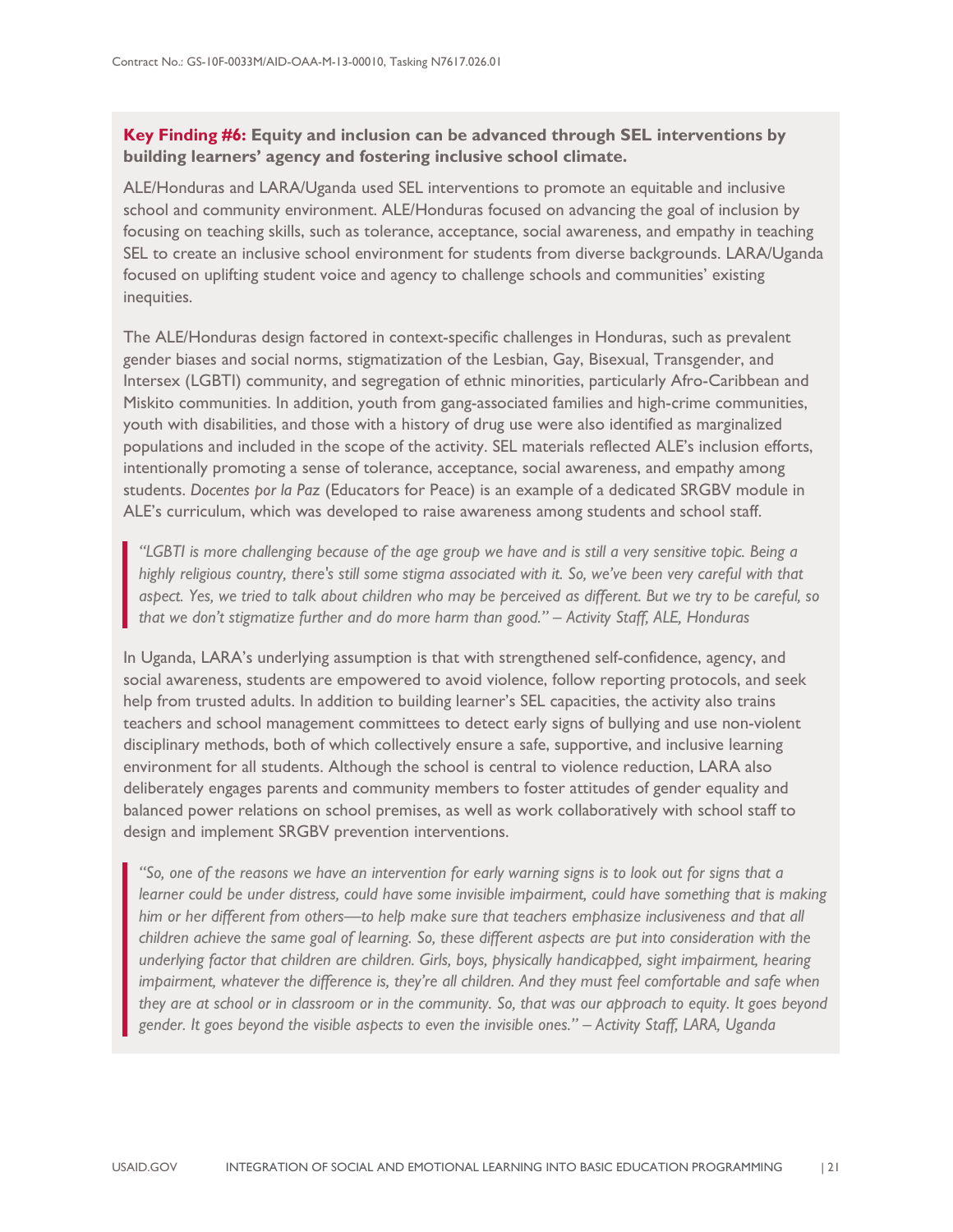### <span id="page-26-0"></span>**SEL IMPLEMENTATION AND MEASUREMENT**

### SEL INTEGRATION APPROACHES

This report categorizes the following six approaches in promoting and integrating SEL into activities: 1) Explicit SEL skills instruction; 2) Integration with school curriculum areas; 3) Educator instructional practices; 4) School climate and culture strategy; 5) Partnership across family-school-community contexts; and 6) Policy adoption by national institutions.

All nine activities used multiple approaches to integrate SEL into each activity. Table 4 displays the details of the SEL approaches used by each activity, followed by definitions of SEL integration approaches, implementation details, and some lessons learned during implementation, where applicable:

| <b>SEL INTEGRATION</b><br><b>APPROACHES</b>                | <b>ALE</b> | <b>ECR</b> | EF       | <b>LARA</b> | <b>MYDEV</b> | <b>PRP</b> | <b>QITABI</b> |          | <b>QITABI 2 SISIMPUR</b> |
|------------------------------------------------------------|------------|------------|----------|-------------|--------------|------------|---------------|----------|--------------------------|
| <b>Explicit SEL skills</b><br>instruction                  | $\times$   | $\times$   | $\times$ | $\times$    | $\times$     |            |               | $\times$ |                          |
| Integration with school<br>curriculum areas                | $\times$   | $\times$   |          |             |              | $\times$   | $\times$      | $\times$ | $\times$                 |
| Educator instructional<br>practices                        | $\times$   | $\times$   | $\times$ | $\times$    | $\times$     | $\times$   | $\times$      | X        |                          |
| School climate and<br>culture strategy                     | $\times$   |            |          | $\times$    |              | $\times$   | $\times$      | $\times$ |                          |
| Partnership across family-<br>school-community<br>contexts |            |            | $\times$ | $\times$    | $\times$     |            |               | $\times$ |                          |
| Policy adoption by<br>national institutions                | $\times$   |            |          | X           | $\times$     | $\times$   | $\times$      | $\times$ |                          |

### <span id="page-26-1"></span>**Table 4. SEL Integration Approaches Adopted by the Activities**

### • Explicit SEL Skills Instruction

Typically, an activity using this approach provides learners with structured, comprehensive, and sequential lesson plans or training modules that include explicit instruction in social and emotional skills or soft skills. "Explicit" is defined as having clear and specific learning objectives and specifically targeted skills over general ones (Durlak *et al.*, 2011). This approach is usually provided in classroom settings, both in formal and non-formal learning spaces, and often uses curriculum as entry points. Sometimes stand-alone SEL lessons are provided as a part of the regular school day or during another school curriculum already on the timetable. Another approach of an explicit SEL skills instruction includes a "Kernels approach," which is defined as "low-cost, brief, targeted strategies for specific behaviors" (Jones *et al.*, 2017b). The Kernels approach enables teachers to provide explicit SEL skills instructions throughout the day for targeted behaviors without a comprehensive standalone curriculum.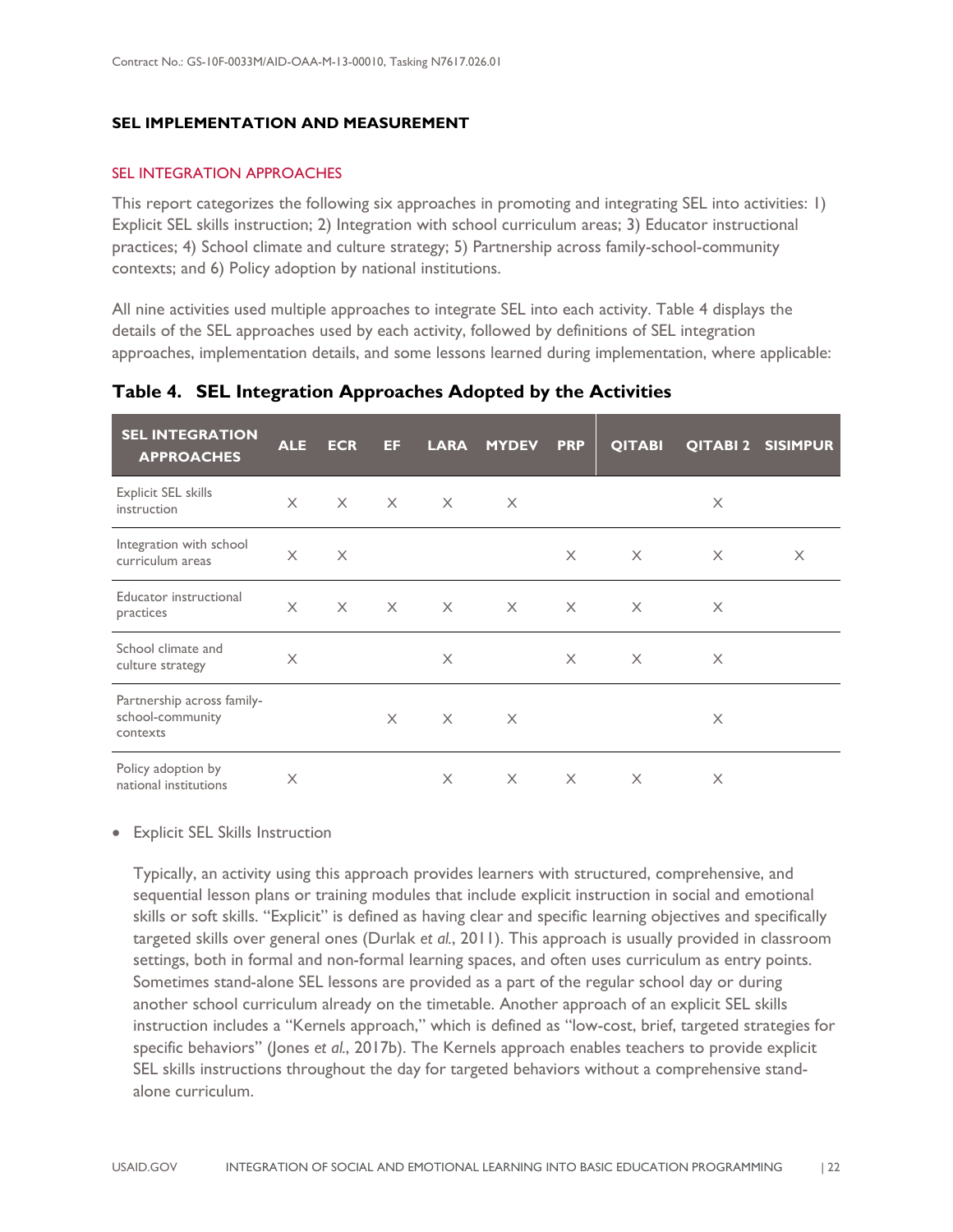*Implementation Details***:** Five activities (ALE/Honduras, ECR/Nigeria, EF/Honduras, LARA/Uganda, and MYDev/Philippines) provided SEL skills instructions based on specifically targeted social and emotional skills in learning objectives of lesson plans. All activities (other than QITABI 2/Lebanon) had sequenced, structured stand-alone lesson-based curricula (at least 30 minutes per lesson), which was implemented in either a formal (ALE/Honduras and LARA/Uganda) or non-formal (ECR/Nigeria, EF/Honduras, and MYDev/Philippines) setting. While QITABI 2 is still in the design phase, it is implementing initial explicit SEL lessons through e-learning resources, using the Kernels approach. Some specific examples are:

- − ECR/Nigeria provided weekly stand-alone 30-minute SEL lessons on specific social and emotional skills, over 32 lessons in nine months. Informants perceived the scripted, detailed lesson plans and the scope and sequence—crucial for the learning facilitators, who were mostly not formally trained as teachers.
- − Both youth workforce development activities (EF/Honduras and MYDev/Philippines) trained youth on lesson-based life skill modules (104 hours for EF and 80–100 training hours for MYDev) with specific, focused competence areas/skills as foundations before starting occupation-specific technical training. They both noted that providing only explicit soft skills instruction during the life skills training implementations was not enough to encourage long-term behavior changes in practice. For the case of EF/Honduras, it later integrated the five life skills prioritized by employers and implementers—present yourself properly, be punctual, be able to share your story, be proactive, focus on results—into existing technical training sessions to practice newly taught skills throughout the activity. For example, participants practiced behavior-indicating skills such as a firm handshake and eye contact daily during a technical training module. Meanwhile, MYDev/Philippines stressed the importance of community-based service-learning projects to apply the skills learned in lessons. During such projects, youth identify, plan, resource, and implement to apply the skills and attitudes they learned during the structured life skills training to contribute back to their communities.
- − LARA/Uganda designed and implemented 39 scripted SEL/life skills lessons using the Journeys Activity Handbook for pupils during the 40-minute mandatory extracurricular time at school. Each lesson defines specific social and emotional skills and respective life skill themes targeted to be fostered. Learners discuss and practice these skills during the weekly lessons and interventions. Key informants perceived the implementation of the Journeys Handbook for pupils to be inconsistent across schools, in some cases. The activity seemingly did not provide explicit lessons in a structured or sequential manner, and some lessons were skipped. Schools also tended to prioritize reading interventions over SEL interventions.
- − In Lebanon, although teachers and other local stakeholders are yet to validate the core SEL framework for QITABI 2, the activity team created brief YouTube videos on explicit SEL instruction for educators and learners to use mainly for remote learning both during and after the COVID-19 pandemic. The minute-long videos used engaging and age-appropriate games such as, Simon Says and the Senses and Memory game to promote self-regulation and executive function using a play-based approach.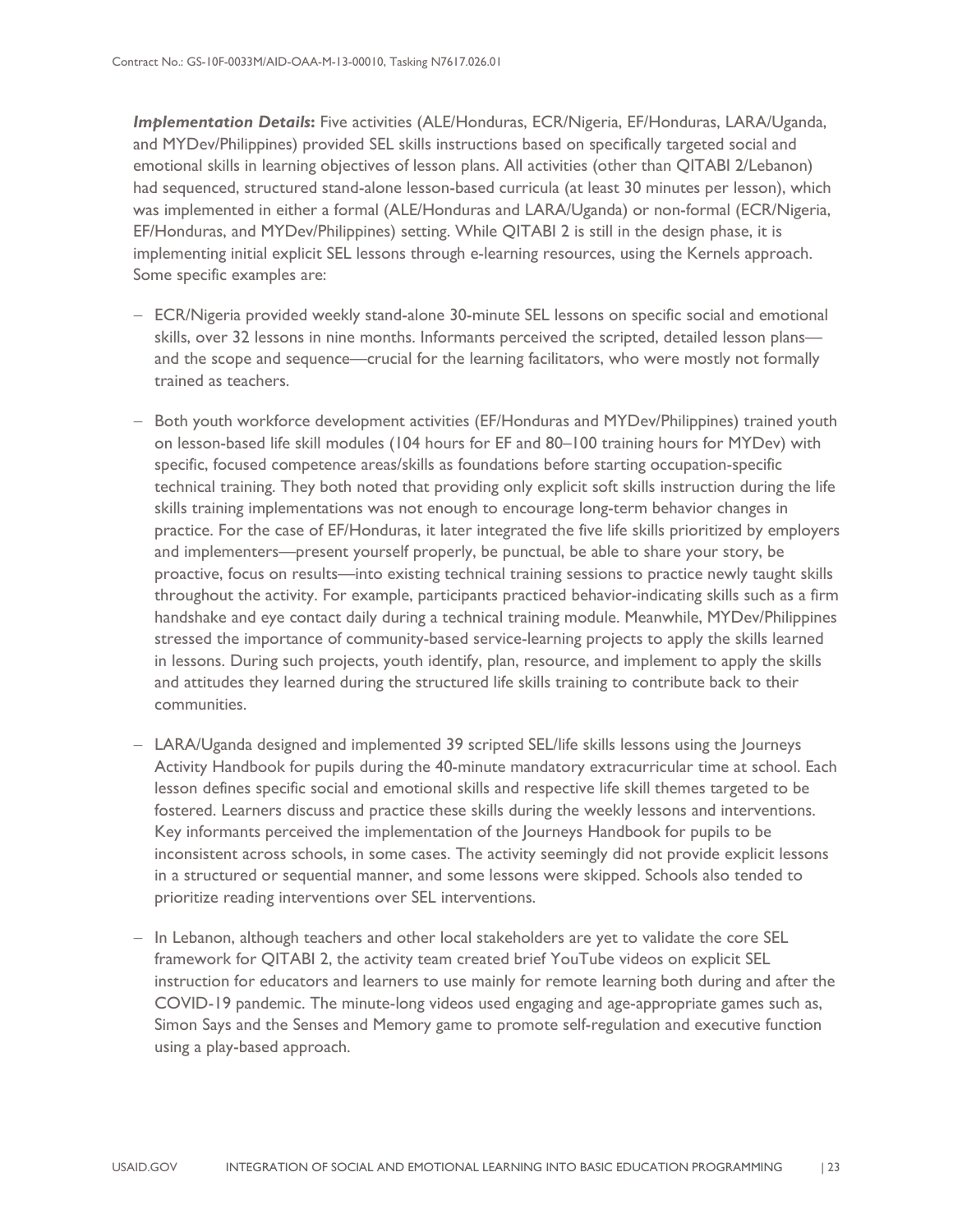• Integration with School Curriculum Areas

An activity using this approach fosters social and emotional skills through school subjects, such as literacy, math, social studies, or physical education. This approach typically includes a lesson plan on a school subject (such as literacy) while also developing social and emotional skills either explicitly or implicitly. An explicit SEL integration would identify a particular social and emotional skill (such as standing up for the rights of others) and incorporate it through reading material with an SEL theme or including learning activities on the SEL theme throughout a lesson. For example, learners read a book about a character whose friends discriminate because he belongs to a minority ethnicity. Then, learners role-play how to stand up against injustice or write about their own experience of being mistreated because they were different. Implicit integration occurs when an SEL skill is fostered but not defined by an educator (mainly because the educator is not trained on SEL and the teaching of specific social and emotional skills). For example, learners might read a story about the character being discriminated against because of his minority status without necessarily setting a goal to teach the skill of standing up for the rights of others. In this case, lesson plans would not typically include learning activities, such as discussion, role-play, and writing, to further develop the social and emotional skill. This approach often uses curriculum and teaching and learning materials as entry points. An activity can use both the "Explicit SEL skills instruction" and "Integration with school curriculum areas" approaches, and they are not exclusive.

Implementation Details: SEL was integrated into literacy or reading (QITABI/Lebanon, PRP/Pakistan, and Sisimpur/Bangladesh); both reading and math (ECR/Nigeria and QITABI 2/Lebanon); and Physical Education (PE) (ALE/Honduras) subjects. QITABI 2/Lebanon, ALE/Honduras, ECR/Nigeria, and Sisimpur/Bangladesh integrated social and emotional skills explicitly by defining the specific skills developed through SEL interventions and instructions (QITABI 2/Lebanon, ALE/Honduras, and ECR/Nigeria) or supplementary reading materials (Sisimpur/Bangladesh). QITABI/Lebanon and PRP/Pakistan also provided supplementary reading materials with SEL themes but used an implicit integration approach because the activities did not define specific social and emotional skills fostered through the interventions. Some examples are:

- − ECR/Nigeria integrated brief SEL instructions into literacy and numeracy lessons based on lessons learned from the first year's programming, which only provided explicit SEL lessons. On a weekly basis, after learning specific social and emotional skills during weekly stand-alone SEL lessons, a brief SEL classroom activity was integrated into literacy and numeracy lessons of that week to provide opportunities for learners to practice the skill and reinforce the concept.
- − QITABI/Lebanon and PRP/Pakistan provided various supplementary reading materials aligned with SEL skills and themes, including self-awareness, empathy, problem-solving, conflict resolution (QITABI), and girls' education, creating harmony and respecting differently abled children (PRP/Pakistan). Although the activity expected the provided materials to improve learners' social and emotional knowledge and behavior in addition to their reading skills, specific skills were not defined and taught explicitly.
- − ALE/Honduras uniquely used Physical Education (PE) as a subject for integration, with explicit 45 minutes lessons. This was because: 1) PE attracts a broader range of students compared to other academic subjects and is also better at engaging teachers; 2) using sport games and group dynamics provides a space for students to express their emotions naturally; 3) oftentimes PE is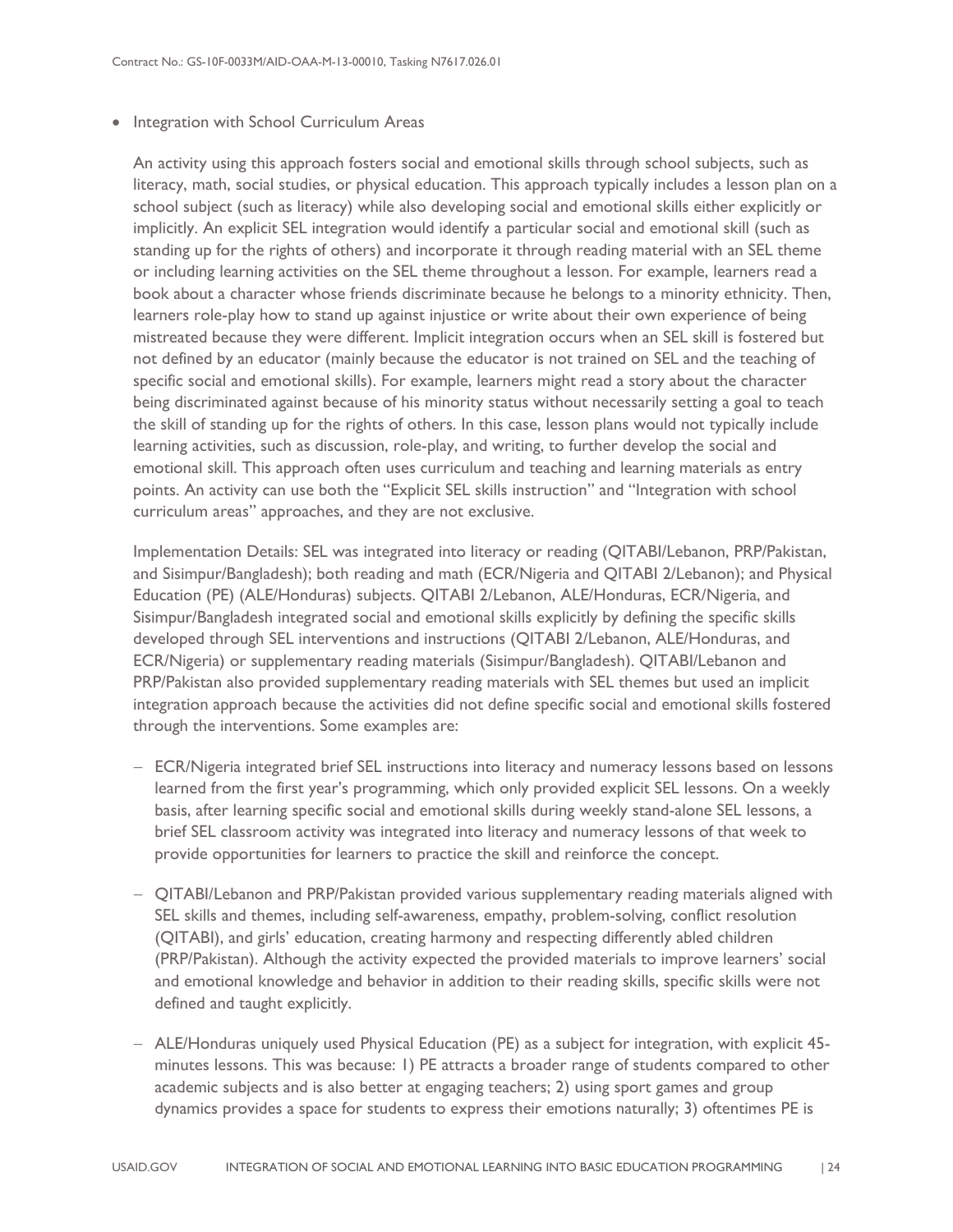given less priority than core academic subjects, so the Honduras Ministry could take the opportunity to develop a new implementation methodology for it.

• Educator instructional practices

This approach provides professional development opportunities to educators and other adults with teaching roles on pedagogical practices, school subject training, learner-focused pedagogies, or classroom management techniques, fostering a positive school climate and supporting the teaching of social and emotional skills to learners. The approach often uses educators and the school climate as entry points.

Implementation Details: Many perceived that continuous and diverse professional development opportunities for educators were necessary to adequately support the social and emotional needs of learners. All but Sisimpur/Bangladesh included some form of teacher training as an approach to integrate SEL into activities, although the types of training varied. Some examples are:

- − ECR/Nigeria and EF/Honduras recruited trainers/facilitators from relevant communities, who were not necessarily trained as teachers on instructional strategies, while creating child-friendly learning environments. Despite this lack of training, activity staff viewed trainers/facilitators as beneficial because they could better relate to learners affected by crisis. Further, they demonstrated a strong commitment to bringing positive changes to their own communities beyond the lifespan of the activity.
- − ALE/Honduras, PRP/Pakistan, and QITABI/Lebanon trained public school teachers on pedagogical approaches or subject content to foster learners' participation. ALE provided a 3-day, focused training on the 25 lesson plans, but no subsequent structured mentoring or coaching opportunities were provided.
- − QITABI/Lebanon's teacher training curriculum included classroom management and cultivating a safe, engaging, and learner-centered classroom environment, which was achieved through daily social interactions between teachers and learners and an interactive reading instruction. QITABI trained the government teacher trainers to roll out trainings in Arabic. Key informants from QITABI/Lebanon thought that each teacher's ability to implement various teaching methodologies was dependent on the individual teachers' commitment as well as the principal's buy-in at the school level.
- − PRP/Pakistan provided diverse teacher professional development opportunities through monthly teacher learning circles. There was only one module on SEL and child well-being, and teachers thought that more dedicated focus was necessary.
- School Climate and Culture Strategy

An activity using this approach intentionally focuses on creating a safe and caring learning environment. This can be done through school- or institution-level policies that build classroom structures (for example, morning meetings or circle times) or school-wide initiatives that create a safe and caring climate (for example, school-wide bullying prevention campaign). This approach often uses school climate, educators, and administrators as entry points.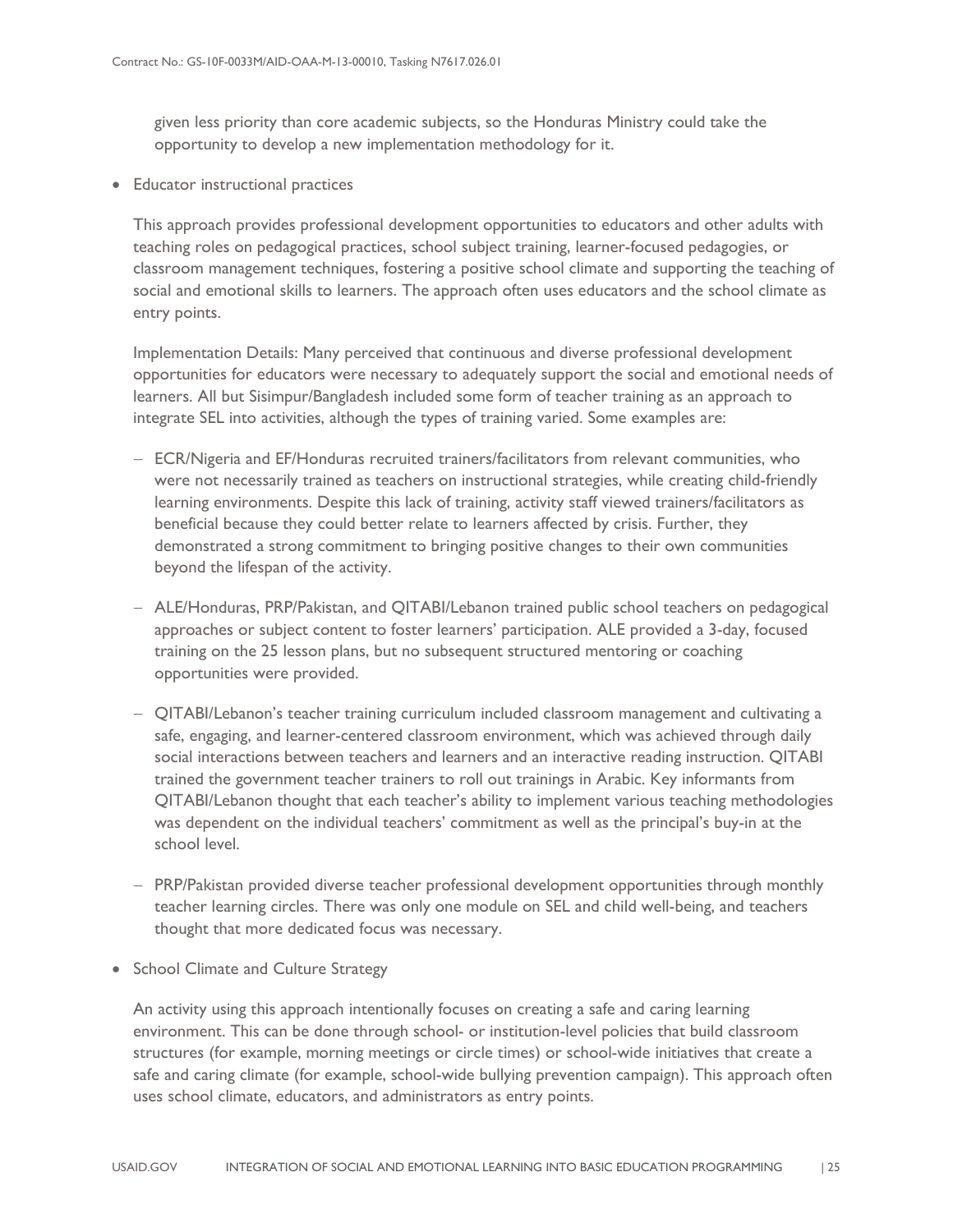*Implementation Details:* Activities used positive school climate and culture strategies to reduce school-based violence (LARA/Uganda and ALE/Honduras) or improve reading skills (QITABI/Lebanon and QITABI 2/Lebanon). They also provided teacher instructional strategies and explicit SEL skills instructions. Some examples are:

- − LARA/Uganda established a positive school climate with the goal of addressing SRGBV, specifically bullying, corporal punishment, and sexual harassment on school premises. The activity also strongly involved headmasters to ensure schoolwide implementation. Interventions to foster a positive school climate included establishing school-level mechanisms for SRGBV prevention and response, strengthening MoEST's child helplines, and providing grants to community-based organizations to support shift in community attitudes and belief towards gender equality and SRGBV.
- − QITABI/Lebanon ensured that social interactions between teachers and learners was institutionalized in each classroom and reinforced by principals. QITABI 2 will support principals in designing specific school-level plans to improve school climate.
- Partnership Across Family-School-Community Contexts

An activity using this approach focuses on integrating learning across family, educational institutions, and community contexts where teaching and learning of SEL takes place. This includes initiatives to provide families with training sessions on how to support their children's social and emotional skills at home, partnerships with local business owners as mentors and apprenticeships for workforce development projects, and partnership with community-based organizations or religious institutions for volunteering or service-learning opportunities. This approach often uses family, community, local organizations, and private-sector organizations as entry points.

*Implementation Details:* Overall, activity design was driven by the understanding that the knowledge and well-being of learners are affected by varying levels of contextual factors beyond their educational environment. While activities were designed to strengthen the partnership across familyschool-community contexts, limited interventions integrated teaching and learning of SEL across family, educational institutions, and community contexts. Instead, these approaches were informal and unfocused. Some examples are:

- − In youth workforce development activities (MYDev/Philippines and EF/Honduras), local employers played a significant role as community partners. But MYDev/Philippines also maximized partnership among family, community, local government agencies, and private businesses to practice and improve life skills and civic engagement skills. To make the resilience training module more practical, MYDev also led youth designing community engagement projects to build support systems through their relationships with parents, community leaders, and broader community members.
- − LARA/Uganda featured a structured community engagement manual on social and emotional skills/life skills that was aligned with lessons for learners and educators. The community handbook consisted of 31 interventions providing knowledge on a safe and caring school community and assisting parents to support learners' SEL skills development.
- Policy Adoption by National Institutions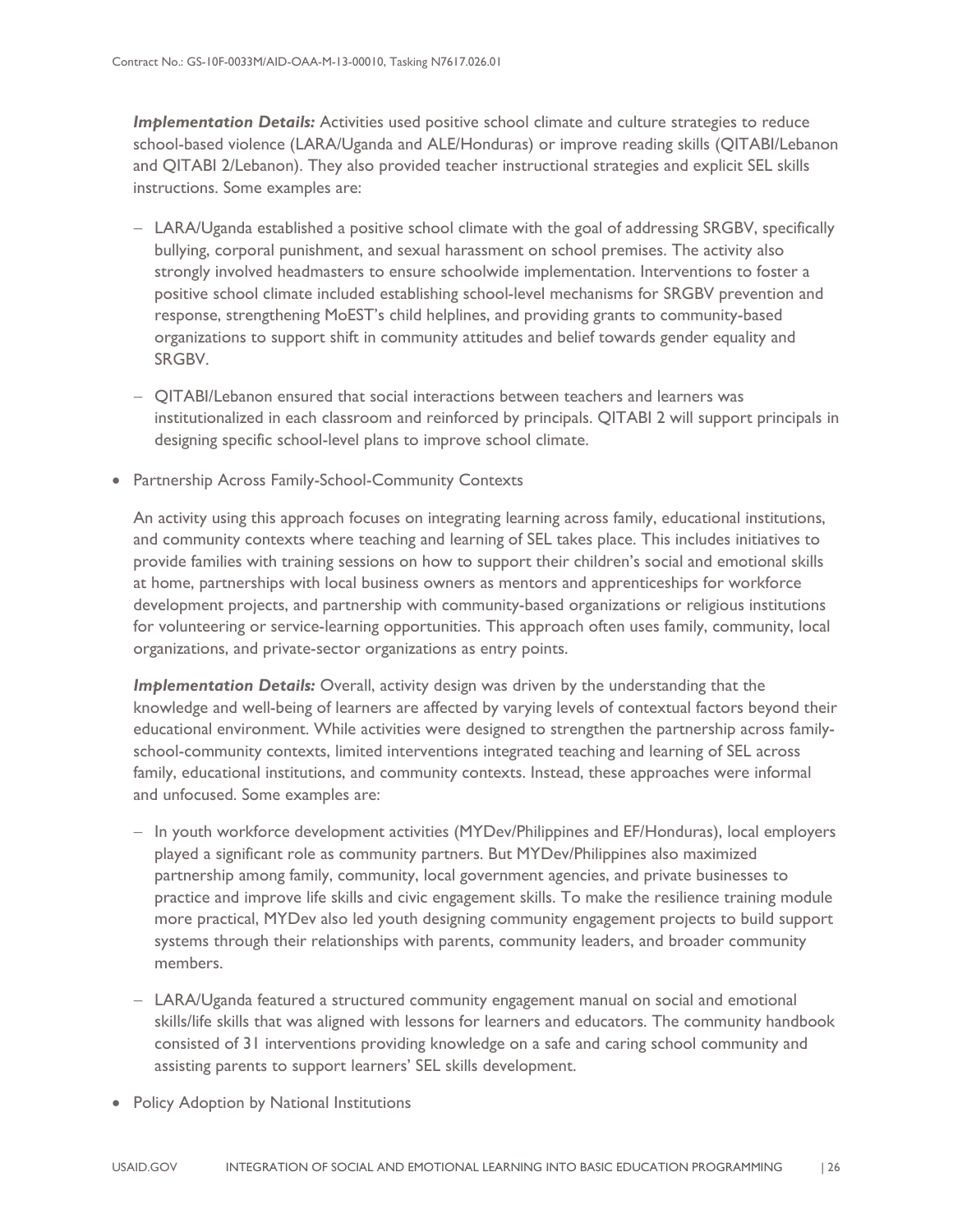This approach builds the capacity of national education authorities and intentionally advocates for the adoption of SEL-related curriculum, strategy, and training modules into the national education system. Initiatives work hand-in-hand with the Ministry of Education (MoE) to develop SEL contents and training the national and local MoE staff as trainers on SEL modules. This approach often uses policy and institution as entry points.

*Implementation Details*: All activities collaborated closely with the relevant ministries, mostly the Ministry of Education and its agencies, although the extent of partnership varied. Activities applied this approach to intentionally advocated or SEL-related curriculum, strategy, and training modules into the national education system. Some examples are:

- − QITABI 2/Lebanon encouraged the Lebanese ministry departments to lead the national SEL framework development process. They are considered as a partner in potentially integrating the SEL competencies into grade 1 through 6 in Arabic, English, French, and math curricula.
- − The PE curricula with SEL themes developed by ALE/Honduras was adopted by the Ministry, playing a key role in expanding its implementation.
- − MYDev/Philippines's life skills training module will be offered as a part of formal technical and vocational education activities at the Philippines' national training agency.

**Key Finding #7: Integrating SEL using multiple approaches and beyond the classroom context is effective in achieving positive outcomes.**

- Activities that integrate SEL using multiple approaches across various contexts were considered to be more effective. Key informants perceived explicit SEL skills instruction as more effective than those only improving teacher instructional practices and providing SEL-themed reading materials. Key informants emphasized the importance of having shared clear goals, availability of SEL lesson plans and manuals, and its potential for policy adoption by national governments.
- While still early in the implementation phase, building on lessons from QITABI/Lebanon, QITABI 2/Lebanon demonstrates an effective approach in integrating SEL by using multiple entry points within the Lebanese education system. Based on the success of using the climate of the learning environment as an entry point for social and emotional learning during QITABI, the QITABI 2 team is planning to use all of the six SEL integration approaches identified in this report (see Table 4 for details).
- The QITABI 2 team is supported by MEHE-DOPS and CERD, who initiated and are leading the development of the core SEL framework, which prioritizes and defines social and emotional competence areas and skills to be promoted in Lebanon. Based on the finalized framework, morning meetings will include stand-alone, brief, focused SEL skills-building interventions. Lessons throughout the day will then reinforce these SEL interventions throughout the day, allowing further practice in Arabic, English, French, and math lessons. Teachers, teacher educators, and mentors will also be trained on school and classroom management strategies, active-learning pedagogical strategies to build positive and healthy relationships between learners and educators. Moreover, QITABI 2 will expand Parent Learning Circles (PLC), which was successfully piloted in QITABI, to reinforce SEL skills by providing facilitation tips and guidance to caregivers.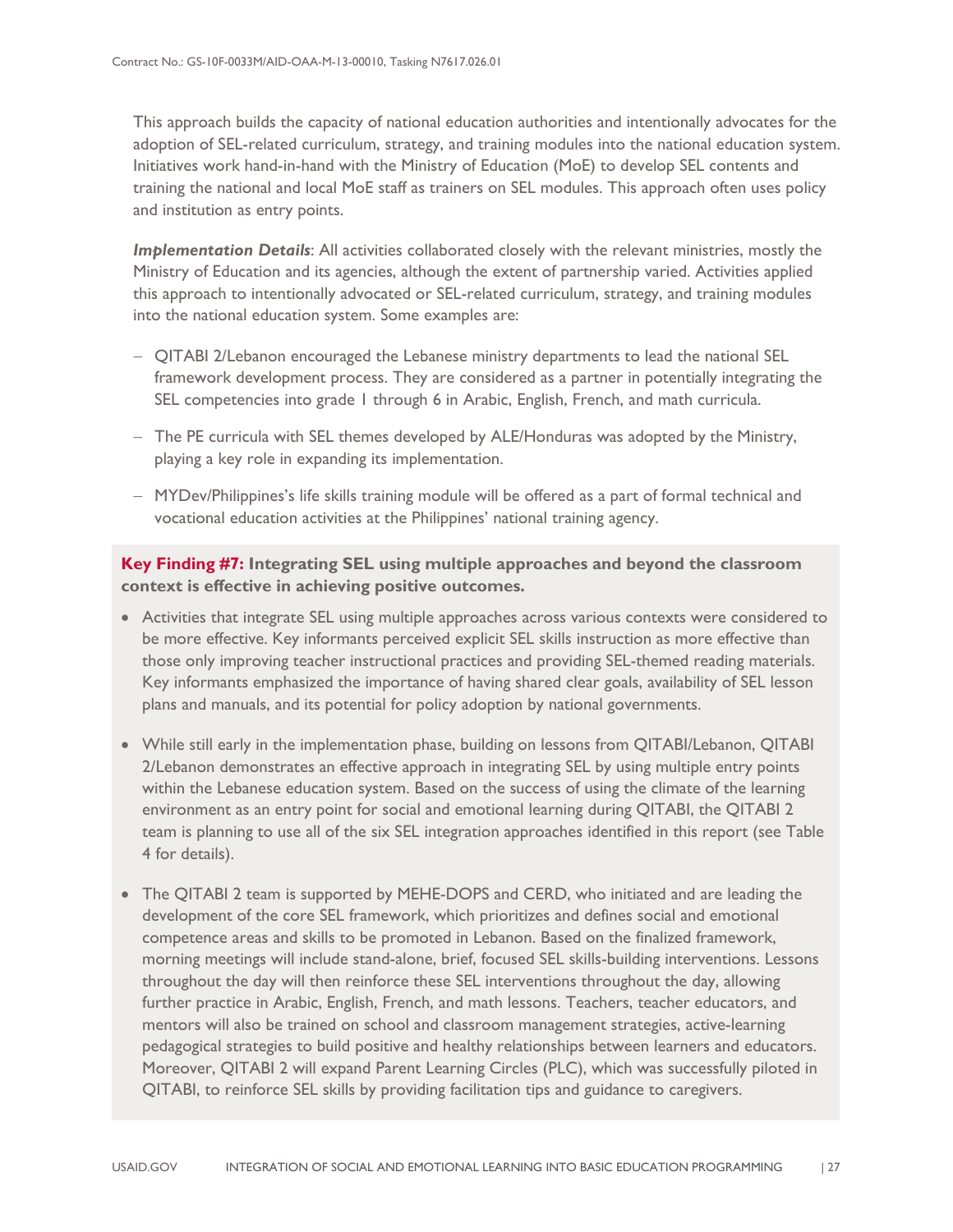### SUSTAINABILITY OF SEL PROGRAMMING<sup>[21](#page-32-0)</sup>

The degree of sustainability of each project's SEL programming was most commonly discussed based on local and national governments' involvement in SEL activity design and implementation, as well as their adoption of SEL teaching and learning content upon completion of the activities. In addition, the research team examined the uptake of SEL interventions by family, community, and other local stakeholders, including community-based organizations (CBOs), as part of assessing the degree of sustainability. Activities further developed the capacity of various local organizations as implementing partners to be prepared for similar grant opportunities. Some key examples of ensuring sustainability were:

• Policy Adoption by National Governments

 $\overline{a}$ 

- − Based on the positive impact demonstrated during implementation, two entities responsible for alternative education and technical and vocational education adopted MYDev/Philippines's life skills training module to be implemented nationwide.
- − PRP/Pakistan built the capacity of local curriculum writers in developing SEL-themed reading instructional materials in local languages, orienting them on how to write for early-grade readers and the importance of SEL. The Pakistani government is also adopting PRP's model of continuous teacher professional development into its basic education programming in regions and at scale.

*"From day one, sustainability was part of the activities. But now, we can see that i) the PRP reading learning material is available on the government website and ii) all reading and learning material is now part of the public textbooks. So, at last, we see that our branch of the government is printing their textbooks." – Activity Staff, PRP, Pakistan*

- − The MoE in Honduras allocated resources for the expansion of ALE's PE curriculum with SEL focus in additional schools, and its CBT curriculum was also used by the Ministry in additional schools. In addition, capitalizing on a renewed interest in SBV prevention within the MoE and wider Government of Honduras, ALE influenced updating the National Strategy for Prevention, with a broader group of government agencies, donors, and community partners.
- − The successor of ECR/Nigeria—Addressing Education in Northeast Nigeria (AENN)—is working closely with the Nigerian Education Development and Research Council to adopt ECR's SELintegrated NFE curriculum into the Federal-level Accelerated Education Program curriculum and to institutionalize it for national use to further strengthen policy-level sustainability. USAID's Global Development Lab is also supporting ECR's legacy, funding IRC in innovating the development process of SEL content. Taking lessons learned from the ECR, IRC piloted an extensive qualitative research with teachers and community members to better understand social and emotional skills valued and prioritized and also the local pedagogical examples to develop SEL lesson plans locally.

<span id="page-32-0"></span><sup>&</sup>lt;sup>21</sup> The sustainability section is written based on a question asked during the KIIs. The framing of the question used no particular definition or analytical framework of sustainability; instead, it was framed to understand the status of the impact of SEL interventions.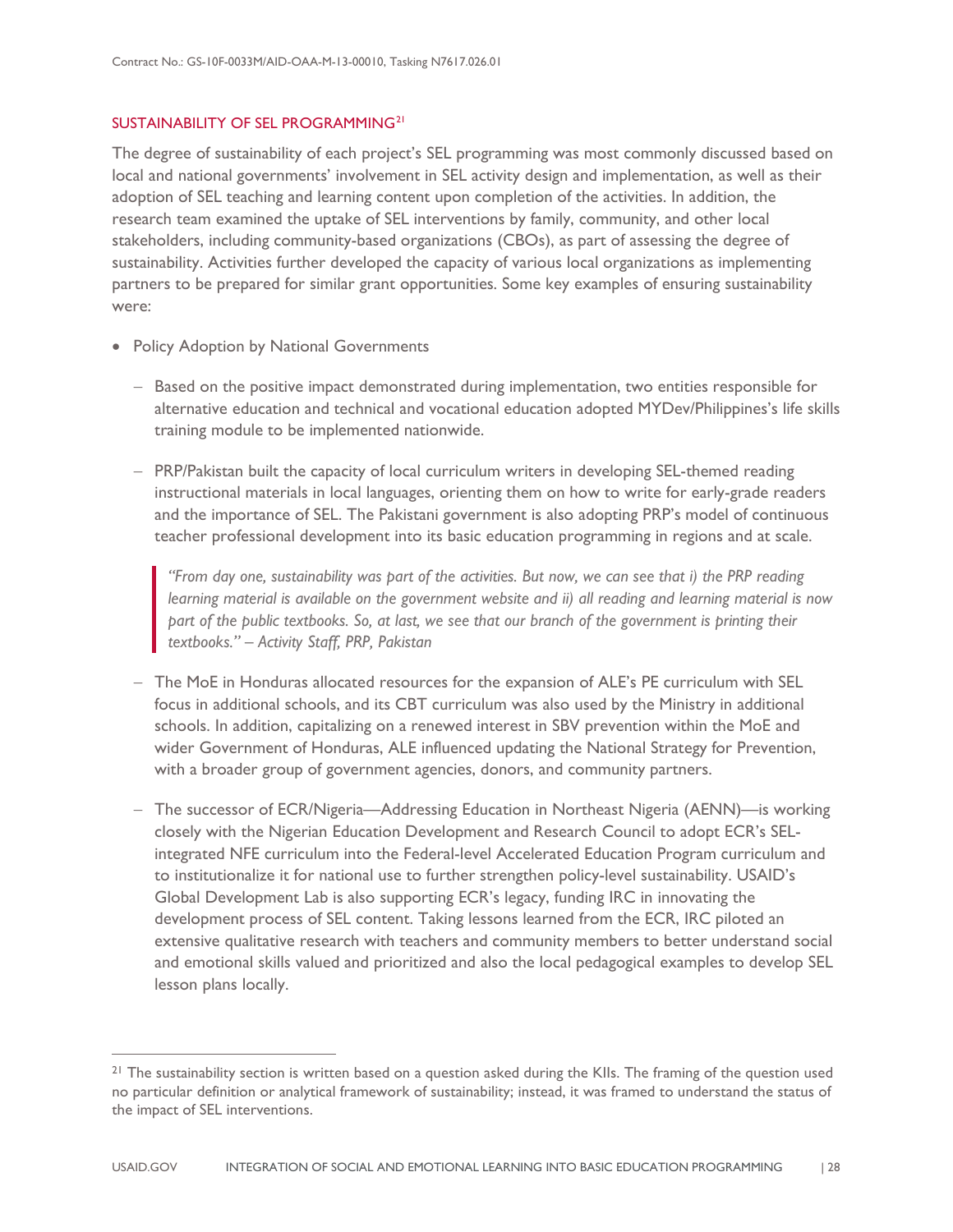- − LARA/Uganda is working closely with the MoESTS to integrate the Journeys Activity Handbooks as a mandatory extracurricular intervention at school. The team is now advocating to incorporate SEL concepts into Uganda's mainstream national curriculum.
- Uptake of SEL Interventions by Community-Based Organizations, Local NGOs, or Local Private **Partners** 
	- − MYDev/Philippines established and strengthened 11 Youth Development Alliances (YDA) to develop the capacity of learners themselves in mainstreaming of youth initiatives in local governance and community service. Learners were trained to better interact with others, resolve conflict in a positive way, develop self-confidence, and develop their sense of belonging by actively participating in such an alliance, and YDAs successfully contributed to increasing resources for youth training, post-training support for livelihood or employment, and continuous education opportunities.

*"One element that MYDev really put forward that actually we are using in other countries now is that we recognized that the existing youth voice groups were not representative of the marginalized out-ofschool youth population. So we worked with local authorities, communities, and youth themselves to create those youth development alliances where youth were elected and sat with us—different stakeholders including private sector and municipality representatives—to really troubleshoot and understand the situation of out-of-school youth and how we can keep improving the different elements of MYDev. That was facilitated by these youth development coordinators coming from the communities themselves." – Activity Staff, MYDev, Philippines*

- − ECR/Nigeria formed community coalitions that identified appropriate and safe non-formal learning centers (NFLC) with competent facilitators from conflict-affected communities. By the time ECR was completed, community coalitions had mobilized their own resources and established an additional 21 centers to provide structured literacy, numeracy, and SEL lessons for displaced, crisis-affected learners.
- − ALE/Honduras engaged a diverse group of donors, NGOs, and local organizations to draft a national policy around school-based violence prevention.
- − EF/Honduras's informants emphasized the importance of building the capacity of local facilitators to gradually strengthen overall community capabilities. Most facilitators in EF's life skill component come from the same communities and share similar experiences with the youth beneficiaries. They often have a strong commitment to their community. By equipping the facilitators with the methodology and tools to implement life skill training services, EF also benefits facilitators own socio-emotional growth and creates an opportunity for them to operationalize and transfer the knowledge and skills they learned in the future.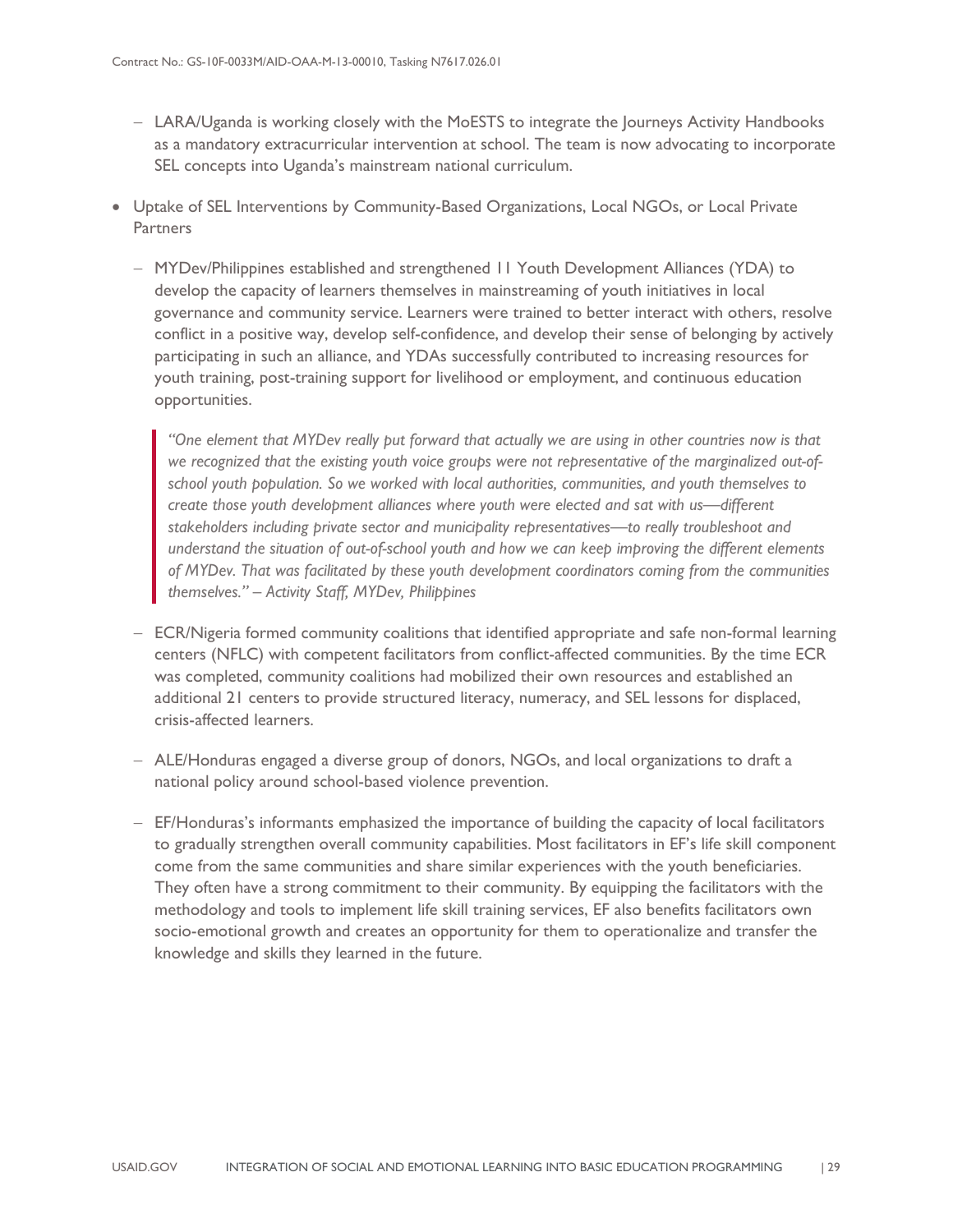### **Key Finding #8: Ensuring partnership with stakeholders across all levels of the education and related system**, **as well as local communities, is critical in strengthening sustainability of SEL interventions.**

MYDev/Philippines demonstrated a strong sustainability plan for the activity across all levels of the education and related system. First, at the institutional level, MYDev's life skills training module was adopted by two entities responsible for alternative education and technical and vocational education, largely based on the positive impact through the year. The adoption occurred in phases and only in one region, but the positive impact resulted in national-level institutionalization of the curriculum. Second, MYDev established strong relationships with local Filipino NGOs or small-scale vocational training organizations as implementing partners throughout the course of the activity which enabled local organizations to build their capacity and be prepared for other, similar opportunities. Third, MYDev successfully built youth-led networks, such as YDAs, to sustain improved civic engagement skills and aspirations among youth, which is particularly unique among the reviewed youth workforce development activities.

### KEY STAKEHOLDERS, CHAMPIONS, AND CRITICS OF SEL

Across all eight case studies, purposeful selection and involvement of diverse stakeholders was a critical component for effective SEL programming. In addition to active involvement of the target population, locally grounded, interdependent and multi-stakeholder partnership allows for successful activity implementation and, in some cases, sustainability and scalability as well. Through capacity-building efforts, and by transferring ownership of the activity to local stakeholders, some activities have equipped communities to independently and effectively sustain activity implementation beyond its operational period and geographic focus. Outlined below are some key stakeholder engagement strategies, organized by stakeholder group.

• Teachers and School Administration

Five of the nine activities (ALE/Honduras, LARA/Uganda, PRP/Pakistan, QITABI/Lebanon, QITABI 2/Lebanon) focused on formal school-level programming to improve school climate, attendance, and retention. The school constitutes a complex educational ecosystem comprising various key actors, including teachers, principals or head teachers, students, parents, and government authorities. Keeping school at the center of the results framework, ALE/Honduras works in partnership with education systems in target Honduran municipalities to create a safe learning environment for students and empower schools to support community violence prevention efforts.

For PRP/Pakistan, Teacher Inquiry Groups were developed to reinforce the PRP Continuous Professional Development model, which aimed to improve the instructional practices of teachers in teaching Urdu/Sindhi reading to grade 1 and 2 students. These groups brought together teachers from neighboring schools to meet at least monthly to discuss teaching experiences, share successes and challenges, learn the component skills of reading and assessment techniques in more detail, and understand how daily lessons were developed and why they are important for students' learning. In these groups, teachers received training on student well-being as part of IRC's Healing Classrooms Approach. Classroom-based coaching and teacher supervision reinforced teacher training on this approach and on other Early Grade Reading Assessment (EGRA) teaching methods.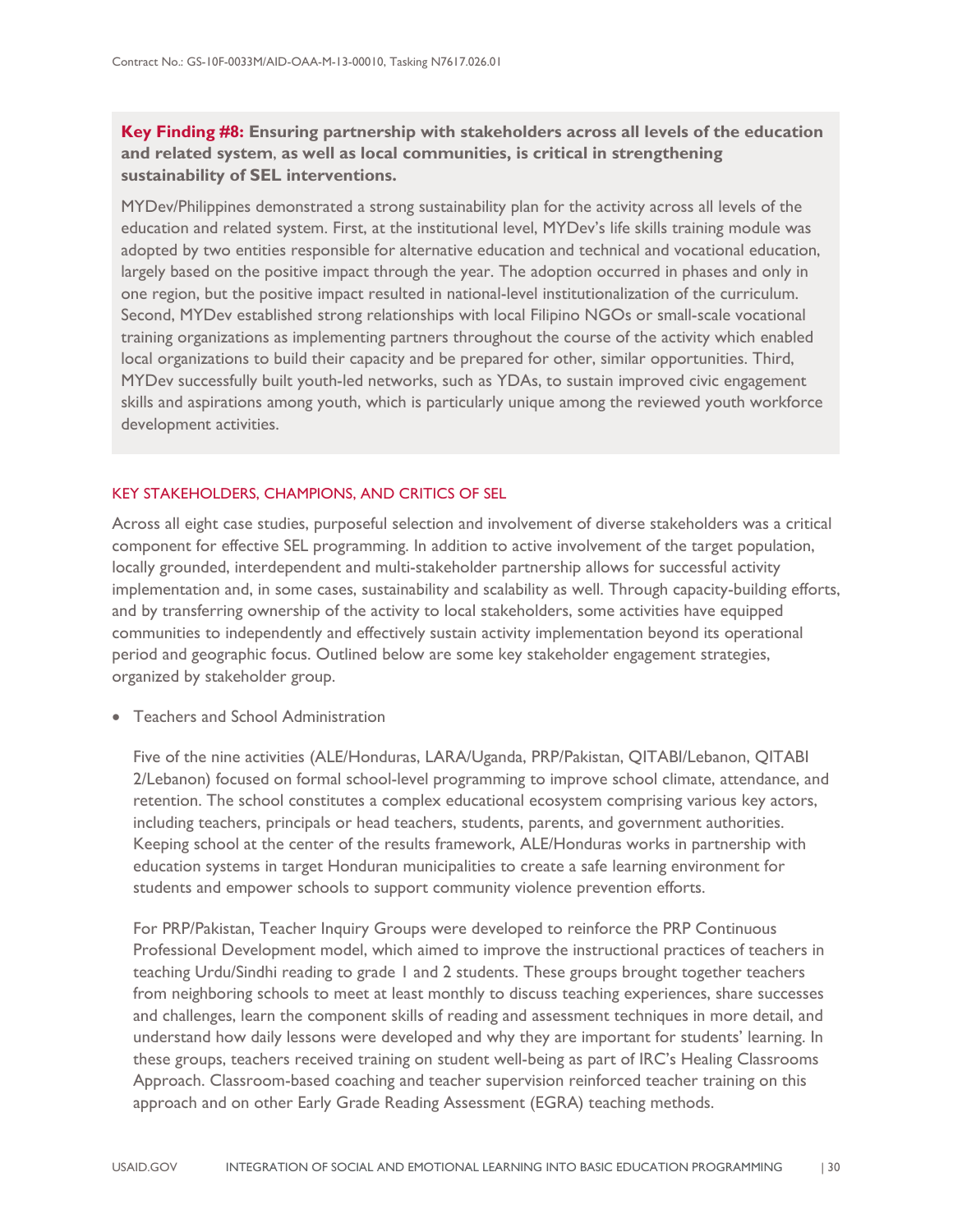QITABI/Lebanon provided training for teachers and school staff on promoting SEL through childfriendly learning environments by establishing classroom rules and daily interactions between teachers and learners. Although Sisimpur/Bangladesh did not have a formalized focus on school-level programming, teachers were trained to conduct lessons with children using supplemental learning materials developed by Sisimpur. Islamic school teachers in Bangladesh were critical because they perceived SEL concepts to be in conflict with religious teachings. Consequently, teachers were initially hesitant to modify their traditional teaching curriculum to include SEL aspects and classroom interventions using Muppets.

• Family and Community

Across all activities, school-level programming was complemented by active involvement of parents, guardians, and community members. For example, although the school is central to achieving reduced SBV, both LARA/Uganda and ALE/Honduras purposely engaged parents and community members to support the creation and sustenance of an enabling and violence-free learning environment for students by promoting positive attitudes toward gender equality and balanced power relations. Similarly, employing a grassroots approach in Honduras, EF recruited facilitators directly from the target community who were well known among youth and demonstrated a strong commitment to driving community-level change. In Pakistan, PRP involved parents and caregivers through storytelling sessions designed to build their capacity to promote children's reading skills at home.

ECR/Nigeria also employed a strong community outreach. Activity staff conducted compound meetings with parents and caregivers to sensitize them on the importance of girls' education and encourage them to enroll their daughters at girls-only learning centers, which are conveniently located and reduce the risk of GBV. Community coalitions were instrumental in supporting the cadre of teachers, mobilizing the community through grassroots advocacy, and providing basic school supplies to students. Through discussions with community members and other local education stakeholders, these coalitions identified safe and appropriate learning spaces and nominated competent learning facilitators from crisis-affected communities to conduct lessons with out-ofschool learners.

Sisimpur/Bangladesh's innovative and unique mass media platform was critical in reaching children and their families across Bangladesh, including those living in remote regions. By maximizing activity reach through a variety of messaging platforms, the activity ensured strong community outreach for greater impact. Sisimpur also developed and distributed original storybooks that parents and teachers use to reinforce messages that are delivered through audio-visual content.

*"You can see almost all of the books that we produce have instructions for parents and teachers at the end of the storybook. Research shows that children's learning improves when parents read books to them. So, that is the reason, whatever we produce, regardless of audio-visual or print content, we always prefer that children use this content with the help of their parents." – Activity Staff, Sisimpur, Bangladesh*

While all activities strategically involved family and community members, key informants across several case studies underscored the need to strengthen parent engagement. Due to time and resource constraints, EF/Honduras was unable to fully engage parents and caregivers. This posed a significant challenge: although youth were exposed to SEL concepts through training activities, lack of parental support hindered implementation and sustainability of any behavioral changes at home. Key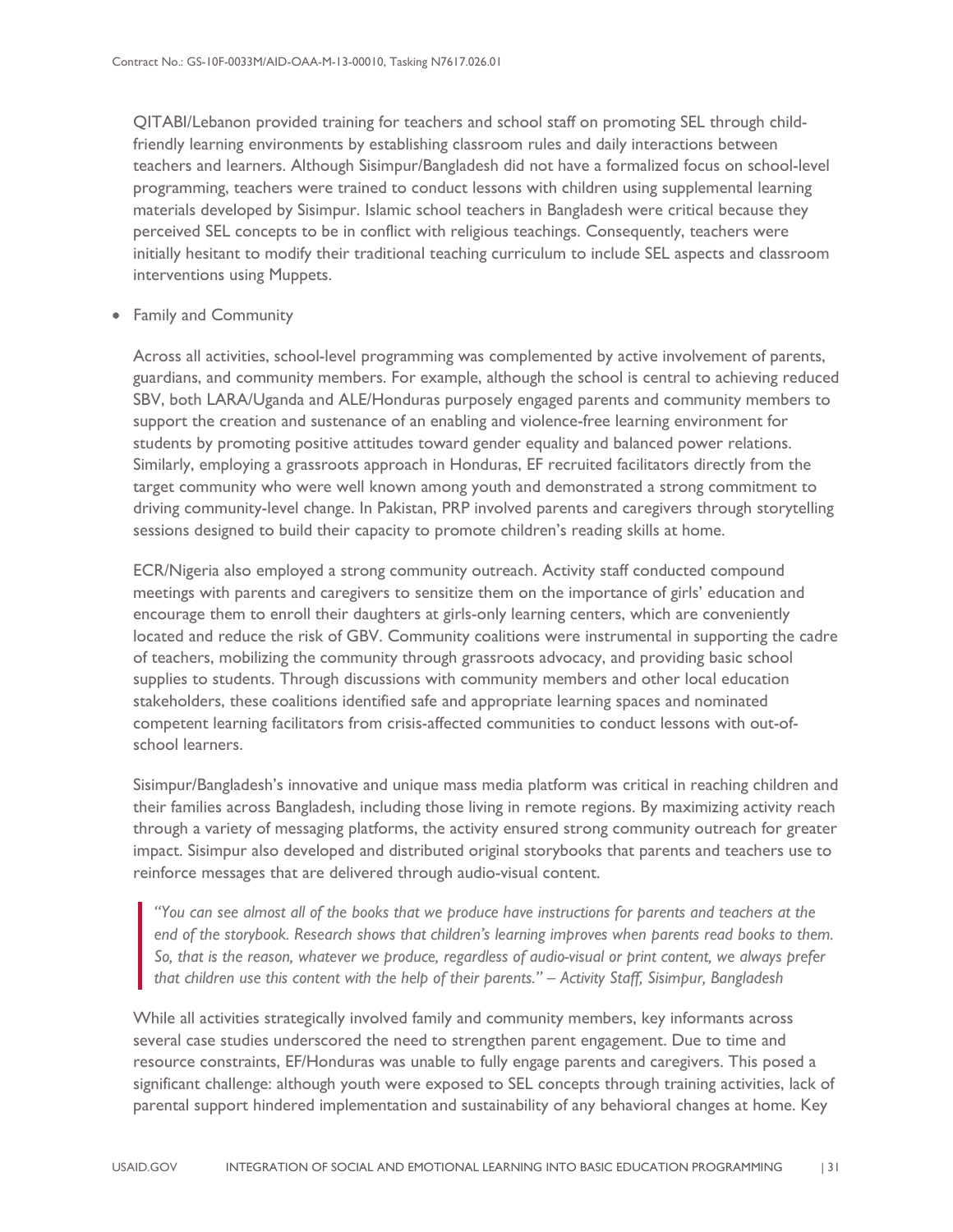informants believed this was in part due to the fact that parents were not made aware of the purpose of these youth trainings and therefore did not entirely recognize the importance of such behavior changes. This barrier was further compounded by stigmatized community-level perceptions of out-ofschool youth viewed as violent, troublesome, and—essentially—a lost cause in the community. However, EF respondents noted that some families who were once critical are now champions of the activity and encourage their children to participate in EF.

*"And, obviously, there is a part of society that completely rejects and can't accept this population. They say that they cannot change, that they have no chance to change—that they shouldn't have the chance to be treated well." – Activity Staff, EF, Honduras*

*"The development of their soft skills improves employability and helps them to keep their jobs for months or years. It therefore allows their families to be happy. We are constantly doing follow-up on the youth, and we are very happy to hear their parents say encouraging statements like, 'I am happy; my son is working. He did not answer the follow-up call because he is working.' Their families in general show gratitude." – Activity Staff, EF, Honduras*

Similar to parent engagement challenges in EF/Honduras, LARA/Uganda's activity staff were unable to adequately engage parents as part of their community outreach efforts. It was particularly challenging to engage men who perceived child care and education as women's responsibility.

*"We would have liked a broader community representation than we had. When we started that activity, we had community change agents trained, and they worked with some grantees that were local community development organizations that mobilized communities. And one of the challenges that they had in getting a large number of parents involved, and particularly men because the men here don't see child issues (like their education) as their realm of responsibility. They think that's really a woman's job. So we had, and they expected, community members expected facilitation. So they wanted to receive something to attend these discussions. They didn't feel that the parenting kind of discussions were necessarily important enough that they would come repeatedly." – Activity Staff, LARA, Uganda*

• Government Authorities and Education Experts

ECR/Nigeria conducted a formal curriculum design workshop to identify contextually relevant SEL concepts for curriculum and lesson plans. Workshop participants provided technical input and included national-level stakeholders such as representatives from the Nigerian Ministry of Education, a national curriculum agency, as well as college professors. As part of its programming, ECR also launched several NFE technical working groups, comprising diverse stakeholders including interministerial representatives, State Universal Basic Education Board, State Agency for Mass Education, and other policymakers, who played a vital role in reviewing and approving the SEL curriculum, facilitators' manual and trainers' guide. In addition to conducting frequent consultations with teachers and trainers to identify and prioritize SEL competencies unique to the target population, ALE/Honduras collaborated with government and academic stakeholders to align activity content with the Honduran National Curriculum.

While some activities were designed to engage government stakeholders in certain aspects of the activity, others collaborated with the government along the continuum of the project. For example, starting from the inception phase and along the full course of the activity, LARA/Uganda leveraged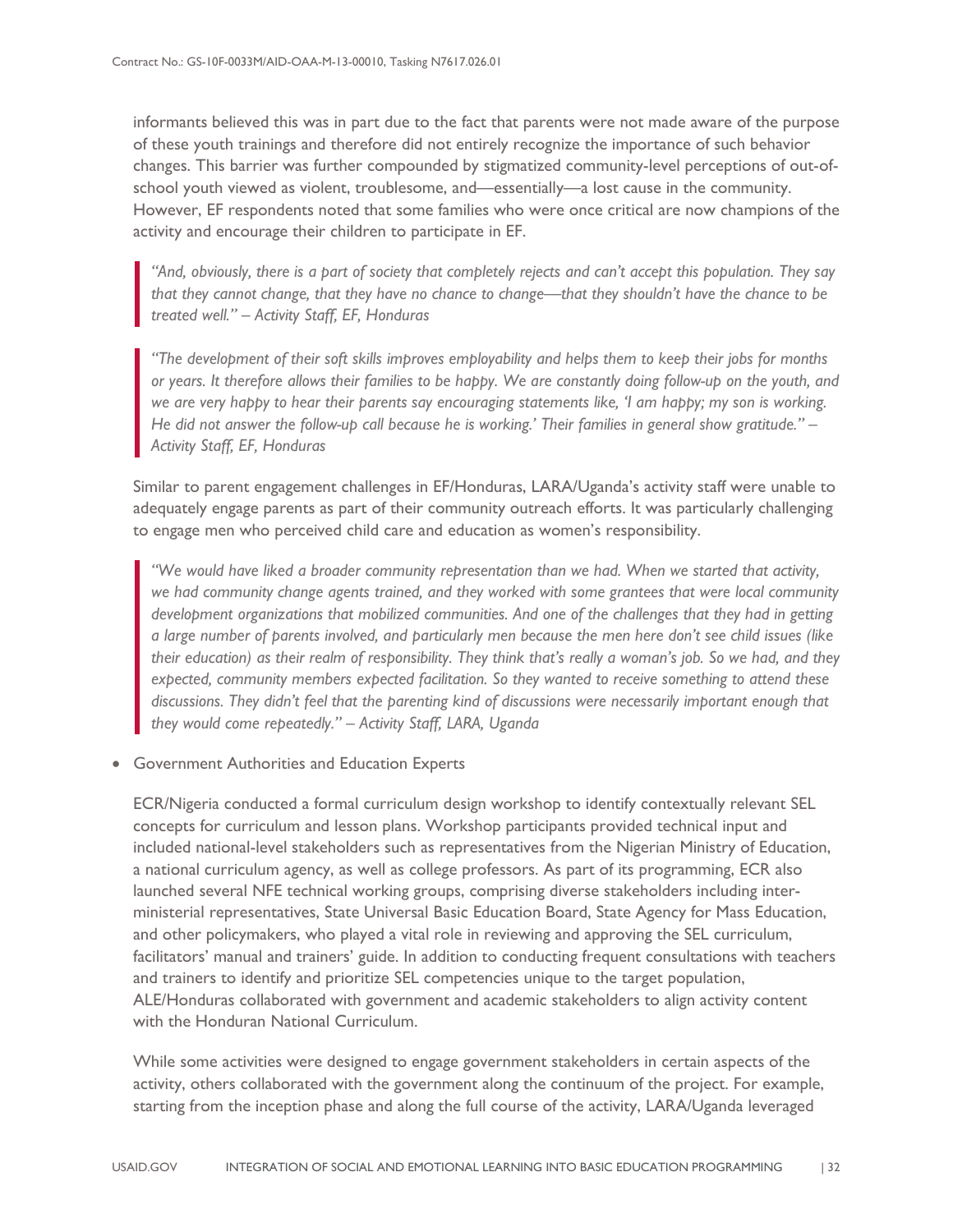existing government structures and worked in close partnership with the Government of Uganda, especially the Ministry of Education, Science, Technology and Sports (MoESTS). Similarly, continuous engagement and capacity-building of government authorities across all aspects of the MYDev/Philippines activity (design, contextualization, implementation, and measurement) has enabled curriculum scale-up beyond the initial intervention areas. QITABI/Lebanon leveraged existing government structures by working with the MEHE to implement roll-out trainings for Arabic teachers in 260 schools, which have now been adopted as MEHE's training module and expanded to all public schools in Lebanon. Finally, Sisimpur/Bangladesh was also implemented in close conjunction with the Government of Bangladesh, which had a pivotal role in content development and approval, storybook distribution in government schools, and airing of thematic TV episodes.

*"We work with the government in schools, and having their consent is very important. We cannot even distribute anything in these schools without their approval. So, before finalizing the content of story books, we send them to the government office for their review. Before distribution, we do an orientation session with government officials to explain how children can be benefited from these materials." – Activity Staff, Sisimpur, Bangladesh*

PRP/Pakistan also involved provincial and regional governments in every phase of the activity, which encouraged government buy-in, investment, and integration of PRP's learning content into the national curriculum of Pakistan. Moreover, building capacity, ownership, and consensus among government authorities was also crucial in ensuring PRP's sustainability beyond the life of the activity. Respondents did note, however, that activity staff encountered resistance from local stakeholders at the onset of the activity, largely in part due to cultural perceptions of reading instruction being traditionally treated as a subject rather than a foundation for cognitive development and learning. Government stakeholders in particular were identified as initial critics of the activity who challenged PRP's efforts to promote reading and include personal safety as a topic to be highlighted in learning materials.

• Local organizations (NGOs, private sector organizations, universities, *etc*.)

For some activities, community outreach efforts extended beyond parents and caregivers to also include local organizations. EF/Honduras relies on the network and expertise of local partner organizations that have prior experience working with the community and specific youth groups. Through its private sector engagement strategy, the activity collaborated with local businesses and representatives from human resources (HR) to understand the preferred qualifications and characteristics they look for while screening and evaluating potential job candidates.

Private sector representatives such as local businesses and institutional partners also worked in close conjunction with MYDev/Philippines to design and implement the program. However, informants identified that local universities could have been involved more effectively and systematically. Instead of engaging them as service providers, it is recommended to involve them in the development of the learning agenda. Similarly, given the activity's focus on mobilizing the community and eliminating deepseated negative perceptions about out-of-school youth, informants noted that media engagement could have also been strengthened.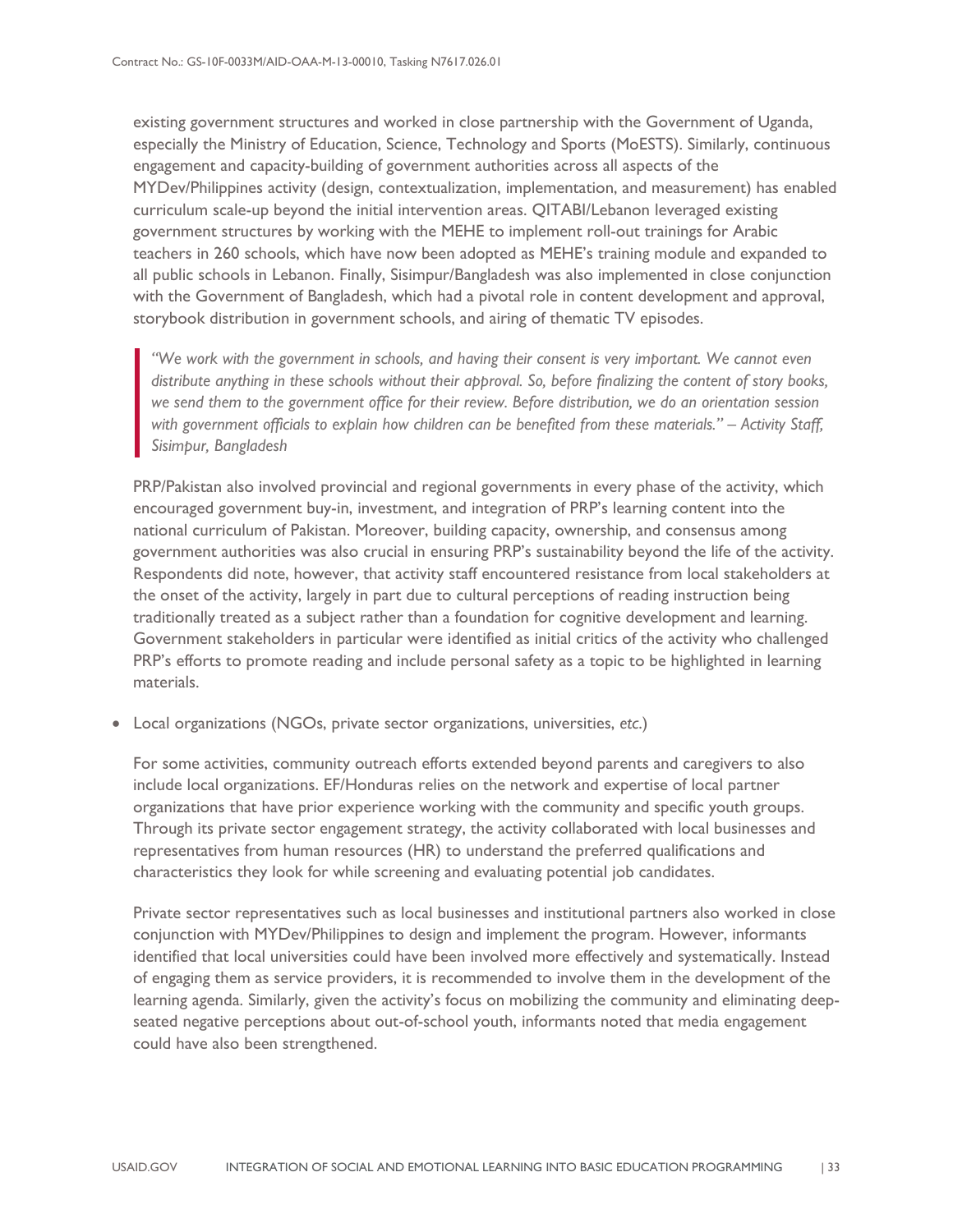*"So universities, they too can become key participants in youth development in their own locality so that the learnings, techniques, and information that they've learned from implementing the activity stays with them and hopefully is sustained well after the activity has ended. So, that's one key stakeholder that I think we could have engaged in a more effective fashion." – Activity Staff, MYDev, Philippines*

PRP/Pakistan engaged with foundations, NGOs, and other community partners to expand programming scope and increase the number of beneficiaries reached. Certain grants were provided to engage local NGOs in particular that were based on thematic areas such as Reading Events to Promote Parental Engagement and Reading for Adolescent Girls. PRP's key informants noted that activity implementation could be improved through engagement of some key NGOs, especially those working on child rights and disability.

*"I would say, there are a couple of NGOs that were not included but they need to be included. Those who are working on SEL for child rights, for example. But, it depends sometimes, on whether our implementing partner invites them. So, we don't know more details why they could not participate in events, in implementation, and other services. But, there are a couple of organizations I think working on disability and child rights, they need to engage in that part." – Activity Staff, PRP, Pakistan*

### **Key Finding #9: Obtaining support from local education authorities and school leadership, and providing continuous professional development opportunities, can strengthen educators' championing of new SEL approaches.**

Since SEL is a relatively new concept, many activities encountered some initial resistance from stakeholders who perceived the SEL approach as a deviation from traditional instructional methods, learner-educator relationships, and child-adult relationships. Therefore, key informants stressed the importance of fostering a locally grounded, interdependent and multi-stakeholder partnership to facilitate effective SEL implementation. Through continuous awareness-raising on new SEL approaches and sustained engagement opportunities throughout the implementation phase, key informants witnessed critics turn into strong advocates over time.

Educators were one of the most crucial stakeholders in implementing new SEL approaches across the focus activities. They were more likely to be champions of new SEL approaches if they received support from school administrative staff, local government authorities, as well as parents and caregivers. Key informants also highlighted the importance of providing sufficient training and continuous mentorship support on new SEL integration approaches.

For example, LARA/Uganda trained teachers, students, and school administration staff to identify, avoid, and report acts of SRGBV. However, activity staff shared that they initially encountered resistance from teachers who had deep-seated cultural beliefs and gender stereotypes that were in conflict with the new SEL-focused teaching instruction.

*"The whole issue about Journeys and SEL is challenging authority of adults, culture, and leaders. So, at the start of it, you'll find that people are not as comfortable because you are now telling the adult to talk with a child rather than beating the child. But overall, there is a goodwill from that because people obey authority. So, if it comes from, like, the District Education Officer or if the headmaster supports it, then teachers will implement. When parents see the head teachers or the teachers talking to them about the positivity of it, they will also implement. So, everybody can actually be an advocate as long as he or she understands the logic behind it. The critic today can be an advocate tomorrow." – Activity Staff, LARA, Uganda*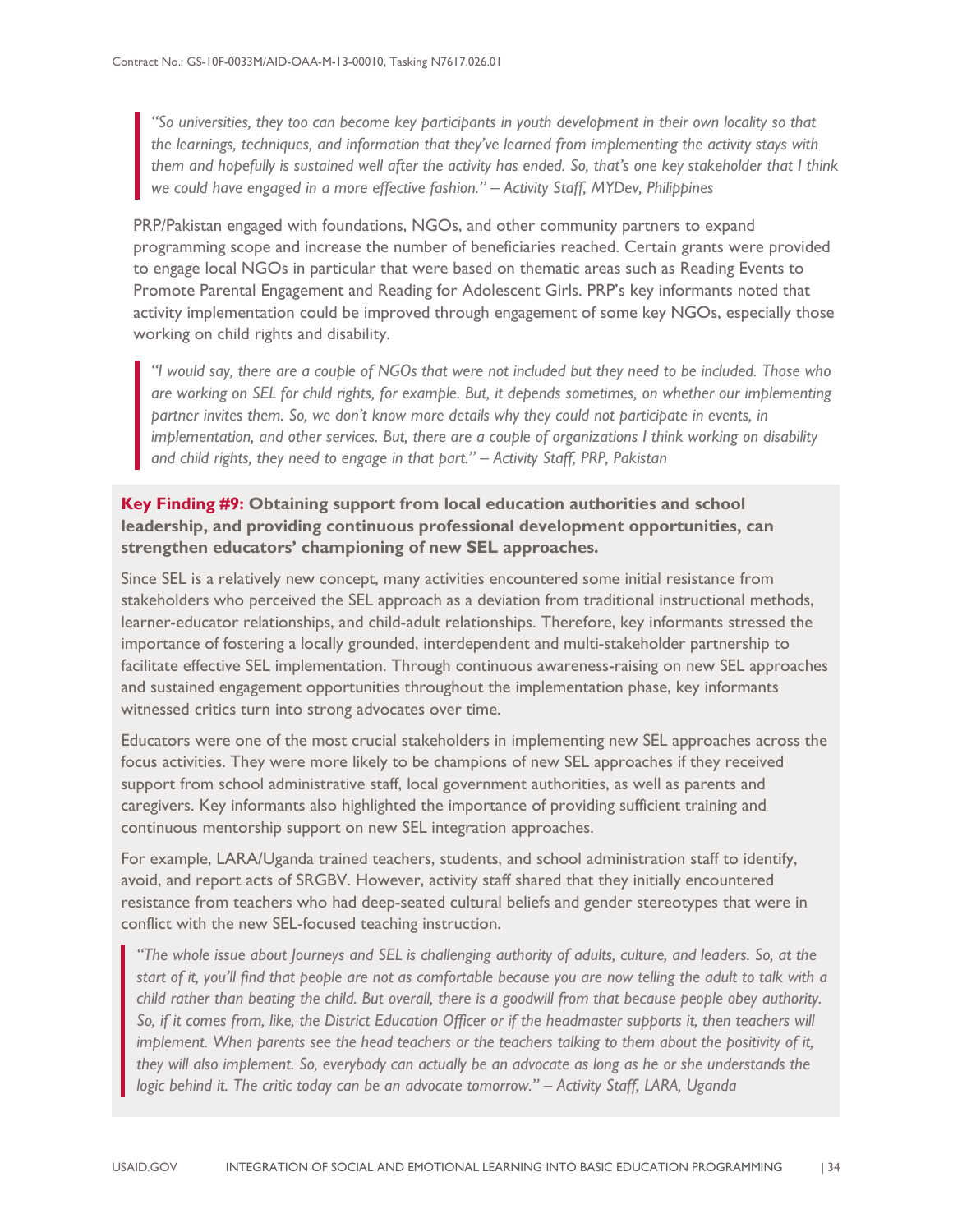### MEASURING SOCIAL AND EMOTIONAL SKILLS AND ASSOCIATED OUTCOMES

Various measurement approaches were undertaken across eight activities. These have been categorized below based on the object of measurement. Note: QITABI 2/Lebanon is too early in its measurement design; therefore, it is excluded from this section.

• Measuring Individual-Level Social and Emotional Skills

While the majority of activities provided explicit social and emotional skills instruction, only three of them explicitly measured changes of target skills. The three activities that measured changes in social and emotional skills of learners applied quasi-experimental or performance evaluation research designs. More specifically:

- − LARA/Uganda used a 25-item learner self-reported survey to assess the yearly gains of individual social and emotional skills' progression, corresponding to what was being fostered through the Journeys intervention in schools. The items focus on social and emotional skills in the competence areas of self-confidence, social awareness, and agency.
- − MYDev/Philippines used two self-reported survey tools—Youth Employment Survey (YES) and Youth Perceptions Survey (YPS)—to measure changes in soft skills of youth who completed the life skills training modules and subsequent technical trainings. To measure the skills that were promoted specific to MYDev, the team added a new section to measure youth's life skills, work readiness, and leadership skills.
- − ECR/Nigeria did not develop or adapt a measurement tool specific to its SEL interventions but used the Strength and Difficulties Questionnaire (SDQ). More details can be found in the bullets below Key Finding 9.
- Measuring School Climate and Culture

LARA/Uganda measured perceptions of school climate using two main factors: 1) general school climate construct defined by friendliness among pupils, and teachers' treatment of marginalized children and 2) students' perception of the fears around school-related violence and punishment. Students responded to two survey instruments, perceptions on school climate and perceptions on gender attitudes. Teachers and parents were also asked about their perceptions of school climate and gender attitudes.

• Measuring Changes in Teacher Instructional Practices

Activities using this approach measured change in teachers' instructional practices as a consequence of being trained on teaching methodologies supporting learner's social and emotional skills development and child-friendly classroom environment. Structured classroom observation tools specific to teacher training modules and their expected practices were typically used to measure the change in practices. More specifically:

− PRP/Pakistan used an observation tool as part of its randomized controlled evaluation design and compared the treatment groups' teaching practices with a control group.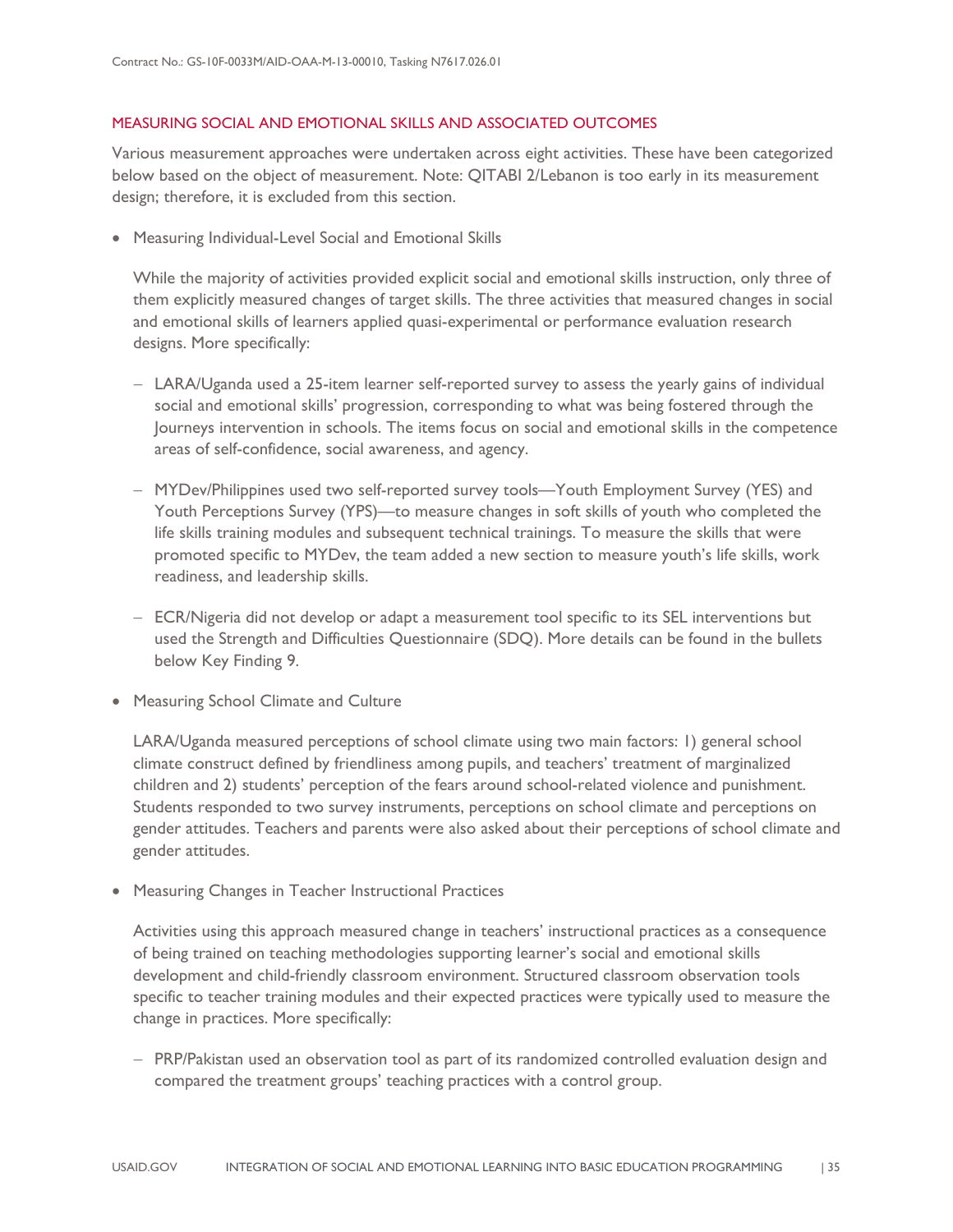- − ECR/Nigeria used an observation tool with its performance evaluation approach and compared pre- and post-intervention data without a comparison group.
- − QITABI/Lebanon used a teacher observation tool as a form of formative assessment.
- Assessing the Impact of SEL Interventions on Associated Outcomes

The impact of SEL interventions on associated outcomes stated in the activities' theory of change were assessed. Typically, data were collected using qualitative methods (such as KII and FGDs) or a mixed-methods approach (using surveys in addition to the qualitative methods). More specifically:

- − ALE/Honduras conducted a rapid survey of 261 students, teachers, and principals from 30 schools. It focused on the perceived impact of PE lessons with SEL themes and skills building on teacherstudent relationships, perceived school safety, and school drop-out rate.
- − EF/Honduras undertook a mixed-methods impact evaluation, using surveys, FGDs, and KIIs as data collection methods to understand the improved employment and livelihood opportunities and decreased engagement in violence using a self-reported employability perception after participating in the activity. The survey items included perceived life skills and job skills, including problemsolving skills, communication skills, interpersonal relations, and following instructions.
- − LARA/Uganda also plans to evaluate how progress on school climate, gender attitudes, and violence improves attendance and reading outcomes at the activity endline. However, the plan to assess the correlation between social and emotional skills and attendance and reading outcomes was not clearly mapped out at the time of this review.

**Key Finding #10: When possible, measuring social and emotional skills and associated outcomes with tools that are developed or adapted to the specific context and the activity design is desirable.** 

Overall, key informants described measuring social and emotional skills and associated outcomes adequately as an important but challenging task—especially when time and resources were limited. Key informants across the activities described the need to use measurement tools specifically developed or adapted to the context and the activity design.

Activities using the explicit SEL skills instruction approach generally desired to measure changes in learner-level social and emotional skills fostered explicitly through each activity to understand SEL interventions' impact better. Although only three activities (MYDev/Philippines, LARA/Uganda, and ECR/Nigeria) attempted to measure individual social and emotional skills, key informants from other activities (Sisimpur/Bangladesh, EF/Honduras) also expressed their interest to do so if time and resource permits. Key informants from the activities measuring individual-level social and emotional skills shared some promising but limited evidence and lessons learned. Some specific examples are: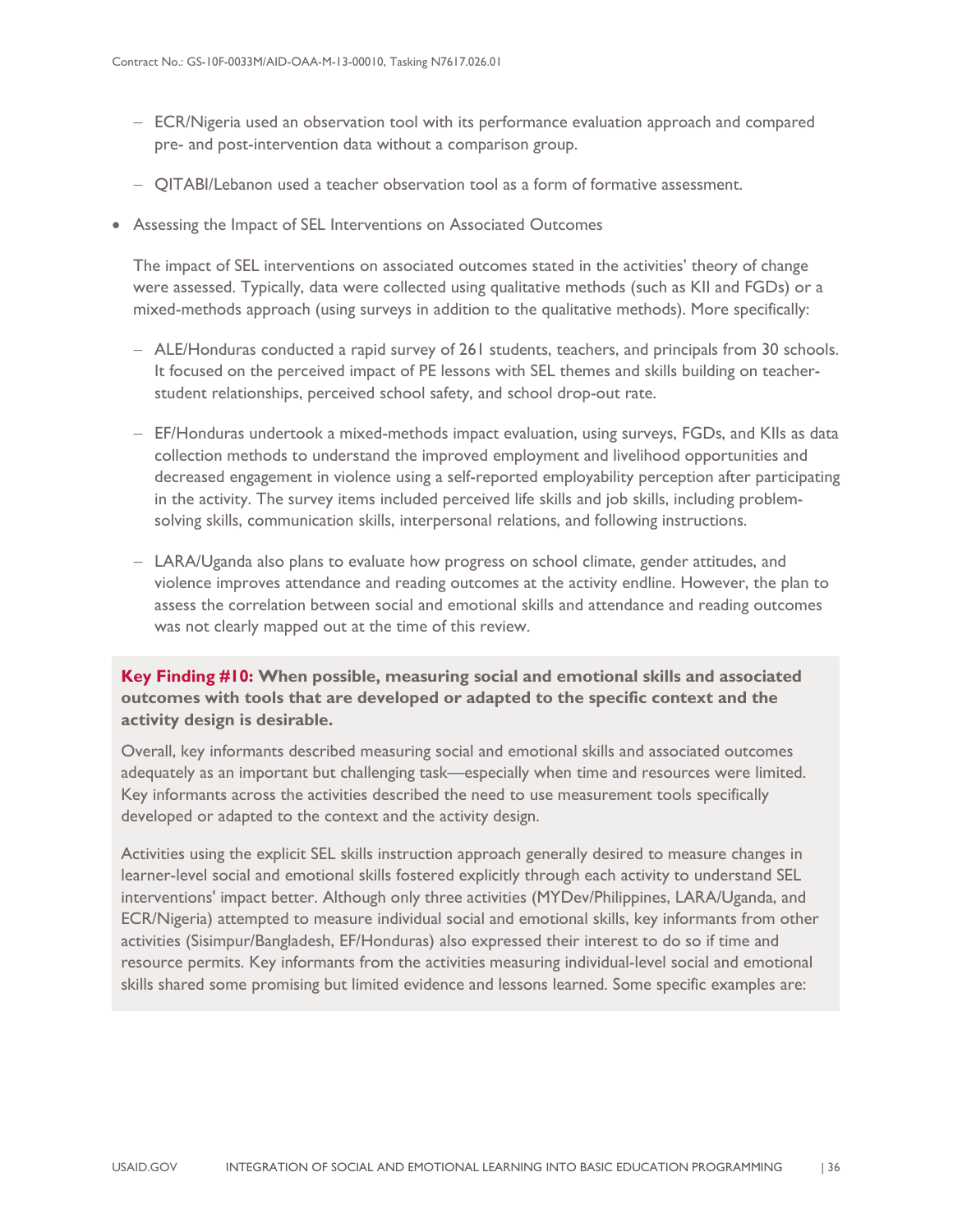- MYDev/Philippines's two SEL measurement tools were developed or adapted specifically to the context. YES was developed and validated in previous EDC projects in the Philippines and then adapted for use in MYDev. The YPS tool was developed for MYDev and was validated before its use. Two of three impact evaluations showed that MYDev youth improved their life skills, work readiness, and leadership skills significantly more than comparison groups. Regarding the civic engagement outcome, the MYDev youth's perception towards their government and communities improved significantly at all three evaluations. To further triangulate the self-reported evidence, an evaluation team collected qualitative data with youth, training facilitators, employers, parents, and community leaders. The respondents perceived the MYDev youth as having stronger work habits, interpersonal skills, problem-solving, peaceful conflict resolution, and communication skills than other youth employees.
- LARA/Uganda's theory of change assumes that a positive, supportive and violence-free school climate will improve overall learning, retention and attendance, thus contributing to improved reading skills. After one year of implementing SEL interventions through individual skills instruction and school climate change activities, quantitative findings indicate that children in the treatment group demonstrated slightly more positive social and emotional competency than those in the control group. However, the effect size was too small for a meaningful interpretation. Qualitative findings with teachers and headteachers imply improved interpersonal interactions and pro-social behaviors among students, as well as increased trust in teachers. Teachers also reported that they perceived to have a better relationship with students, and they were less inclined to use corporal punishment.
- ECR/Nigeria used an already-translated and adapted SDQ in Nigeria, which was composed of predetermined items that did not consider the social and emotional skills fostered through the ECR's SEL activities. Evidence gathered using the SDQ tool showed little about any social and emotional outcomes change due to the SEL programming. The analysis of the data collected with the SDQ tool indicated that minimal change occurred or sometimes, even regression happened, which the ECR team attributes to the limitations of the tool. This was because such evidence contradicted other evidence gathered from teacher observation and focus group discussions with learners and learning facilitators. They reported significant changes in learners' psychosocial state and teacher-student and peer relationships. All respondents from ECR strongly voiced the importance of measurement tools developed or adapted to a specific context and an SEL intervention based on their lessons.

*"The SDQ was a convenient tool. It was already available in Hausa. It was already average in English. We didn't have to do that translation. However, it wasn't contextualized. It's a diagnostic tool more than a measurement tool. So, the outcomes and skills were not necessarily specific or targeted enough to the skills we were targeting in the curriculum." – Activity Staff, ECR, Nigeria*

Nevertheless, assessing social and emotional skills with context-specific measurement tools might not be feasible in some cases. Activities working through national governments' structures and regulations (*e.g.*, QITABI/Lebanon) found utilizing the existing school-level system with simple, formative assessment tools had generated more meaningful data than using rigorous, comprehensive measurement tools.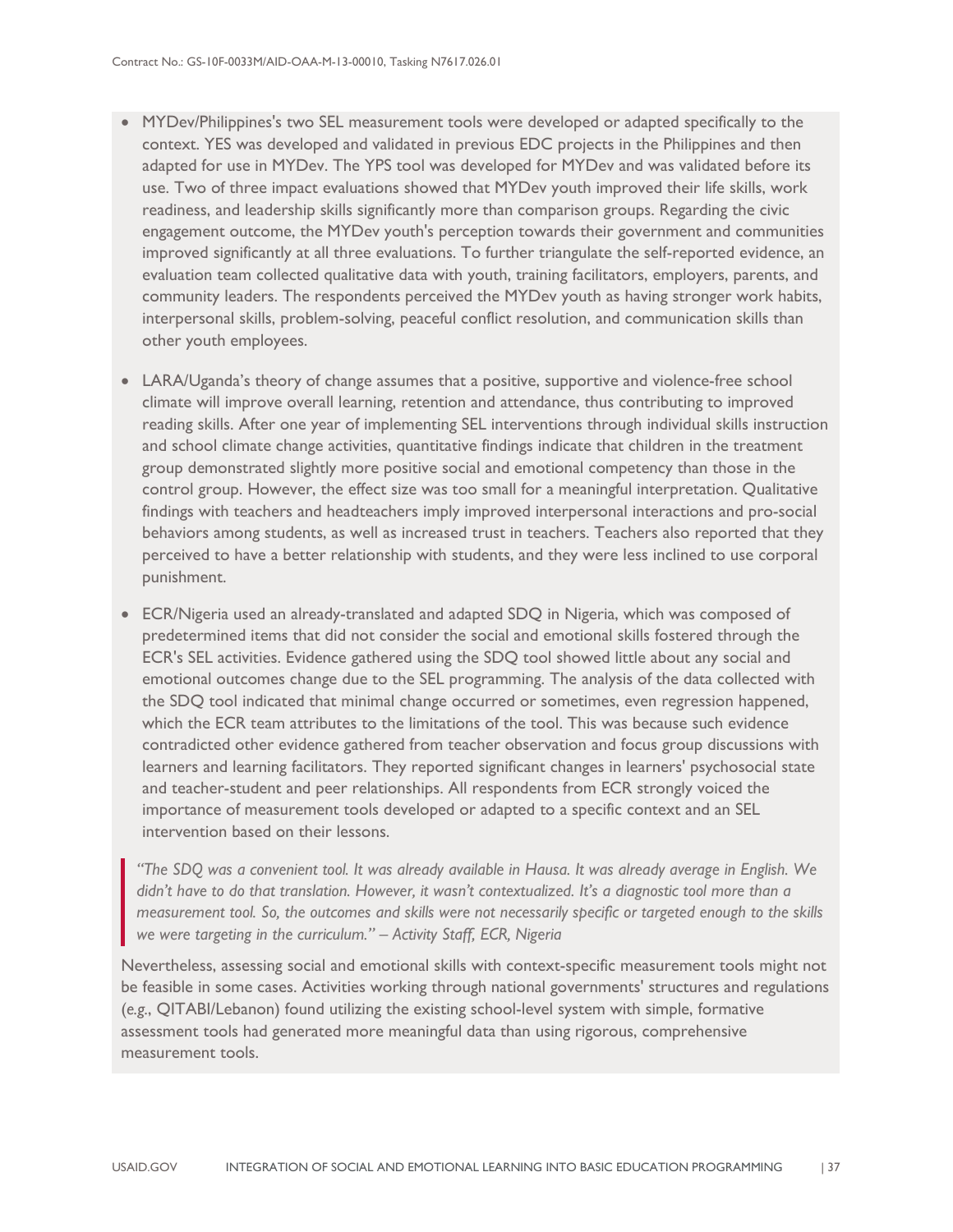### **Key Finding #11: Measuring improved teaching practices with structured classroom observation tools can document positive impacts of SEL interventions.**

There was some documented, promising evidence from structured classroom observations after providing instructional training opportunities for educators. PRP/Pakistan used a structured teacher classroom observation tool, which included measuring teachers' instructional practices that build a safe and child-friendly classroom environment, which is crucial in fostering learners' social and emotional skills. The observational tool was designed to rate the different instructions and classroom management practices observed by teachers, using a matrix of items using a five-point Likert scale). A subtask on "Promotion of student participation and well-being" was the most relevant to SEL outcomes. Seven items specifically captured teaching practices promoting student participation and well-being, such as creating an inclusive, participatory classroom culture for linguistically and culturally diverse students and supporting student well-being by employing positive discipline techniques that create a safe learning environment.

PRP/Pakistan was able to find an association between various teaching competencies and students' reading skills, using a quasi-experimental research design. Teachers' competency supporting students' participation and well-being showed the most influential association with students' oral reading fluency, for example—more than teachers' reading and writing competency. The team concluded the importance of building the capacity of teachers in learner-centered pedagogies and active, participatory pedagogies by creating a participatory and inclusive culture, promoting group work, helping students connect the lesson contents to their own background, and encouraging student-led projects in improving young learners' reading skills.

Similarly, with ECR/Nigeria, learning facilitators improved teaching practices from baseline to endline. This implies that potentially, the ECR's learning facilitator training was effective. Across the six assessed domains of learning facilitator practices, teaching methodology and SEL were assessed as the most successful. QITABI/Lebanon observed teachers' application of *"circle time with a SEL intervention where teachers encourage students to talk about their fears, and anxieties, and also provide them with good tools and strategies to manage their fear" – Activity Staff, QITABI, Lebanon.*

### <span id="page-42-0"></span>**USAID'S SUPPORT IN SEL INTEGRATION INTO ACTIVITIES**

Key informants discussed what kind and what level of support were provided to implementing partners and USAID Mission staff from USAID Headquarters (HQ) or USAID Missions in designing and implementing the SEL interventions. Interviewers subsequently asked what more could be done in terms of support from USAID HQ or other Missions to design and implement future SEL activities.

### UNDERSTANDING CURRENT LEVEL OF SUPPORT FROM USAID

KII respondents expressed positive opinions of the support received from their respective Missions. ALE/Honduras and MYDev/Philippines highlighted the benefits of working with an education team that was highly informed about SEL implementation, with an ALE stakeholder indicating that the Honduras Mission was "excited to see SEL introduced formally in Honduras." Similarly, respondents from MYDev, PRP/Pakistan, and QITABI II/Lebanon underscored the benefit of working with the same USAID staff members over a length of time, noting how working consistently with the same people allowed for smooth collaboration in all aspects of their work, including SEL programming. They spoke in particular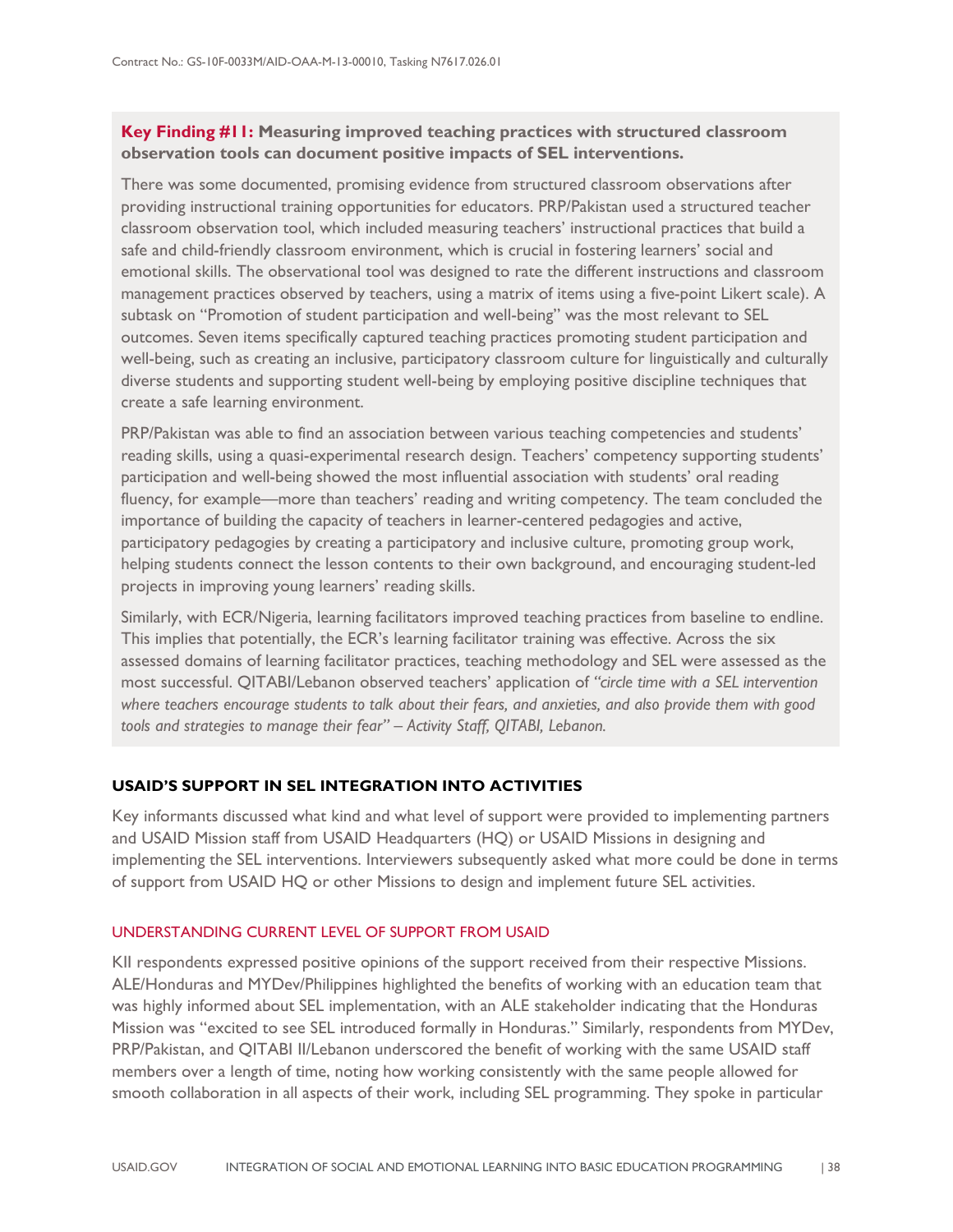of a strong relationship between activity staff and the Agreement Officer's Representative (AOR) in the execution of activity interventions. Those serving as AORs were often noted as being extremely familiar with local context, some having been local to the area of implementation or having worked in the country context for a long time. MYDev respondents in particular praised their AOR for leveraging knowledge of the Mindanao context to support activity implementation, strong commitment to rigorous SEL measurement practices, and disseminating activity findings on a larger scale.

While the nature of respondent relationships with USAID HQ varied due to the interviewees' roles and responsibilities, respondents from ALE/Honduras, QITABI II/Lebanon, PRP/Pakistan, and ECR/Nigeria noted that their relationship with USAID HQ was largely positive with respect to SEL programming. One ECR/Nigeria respondent credited a crucial role E3/Ed and the Africa bureau played in designing SEL programming.

### KEY INFORMANT RECOMMENDATIONS FOR FUTURE USAID SUPPORT FOR SEL INTEGRATION INTO **ACTIVITIES**

What follows are key informants' suggestions grouped into broader themes of SEL design and contextualization, implementation, measurement, and capitalizing on lessons learned.

• Design and Contextualization

KII respondents across six activities proposed different support required from USAID to design their respective SEL interventions. One LARA/Uganda respondent expressed a desire to make a more direct and discernable linkage between academic and social development. Another LARA stakeholder requested additional teacher training with the intent of helping teachers develop their own social and emotional intelligence competencies and, consequently, better support learners in their development. A QITABI 2/Lebanon stakeholder recommended greater focus on both implicit and explicit integration of SEL supplementary reading materials used during language lessons.

Respondents from ECR/Nigeria and Sisimpur/Bangladesh expressed a desire for USAID to support with increasing the scale, detail, and scope of interventions. An ECR/Nigeria respondent noted that the Healing Classroom concept should be taken to scale at all USAID education activities and that related materials should be institutionalized as part of teacher training. A Sisimpur stakeholder indicated that USAID support is needed to improve production quality of future TV episodes by making the SEL-related topics discussed in the programming more explicit, comprehensive, and engaging for young viewers. This was viewed as particularly important for developing and delivering messages on sensitive content such as child marriage, child safety, and natural disasters in the Bangladeshi context.

• Implementation

Youth workforce development activities sometimes used distinct phases and implementing agencies in providing life skills training and technical skills training. Key informants from EF/Honduras found the fragmented approach not effective and an integrated approach across the life span of the activity more effective. According to one of the respondents, the activity initially had a variety of different implementers providing life skills and other technical training components of the activity. However, it was found that the multitude of implementing partners prevented youth from identifying with the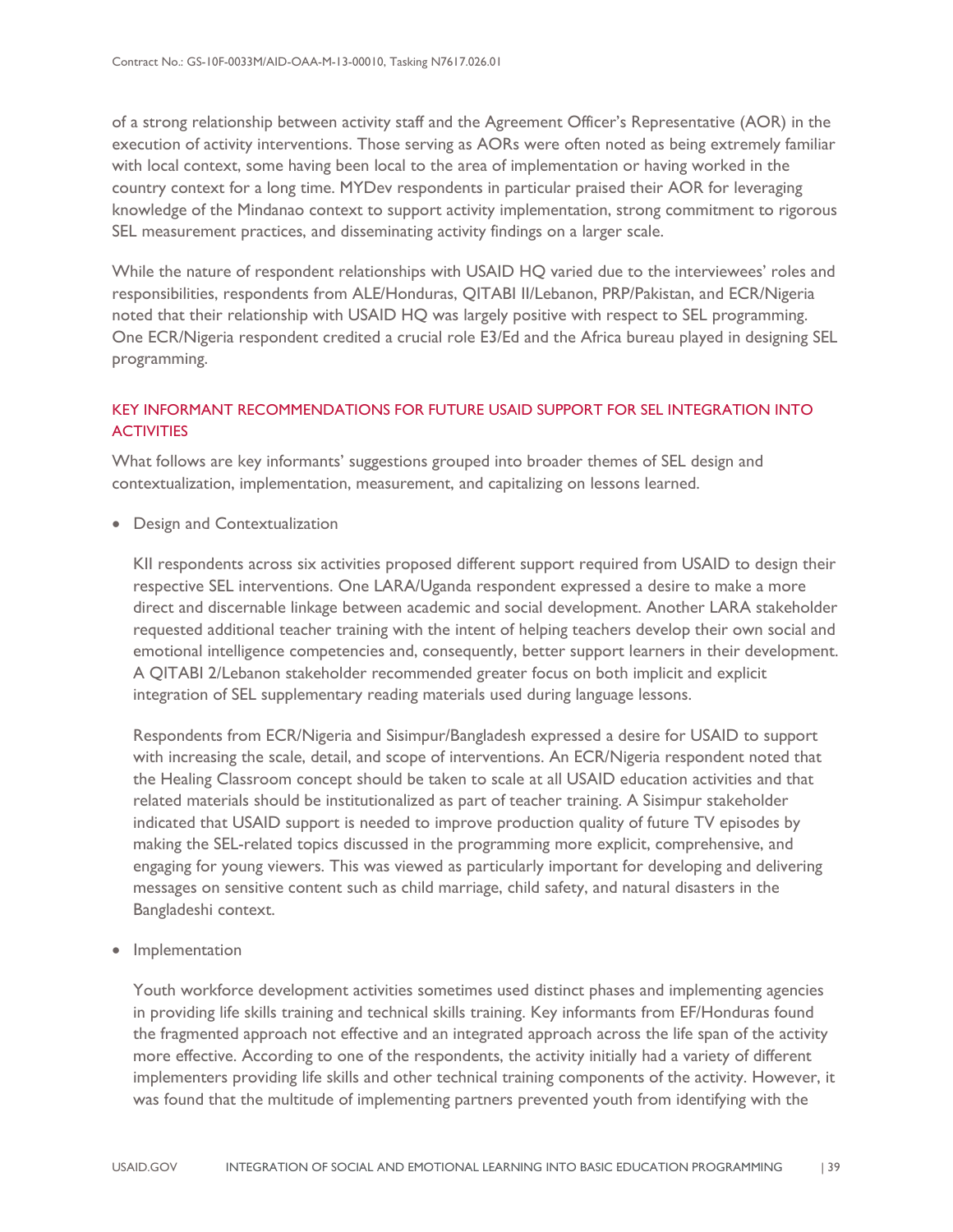organizations, and communication between partners proved to be a challenge. In response to this difficulty, service delivery was streamlined so that youth were taught life skills and provided different types of interventions through only one organization. The respondent noted that youth now feel more connected with the organization and programming and that they receive more attention than they had previously, thus contributing to low activity dropout levels.

Stakeholders from QITABI 2/Lebanon and ECR/Nigeria expressed a desire for additional flexibility in the timeline from USAID to allow for the preliminary work required to successfully prepare for SEL implementation. In Lebanon, one QITABI 2 respondent noted that they faced a particular challenge with conducting groundwork due to the fact that SEL programming is new to Lebanon's education system and had not been formally introduced into curriculum materials. Similarly, in Nigeria, ECR stakeholders also desired more flexibility in activity design in order to include innovative programming such as SEL.

#### • Measurement

Respondents across QITABI 2I/Lebanon, Sisimpur/Bangladesh, and MYDev/Philippines suggested changes to current measurement approaches to accurately capture activities' impact on SEL outcomes. Stakeholders from QITABI 2 and Sisimpur suggested having more SEL-specific indicators, with the respondent from QITABI 2 emphasizing a need for such indicators across USAID projects dealing with SEL. MYDev stakeholders also noted that current measurement approaches could be altered to capture a greater range of SEL-related outcomes and noted in particular that the activity management evaluation component could have been fortified. Sisimpur's current measurement plan does not account for formal evaluations that take into consideration SEL-specific outcomes. Given this limitation, an activity respondent emphasized the importance of having USAID support to develop and integrate tools in order to rigorously and periodically measure changes in SEL skills among learners and school-level outcomes. Informants also highlighted the need for additional funding to support thorough and end-to-end research, starting with a needs assessment at the beginning of the study and ending with a project evaluation.

*"So, I do think this is an opportunity to really underscore the importance of evaluation so that we can really continue to make sure that we're getting the messaging right. And I think being able to ensure that grants include a research component, which is not just important for the donor to know that it was a worthwhile investment but also really for the grantee, for the implementer, to make sure that we know that we're doing things as well as we can." – Activity Staff, Sisimpur, Bangladesh*

• Capitalizing on Lessons Learned and Advocacy

Stakeholders across four case studies (PRP/Pakistan, QITABI 2/Lebanon, ECR/Nigeria, and ALE/Honduras) emphasized a desire to share and learn from best SEL practices and lessons learned on a larger scale. A PRP stakeholder noted the lack of SEL knowledge among NGOs, donors, and government stakeholders in Pakistan and believed that sharing best practices with the USAID Mission and government stakeholders would be beneficial for raising awareness and advocating for SEL programming. QITABI 2 and ECR respondents indicated their desire to learn from SEL findings shared in a global conference setting and stressed that such gatherings are crucial for capacitybuilding of local implementers. One ALE stakeholder expressed interest in accessing information from other global SEL activities through an online database format.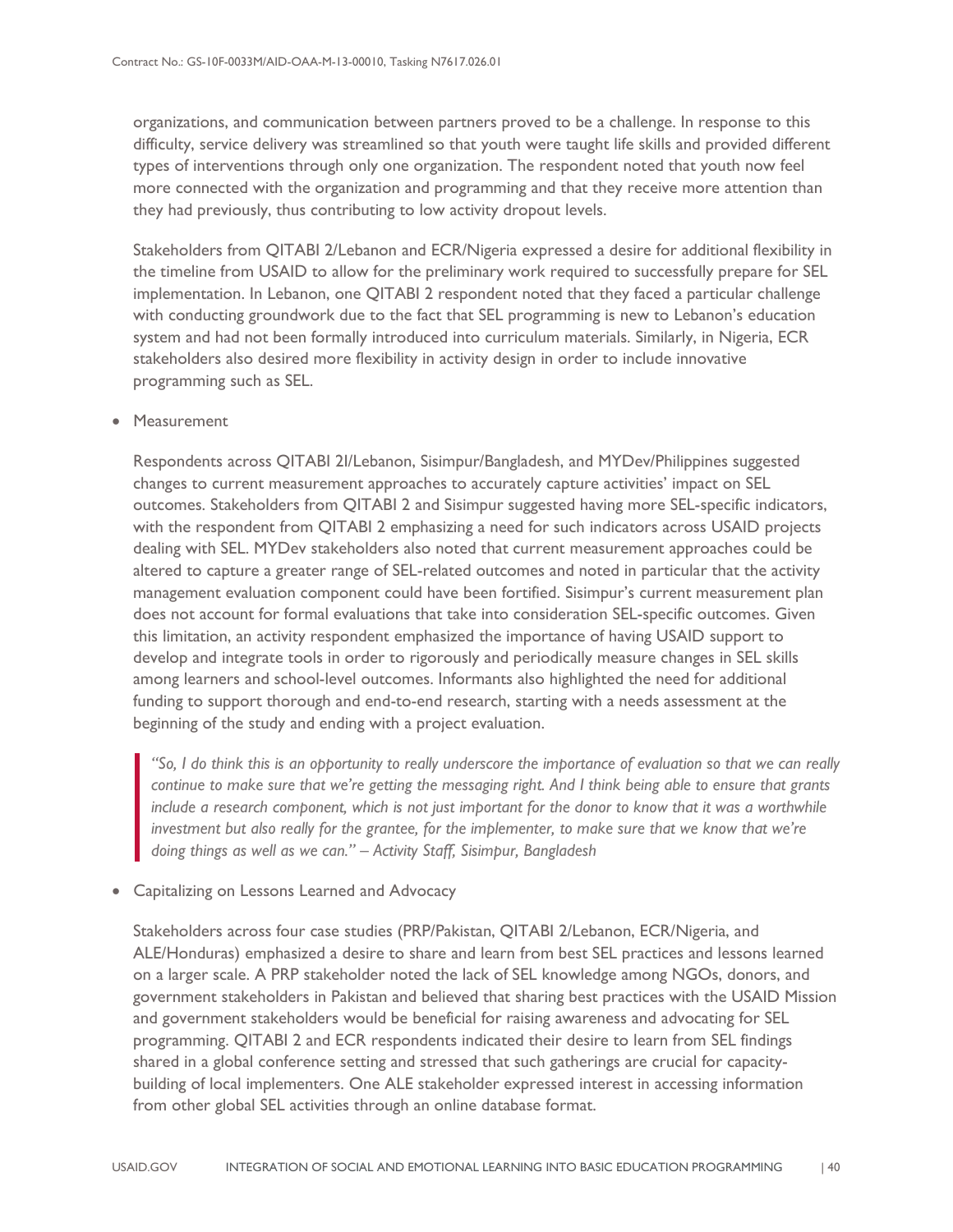*"USAID is probably hosting many social-emotional learning activities or activities of that sort around the world. We don't necessarily have access to them to see them, learn and borrow from them, and to widen the perspective of what we are developing. So, perhaps it would be nice to have access to databases or to be able to access documents of other activities similar to ours that are being implemented in the world." – Activity Staff, ALE, Honduras*

One USAID Mission staff perceived more robust involvement and advocacy from USAID HQ as advantageous and necessary in supporting innovative education in emergencies programming, such as SEL. The respondent found USAID's recent policy direction toward empowering the Missions and minimizing HQ's role would instead defund education than other sectors, and more traditional and tangible education interventions (*e.g.*, distribution of tablets for ICT education) over a new initiative like SEL.

At a more grassroots level, ALE/Honduras stakeholders suggested consolidating current and future SEL programming within the Honduran context so that a single objective was clearly identifiable, and methodologies were well coordinated.

**Key Finding #12: In-country implementing partners and USAID Mission staff suggest more resources and flexibility in designing, implementing, and measuring future SEL activities.**

Across the activities, key informants expressed a desire for more resources throughout the SEL design phase, implementation, and measurement. Key informants were eager to learn and share best practices with in-country stakeholders as well as with global SEL practitioners. USAID Mission staff and implementing partners described a crucial role USAID HQ played in having SEL as a programming priority at the inception and activity design.

An ECR respondent expressed appreciation for the role that both Mission and HQ staff played in supporting the incorporation of the SEL into the activity design and suggested a similar support for future SEL activities.

*"What I really appreciated was that USAID Mission contact allowed us the space and had confidence in us in doing good technical work. I think that his risk-taking tolerance to do new things, and USAID's headquarters that helped to design that program, being open and willing to look for innovative solutions to this new problem in Northeast Nigeria., I think that was the biggest thing that USAID could have done." – Activity Staff, ECR, Nigeria*

Stakeholders also proposed some additional flexibility in timeline across the activity's program cycle, especially at the design phase, to ensure the necessary contextualization of SEL competence areas and skills, teaching and learning content, and measurement tools can take place.

*"We all want to see change very fast, but it's very, very difficult. Because I think it's quite unique, it's just giving it time and allowing the time, there should be more-- It's not something that's done as quickly as putting math content together, or, I mean, those are things that have been done for years and years and years. For us, what's really challenging in Lebanon is that SEL has never been a part of the educational--it has never been a part of the curriculum or anything like that. There isn't this mindset that SEL is important. So, you're working on the ground on something that's very, very challenging. So, the expectations in terms of anything that's being done SEL-related needs to just account for time." – Activity Staff, QITABI 2, Lebanon*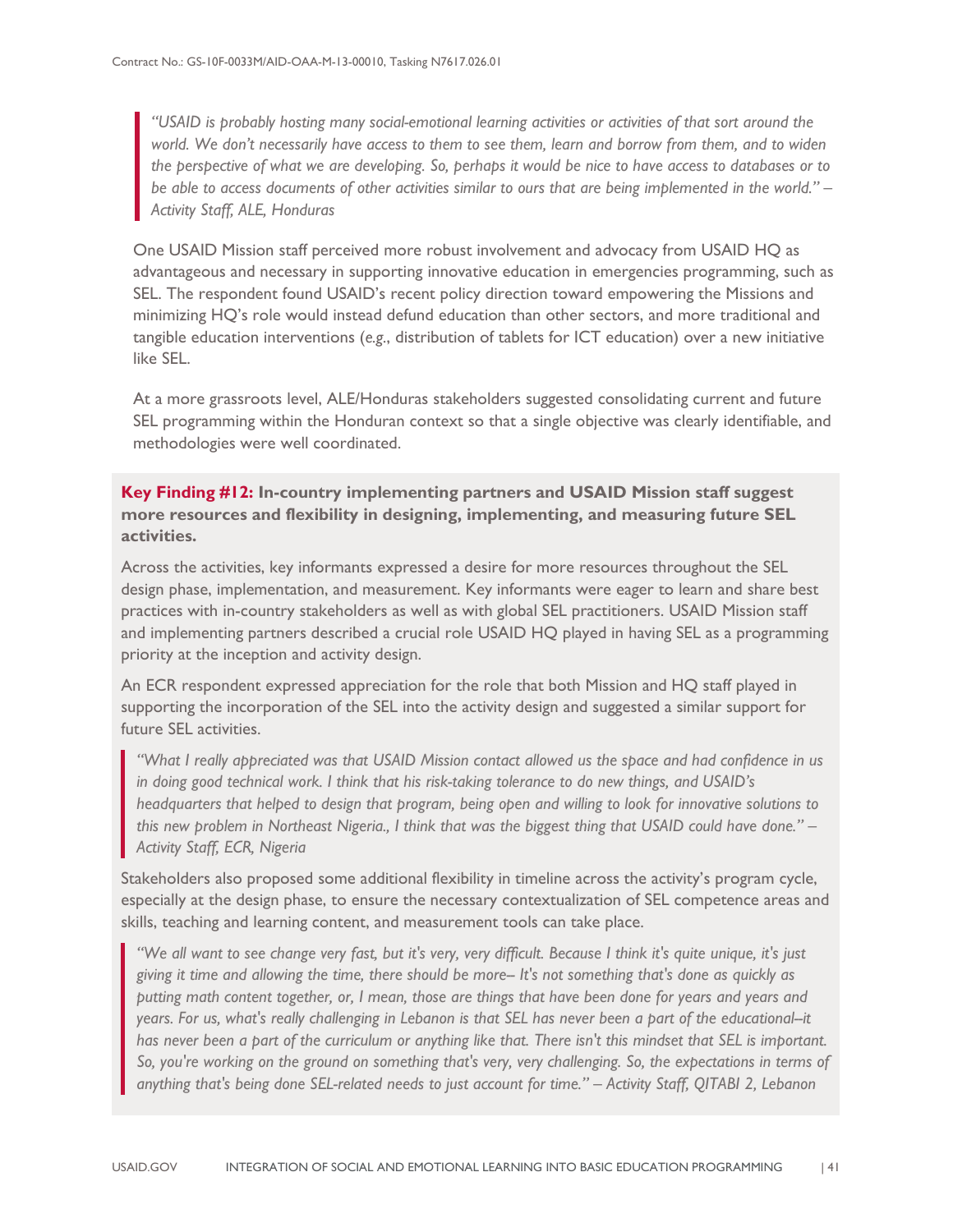### <span id="page-46-0"></span>**4. RECOMMENDATIONS**

Based on the findings and recommendations made by the key informants and evaluation reports across the activities, the research team makes the following recommendations for USAID Mission-based staff, partners, USAID Center for Education, and donor groups to support the integration of SEL into basic education activities, through pre-primary, primary, secondary, and youth workforce development activities: [22](#page-46-1)

### **SEL DESIGN PHASE**

- In defining SEL and related terms during activity design, ensure discussion with in-country stakeholders to develop contextually appropriate and relevant terminology to facilitate smooth implementation of SEL interventions (see *e.g.*, ECR/Nigeria in Key Finding #1).
- The theory of change should include a description of the role of SEL based on the specific needs identified by the school and community (see *e.g.*, ALE/Honduras and MYDev/Philippines in Key Finding #2).

### **SEL CONTEXTUALIZATION**

- Base SEL activity design, implementation, and evaluation on the understanding that social and emotional competence areas and skills may include those that are universal as well as those that are culturally and contextually specific. In developing a SEL framework, if feasible, undertake a ground-up approach and develop a locally driven SEL framework (see *e.g.*, QITABI 2/Lebanon in Key Finding #3).
- Use a global SEL framework in a contextually and culturally appropriate manner when a ground-up, locally driven SEL framework is not feasible (see *e.g.*, LARA/Uganda in Key Finding #4).
- In contextualizing SEL in teaching and learning materials, rigorously and iteratively pilot test SEL lesson plans and teacher training curricula with learners and educators, if feasible (see *e.g.*, Sisimpur/Bangladesh in Key Finding #5).

### **SEL FOR EQUITY AND INCLUSION**

• Purposefully design SEL interventions to systematically build learners' agency to challenge existing inequities and to foster inclusive school climate to advance the goal of inclusion and equity in school and community environment (see *e.g.*, ALE/Honduras and LARA/Uganda in Key Finding #6).

### **SEL INTEGRATION INTO ACTIVITIES**

 $\overline{a}$ 

• Ensure that SEL is integrated using multiple approaches and beyond the classroom context. The integration shall be in and of itself a long-term education goal and conducted system-wide (see *e.g.*, QITABI 2/Lebanon in Key Finding #7).

<span id="page-46-1"></span><sup>22</sup> See "Program Quality Principles" in USAID (2019). Many of the recommendations based on the findings from the nine focus activities are included in the principles.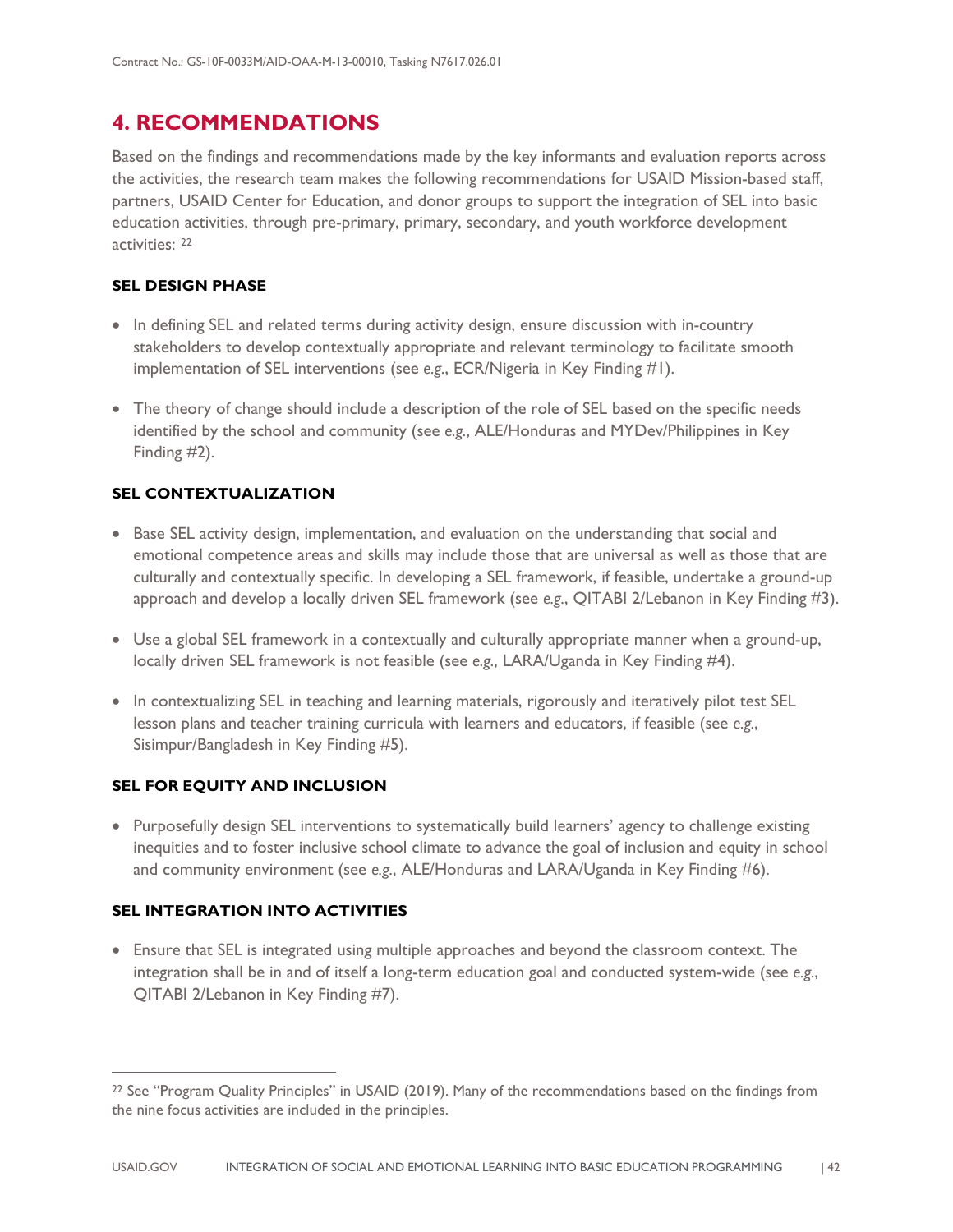- − Provide sequenced, active, focused, and explicit SEL instructions during regular learning hours. When appropriate, consider using age-appropriate and learning through play methodologies that meaningfully engage learners, promote social interaction, and are joyful.
- − Teachers and school staff require continuous and regular professional development opportunities to cultivate their own social and emotional competencies and design innovative pedagogical practices for students.
- − Integrating SEL through school curriculum and climate is an effective approach for practicing and reinforcing social and emotional skills.
- − Ensure parents and caregivers are empowered to support their children's social and emotional development to align with school-wide goals.
- − Policy adoption by national institutions: Consider agreement on the extent of SEL institutionalization with the Ministry of Education and any other relevant ministries to be purposeful from the beginning, and let the ministries take the lead.
- Involve stakeholders across all levels of the education system, including national and local ministries, local and community-based organizations, and families and youth or community-based organizations from the very beginning of the SEL activity design to ensure sustainability of SEL programming (see *e.g.*, MYDev/Philippines in Key Finding #8).

### **SEL KEY STAKEHOLDER ENGAGEMENT**

• Obtain support from local education authorities and school leadership, and provide continuous professional development opportunities to strengthen educators' acceptance of new SEL approaches (see *e.g.*, LARA/Uganda in Key Finding #9).

### **SEL SKILLS AND ASSOCIATED OUTCOMES MEASUREMENT**

- When possible, assess individual social and emotional skills that were fostered through the SEL interventions. Use tools that are developed or adapted to the specific context (see *e.g.*, MYDev/Philippines and LARA/Uganda in Key Finding #10).
- Consider utilizing structured classroom observations tools when providing SEL instructional training opportunities for teachers (see *e.g.*, PRP/Pakistan in Key Finding #11).

### **RECOMMENDATIONS FOR FUTURE USAID SUPPORT**

• Reconsider USAID HQ's role in advocating for innovative education programming. Ensure contextspecific resources and support to implementing partners based on their needs throughout the program cycle to ensure effective SEL activities. Additional flexibility during the design phase can allow more contextually relevant and locally driven SEL design, implementation, and measurement. Such flexibility may further contribute to the sustainability and institutionalization of SEL (see *e.g.*, ECR/Nigeria and QITABI 2/Lebanon in Key Finding #12).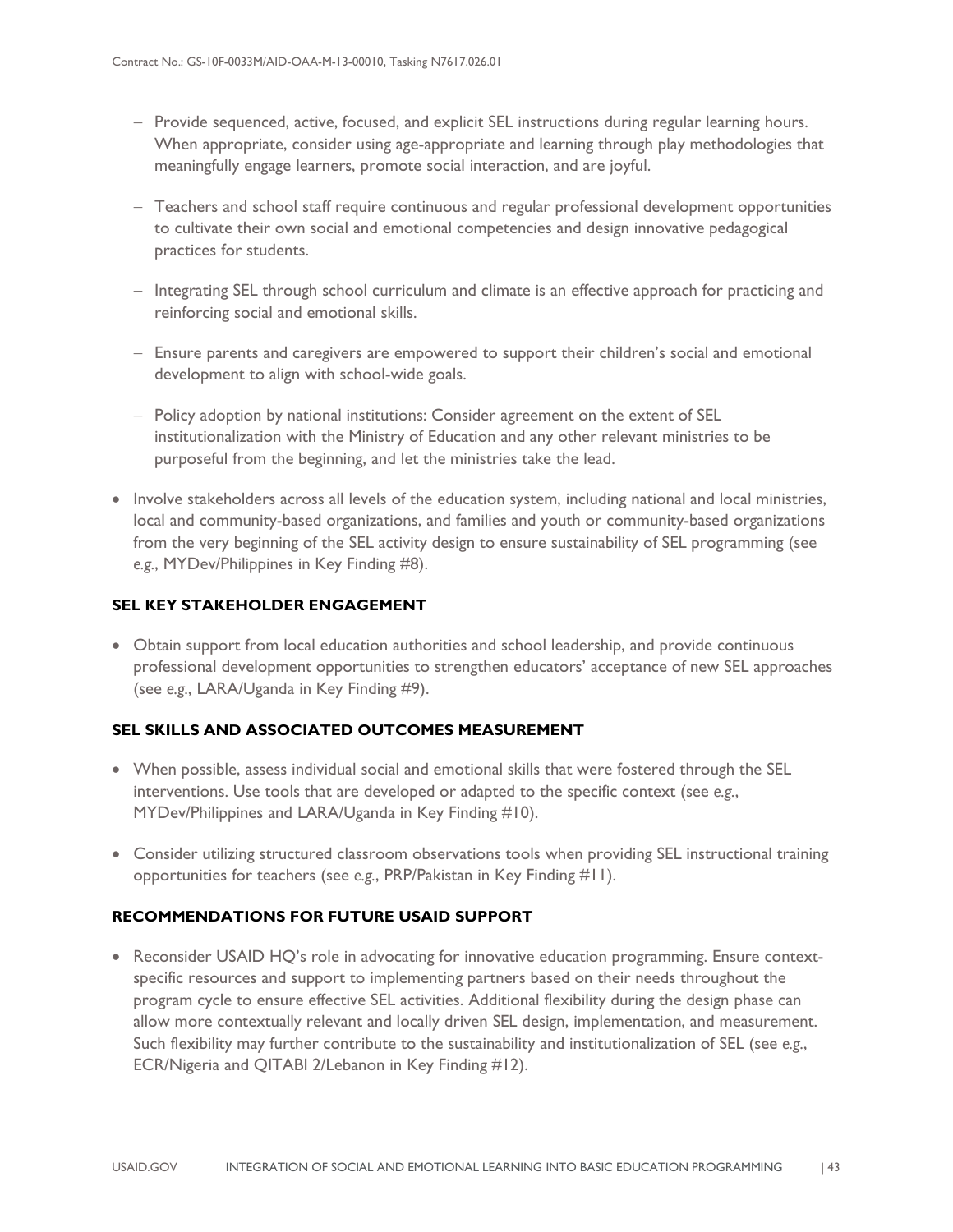### <span id="page-48-0"></span>**CONCLUSION**

There is an increasing need and interest to integrate SEL into basic education activities at all levels, with the goal of quality learning and enhanced well-being, both in conflict and crisis-affected settings, as well as stable, low-resource contexts. Within this context, activities must keep in mind that designing and contextualizing SEL activities and interventions requires special attention because social and emotional competencies and skills are contextually and culturally specific (even more so than academic skills). Moreover, additional efforts are needed to address, in a timely manner, the ongoing challenges in implementing SEL activities, in addition to the challenges in deciding what social and emotional skills to measure and how.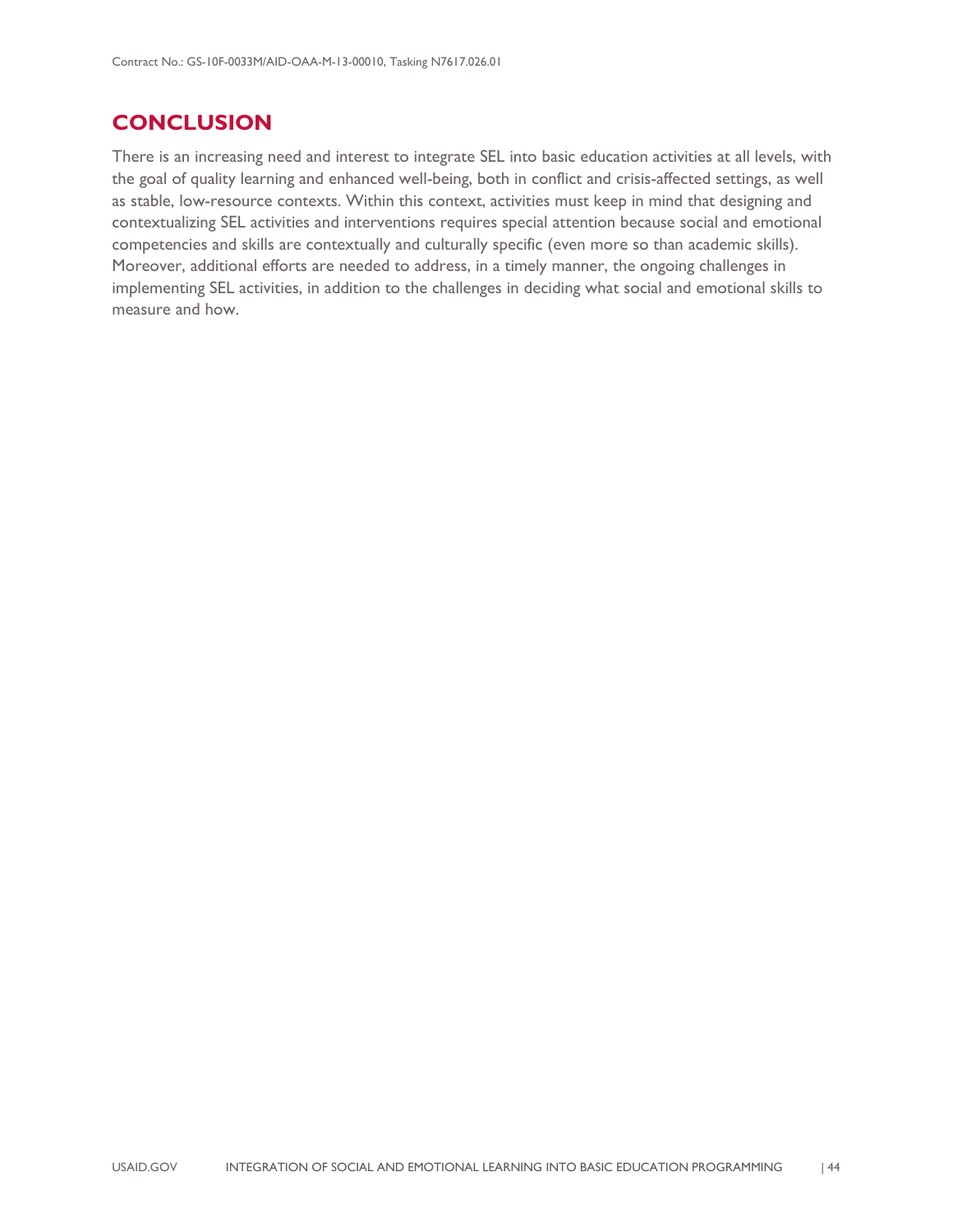### <span id="page-49-0"></span>**ANNEX A: SOURCES OF INFORMATION**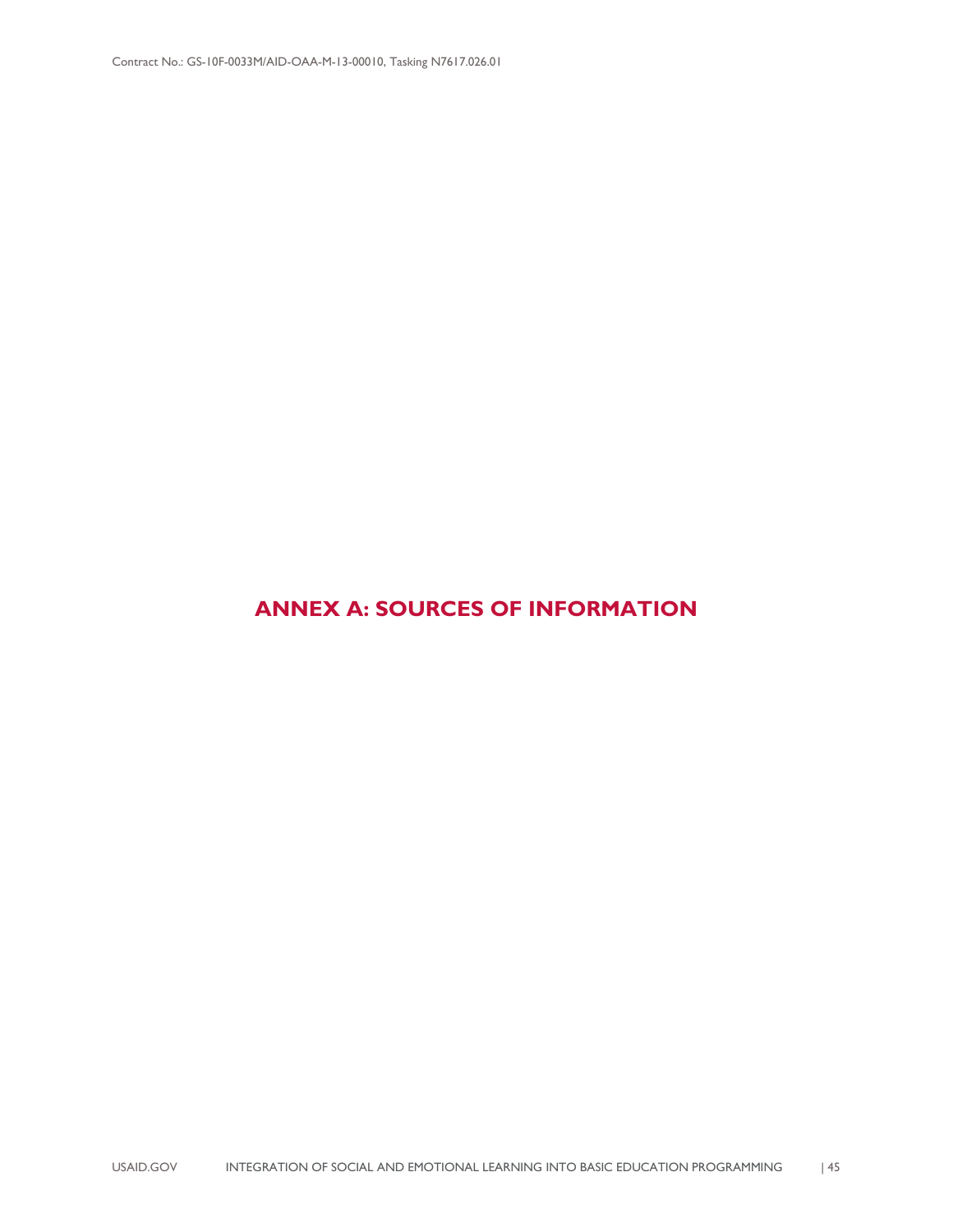### **ANNEX A1. LIST OF PROGRAM DOCUMENTS REVIEWED**

| <b>PROJECT</b> | <b>NAME OF DOCUMENT</b>                                                                 | <b>YEAR OF</b><br><b>PUBLICATION</b> |
|----------------|-----------------------------------------------------------------------------------------|--------------------------------------|
| <b>ALE</b>     | USAID School-based Violence Prevention Activity (SBVPA) Year I Work Plan                | 2017                                 |
|                | Honduras Asegurando la Educación Activity Monitoring and Evaluation Plan (MELP)         | 2018                                 |
|                | USAID School-based Violence Prevention Activity (SBVPA) Year 2 Work Plan                | 2018                                 |
|                | Summary of ALE Activities                                                               | 2019                                 |
|                | Honduras Asegurando la Educación Activity Revised Monitoring and Evaluation Plan (MELP) | 2019                                 |
|                | Aprendizaje Socioemocional Modulo III (Docentes por la Paz)                             | 2019                                 |
|                | Guion Metodológico para la Facilitación del Módulo III (Docentes por la Paz) 2.0        | 2019                                 |
|                | USAID School-based Violence Prevention Activity (SBVPA) FY2019 Annual Report            | 2019                                 |
|                | Social Emotional Learning Program (PASE) Program Brief                                  | 2020                                 |
|                | En Positivo Resumen de Programa                                                         | 2020                                 |
|                | PASE Manual de Facilitación Escolar 2.0                                                 | 2020                                 |
|                | En Positivo Manual de Facilitación                                                      | 2020                                 |
|                | M&E Tool En Positivo HMC Orientadores                                                   | 2020                                 |
|                | M&E Tool En Positivo HMC Estudiantes                                                    | 2020                                 |
|                | USAID School-based Violence Prevention Activity (SBVPA) Q2 FY2020 Quarterly Report      | 2020                                 |
| <b>ECR</b>     | Rolling Community Education and Conflict Assessment                                     | 2015                                 |
|                | <b>Community Education and Conflict Assessment</b>                                      | 2015                                 |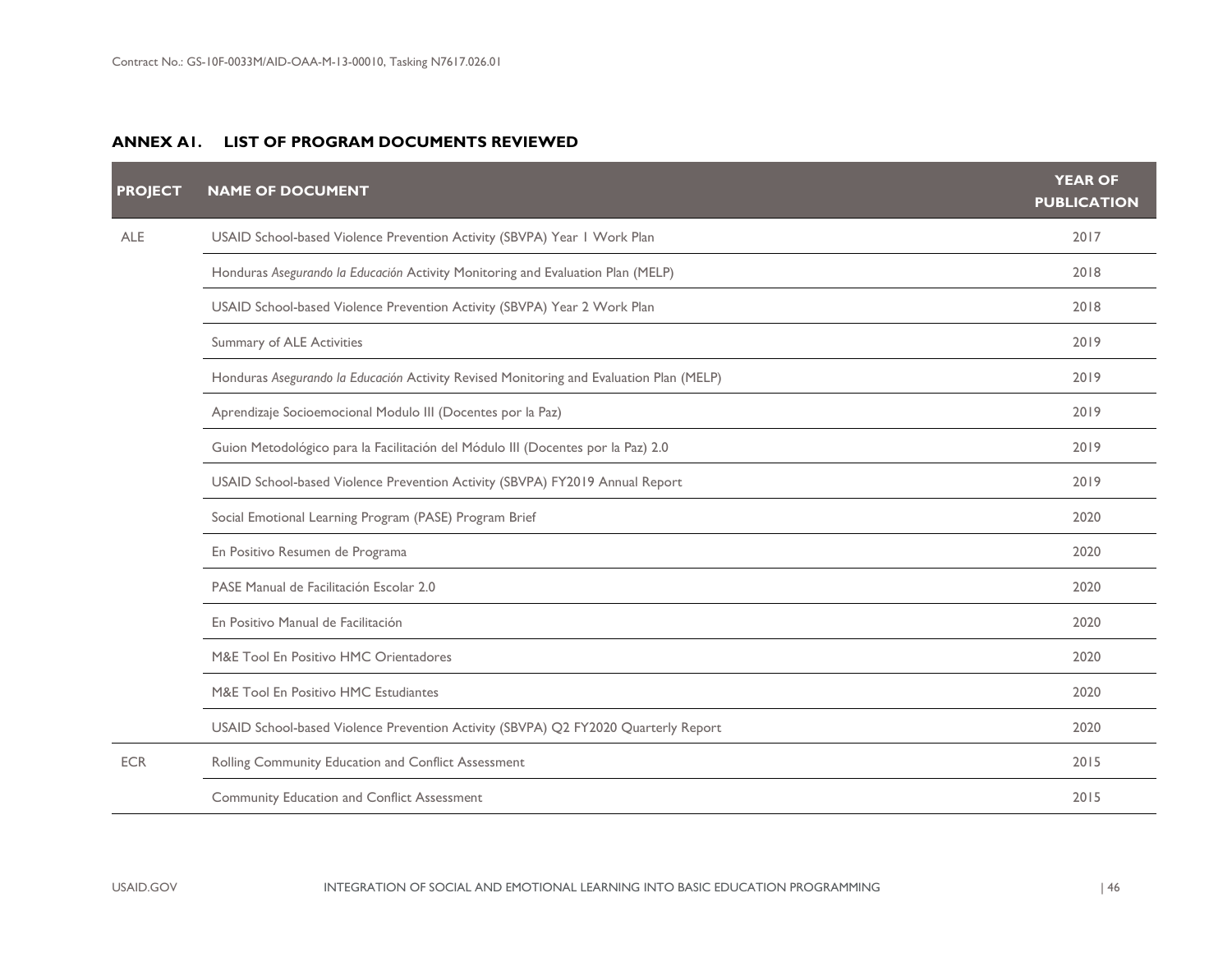| <b>PROJECT</b> | <b>NAME OF DOCUMENT</b>                                                    | <b>YEAR OF</b><br><b>PUBLICATION</b> |
|----------------|----------------------------------------------------------------------------|--------------------------------------|
|                | Rapid Situational Analysis in Borno State                                  | 2015                                 |
|                | Yobe Community Education and Conflict Assessment                           | 2015                                 |
|                | Secondary Data Form (Tool #1)                                              | 2015                                 |
|                | Focus Group Discussion Guide-Teachers (Tool #2)                            | 2015                                 |
|                | Focus Group Discussion Guide-Parents (Tool #2)                             | 2015                                 |
|                | Focus Group Discussion Guide-Children (Tool #2)                            | 2015                                 |
|                | In-depth Interview Guide (Tool #3)                                         | 2015                                 |
|                | Rapid Situational Analysis in Yobe State                                   | 2015                                 |
|                | Learning Assessment Endline Report                                         | 2015                                 |
|                | Year   Annual Report                                                       | 2015                                 |
|                | Community Education and Conflict Assessment                                | 2016                                 |
|                | Year 3 Baseline Assessment Report                                          | 2016                                 |
|                | Trainer's Guide-Reading, Numeracy, SEL                                     | 2016                                 |
|                | Learning Assessment Year 2 Baseline Report                                 | 2016                                 |
|                | Facilitator's Guide-Reading, Numeracy, SEL                                 | 2016                                 |
|                | Year 2 Endline Assessment Report                                           | 2016                                 |
|                | Enhanced Non-Formal Education Curriculum for Basic Literacy-Scheme of Work | 2016                                 |
|                | Enhanced Non-Formal Education Curriculum for Basic Literacy                | 2016                                 |
|                | Meeting Learning Needs in Crisis-Affected Northeast Nigeria                | 2017                                 |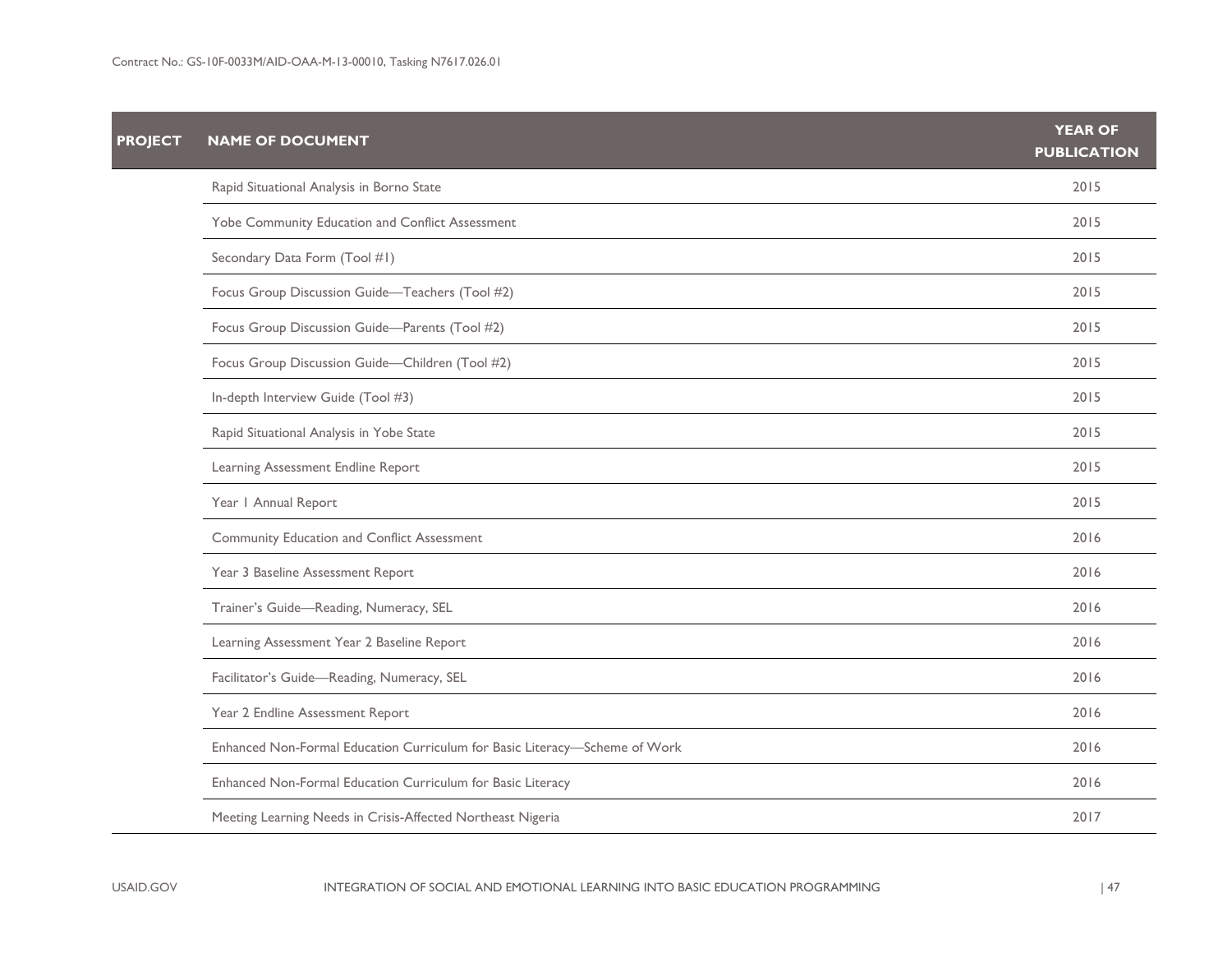| <b>PROJECT</b> | <b>NAME OF DOCUMENT</b>                                                                                                              | <b>YEAR OF</b><br><b>PUBLICATION</b> |
|----------------|--------------------------------------------------------------------------------------------------------------------------------------|--------------------------------------|
|                | Year 3 Endline Assessment Report                                                                                                     | 2017                                 |
|                | Year 3 Annual Report                                                                                                                 | 2017                                 |
|                | Community Education and Conflict Assessment-Adamawa, Bauchi, Borno, Gombe & Yobe                                                     | 2017                                 |
|                | Final Progress Report                                                                                                                | 2018                                 |
| EF             | Honduras Workforce Development Activity Revised Annual & Life of Project Work Plan                                                   | 2016                                 |
|                | Honduras Workforce Development Activity Gender Analysis                                                                              | 2016                                 |
|                | Empleando Futuros Baseline Report                                                                                                    | 2017                                 |
|                | Habilidades para la Vida Manual para Participantes                                                                                   | 2017                                 |
|                | Empleando Futuros Monitoring, Evaluation and Learning Plan                                                                           | 2017                                 |
|                | Empleando Futuros Annual Report (Oct 2016-Sept 2017)                                                                                 | 2017                                 |
|                | Empleando Futuros Pilot Impact Evaluation Phase I: Findings and Recommendations                                                      | 2018                                 |
|                | Empleando Futuros Annual Report (Oct 2017-Sept 2018)                                                                                 | 2018                                 |
|                | Honduras Labor Market Study                                                                                                          | 2018                                 |
|                | Development and Validation of the Violence-Involved Persons Risk Assessment (VIP-RA) Validation Report                               | 2018                                 |
|                | The Results of Empleando Futuros on the Risk of Violence and Its Protective Factors                                                  | 2019                                 |
|                | Performance Evaluation: Honduras Workforce Development Activity                                                                      | 2019                                 |
|                | Empleando Futuros Annual Report (Oct 2018-Sept 2019)                                                                                 | 2019                                 |
|                | Variety of infographics and success stories on the website https://banyanglobal.com/project/honduras-workforce-development-activity/ | <b>NA</b>                            |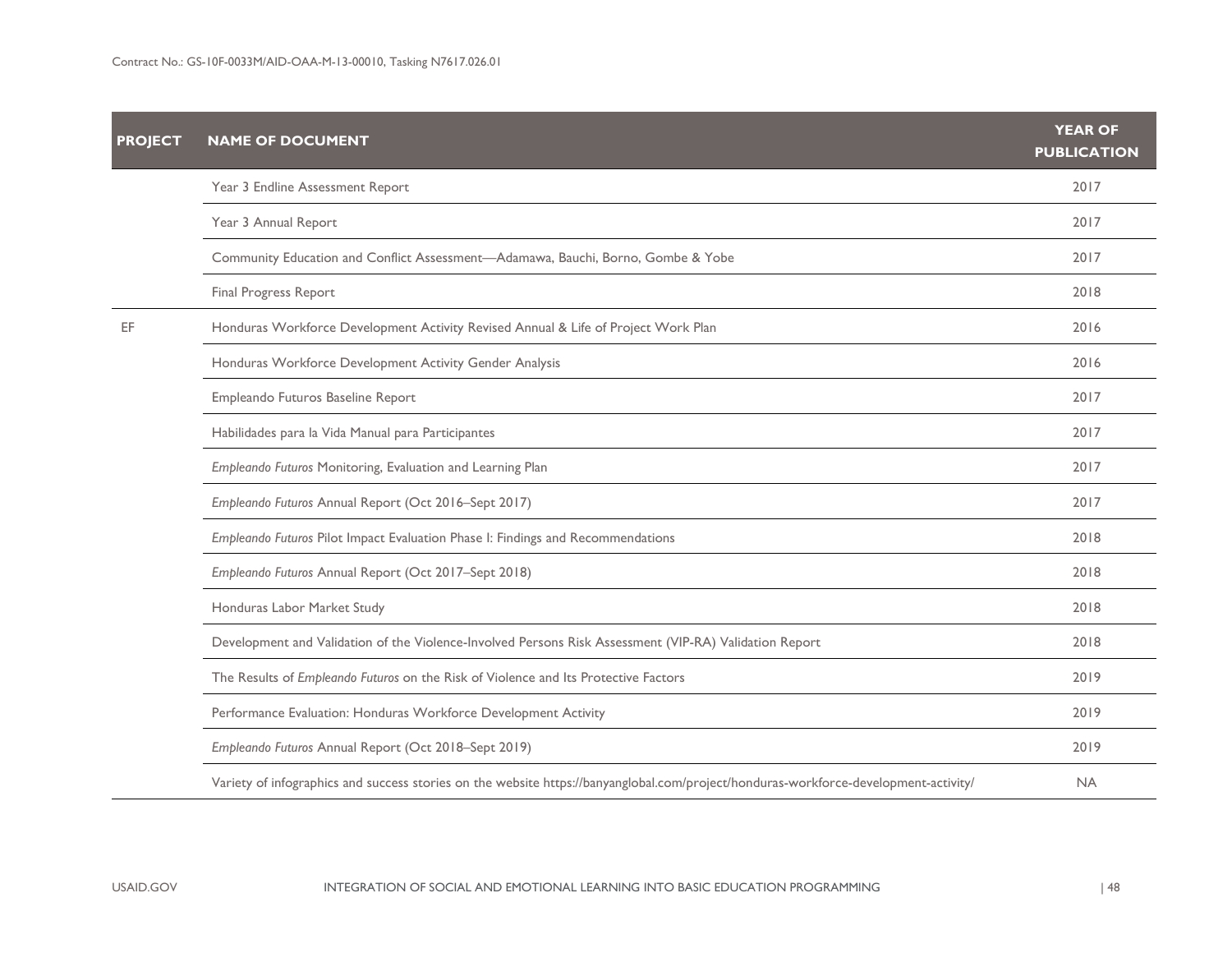| <b>PROJECT</b> | <b>NAME OF DOCUMENT</b>                                        | <b>YEAR OF</b><br><b>PUBLICATION</b> |
|----------------|----------------------------------------------------------------|--------------------------------------|
| LARA           | Evaluation Design Overall Activity Work Plan                   | 2016                                 |
|                | Midterm Impact and Final Performance Evaluation Report         | 2020                                 |
|                | Journeys for Pupils, RTI International                         | 2017                                 |
|                | Journeys for Communities, RTI International                    | 2017                                 |
|                | Journeys for Teachers, RTI International                       | 2017                                 |
|                | LARA Activity Monitoring, Evaluation and Learning Plan (AMELP) | 2016                                 |
|                | SRGBV Rapid Formative Assessment Report                        | 2016                                 |
|                | Year 3 Annual Report/Year 4 Work Plan                          | 2019                                 |
|                | Final Baseline Report                                          | 2017                                 |
|                | SRGBV Longitudinal Study-Occasion 2                            | 2020                                 |
|                | Year 2 Annual Report/Year 3 Work Plan                          | 2018                                 |
| <b>MYDev</b>   | Increasing Youths' Resilience to Violence EDC OH Report Final  | 2019                                 |
|                | MYDEV Program FY16 Impact Evaluation Report                    | 2017                                 |
|                | MYDEV Program FY15 Impact Evaluation Report                    | 2016                                 |
|                | USAID's MYDev Program Final Report 2013-2019                   | 2019                                 |
|                | Annual Report 2013-2014                                        | 2014                                 |
|                | Annual Report 2015-2016                                        | 2016                                 |
|                | Annual Report 2016-2017                                        | 2017                                 |
|                | Annual Report 2017-2018                                        | 2018                                 |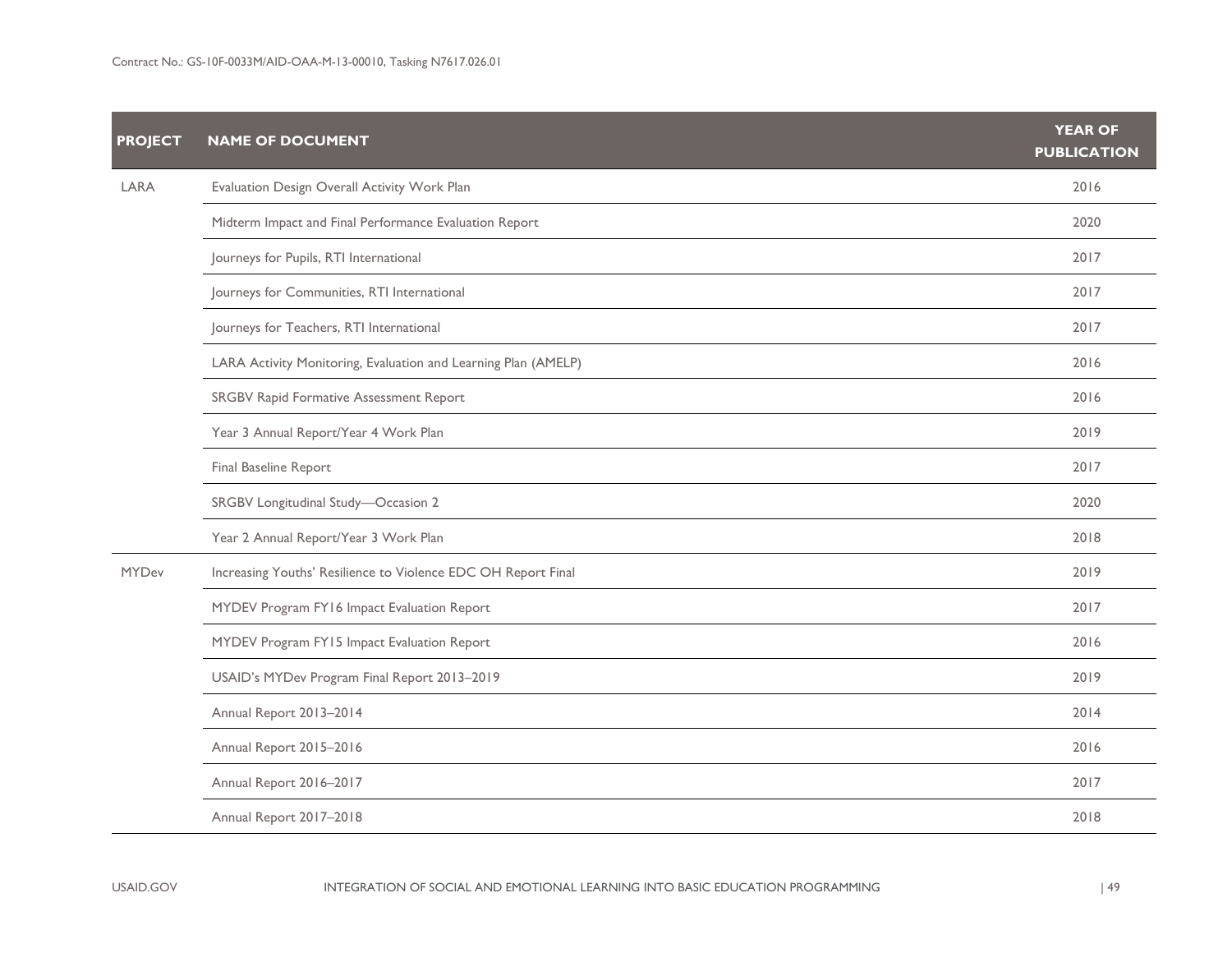| <b>PROJECT</b> | <b>NAME OF DOCUMENT</b>                                       | <b>YEAR OF</b><br><b>PUBLICATION</b> |
|----------------|---------------------------------------------------------------|--------------------------------------|
|                | FY17 IE Report and FY 18-19 PE Report                         | 2019                                 |
|                | MYDev Social Network Analysis Report                          | 2019                                 |
|                | MYDev MEL Plan                                                | 2018                                 |
| <b>PRP</b>     | PRP MEL Plan                                                  | 2020                                 |
|                | PRP Program Description                                       | 2019                                 |
|                | PRP Annual Report 2014-2015                                   | 2015                                 |
|                | PRP Annual Report 2015-2016                                   | 2016                                 |
|                | PRP Annual Report 2016-2017                                   | 2017                                 |
|                | PRP Annual Report 2017-2018                                   | 2018                                 |
|                | PRP Annual Report 2018-2019                                   | 2019                                 |
|                | A National Study of Gender Gaps and Opportunities in Pakistan | 2017                                 |
|                | Batch 2 Impact Evaluation Study                               | 2020                                 |
|                | TIG Module 10-Student Wellbeing                               | <b>NA</b>                            |
|                | PRP Work Plan: Oct 2015-Sept 2016                             | 2015                                 |
|                | PRP Work Plan: 2016-2017                                      | 2016                                 |
|                | PRP Work Plan: 2017-2018                                      | 2017                                 |
|                | PRP Work Plan: Oct 2018-Sept 2019                             | 2018                                 |
|                | PRP Work Plan: July 2019-June 2020                            | 2019                                 |
|                | 2017 Early Grade Reading Assessment                           | 2018                                 |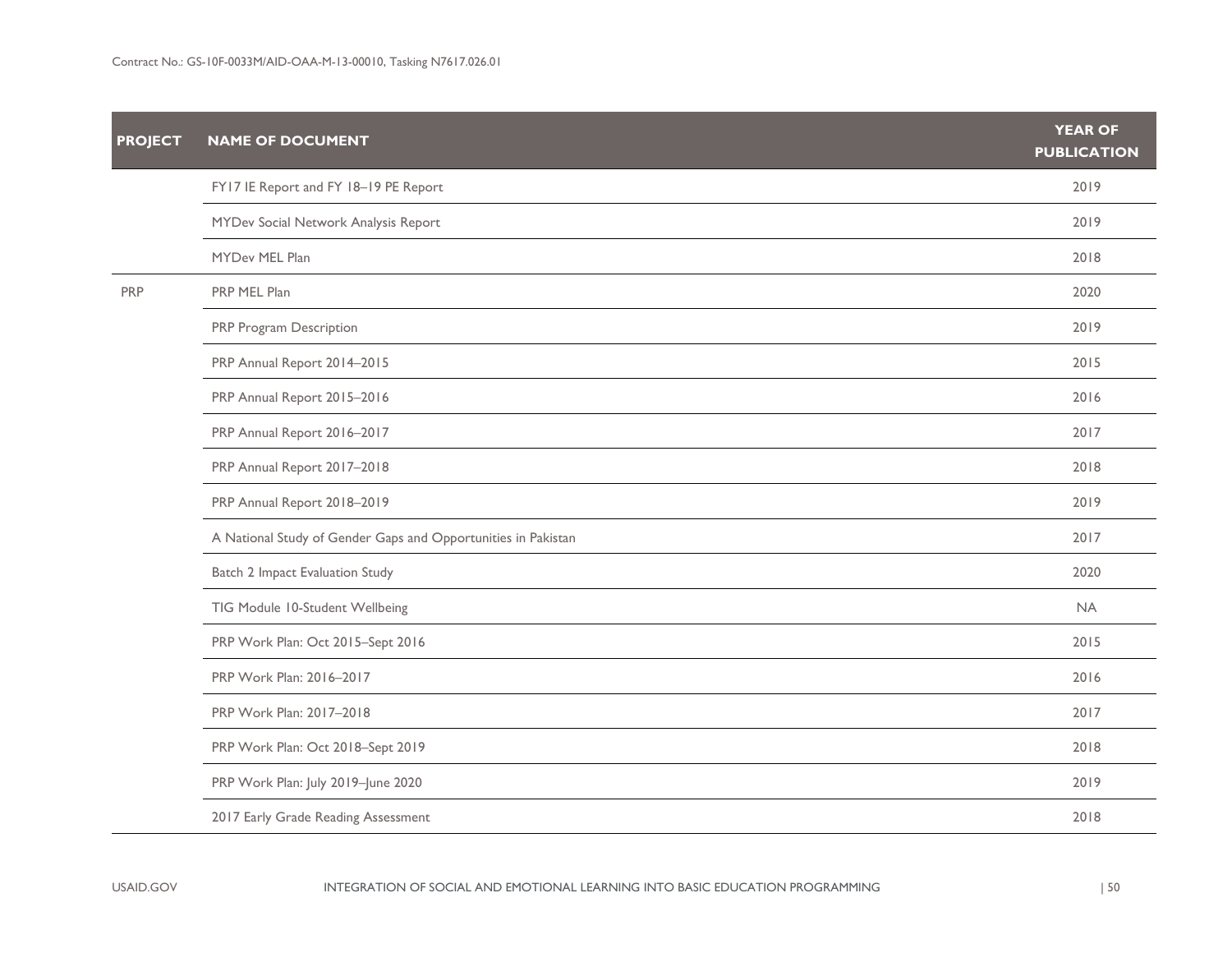| <b>PROJECT</b> | <b>NAME OF DOCUMENT</b>                                                                          | <b>YEAR OF</b><br><b>PUBLICATION</b> |
|----------------|--------------------------------------------------------------------------------------------------|--------------------------------------|
|                | Early Grade Reading Assessment Urdu Endline Study                                                | 2017                                 |
|                | Sindhi Endline Report                                                                            | 2018                                 |
|                | PRP Variation Study Endline Report                                                               | 2020                                 |
|                | Reading learning material for children (various stories)                                         | <b>NA</b>                            |
| QITABI         | QITABI-LSPO Career Education and Guidance Program                                                | 2019                                 |
|                | Gender Analysis of Basic Public Education in Lebanon                                             | 2017                                 |
|                | Gender Analysis of Higher Education in Lebanon                                                   | 2017                                 |
|                | Gender Analysis of Technical and Vocational Training in Lebanon                                  | 2017                                 |
|                | <b>QITABI Midterm Performance Evaluation</b>                                                     | 2017                                 |
|                | Child Friendly Schools (CFS-Forms) for Piloting English                                          | <b>NA</b>                            |
|                | QITABI Final Programmatic Report (Sep 2014-Feb 2020)                                             | 2020                                 |
|                | <b>QITABI 2 Project Description</b>                                                              | 2019                                 |
|                | EWS Report EGR/BLA Approach                                                                      | 2019                                 |
|                | QITABI 2 SEL Technique Integration Guides: For Social-Emotional Learning in Language Instruction | 2020                                 |
|                | Description of the SEL Program under QITABI 2                                                    | 2020                                 |
|                | QITABI 2 Guiding Criteria for Selecting SEL-Enhancing Resources                                  | 2020                                 |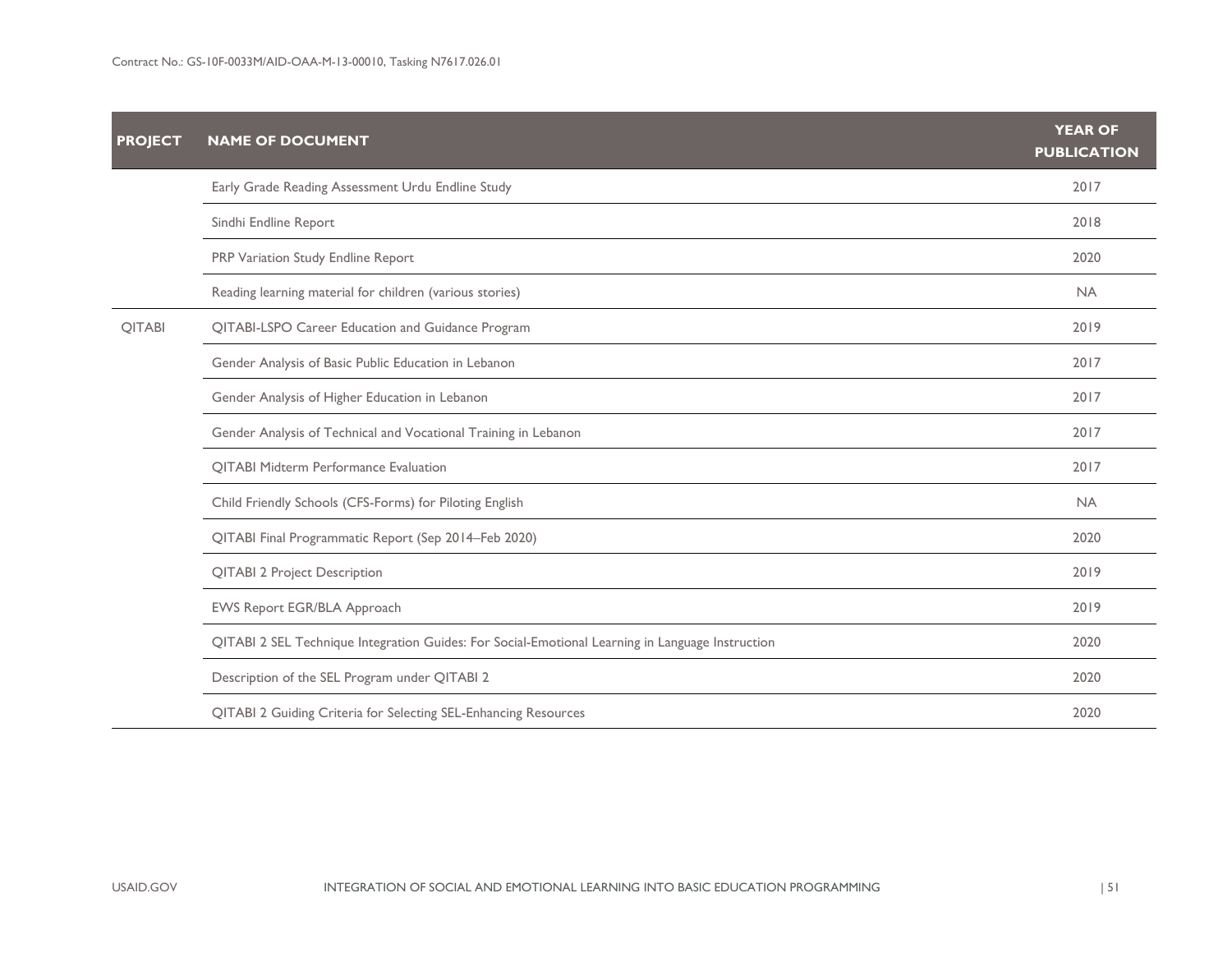| <b>PROJECT</b> | <b>NAME OF DOCUMENT</b>                                                                   | <b>YEAR OF</b><br><b>PUBLICATION</b> |  |  |  |
|----------------|-------------------------------------------------------------------------------------------|--------------------------------------|--|--|--|
| Sisimpur       | Statement of Educational Objectives for Sisimpur (Season 4)                               | 2007                                 |  |  |  |
|                | Implementation of the Dream, Save, Do Project in Bangladesh: A Qualitative Study Report   | 2018                                 |  |  |  |
|                | Formative Research Report on Sisimpur Episode Season 11 and 12—Sesame Workshop Bangladesh |                                      |  |  |  |
|                | Formative Research on Sisimpur Storybooks                                                 | 2019                                 |  |  |  |
|                | Formative Research on Sisimpur Storybook (Phase-II)                                       | 2020                                 |  |  |  |
|                | Sisimpur Annual Work Plan (Year 1: Dec '17-Sep '18)                                       | 2018                                 |  |  |  |
|                | Sisimpur Annual Work Plan (Year 2: Oct '18–Sep '19)                                       | 2018                                 |  |  |  |
|                | Statement of Educational Objectives (Season 6)                                            | 2009                                 |  |  |  |
|                | Sisimpur Monitoring, Evaluation, and Learning (MEL) Plan                                  | 2018                                 |  |  |  |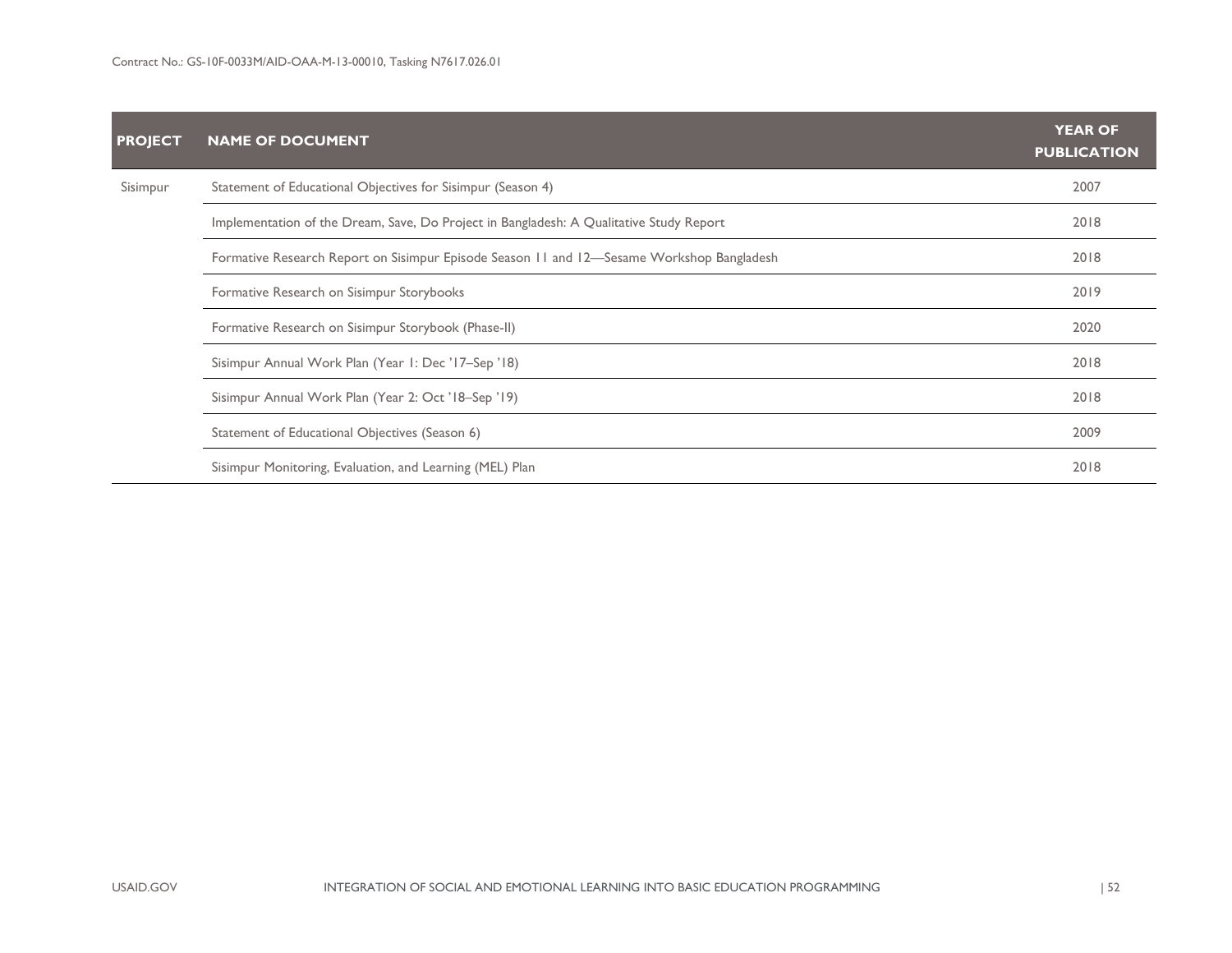### <span id="page-57-0"></span>**ANNEX B: SEL THEORY OF CHANGE**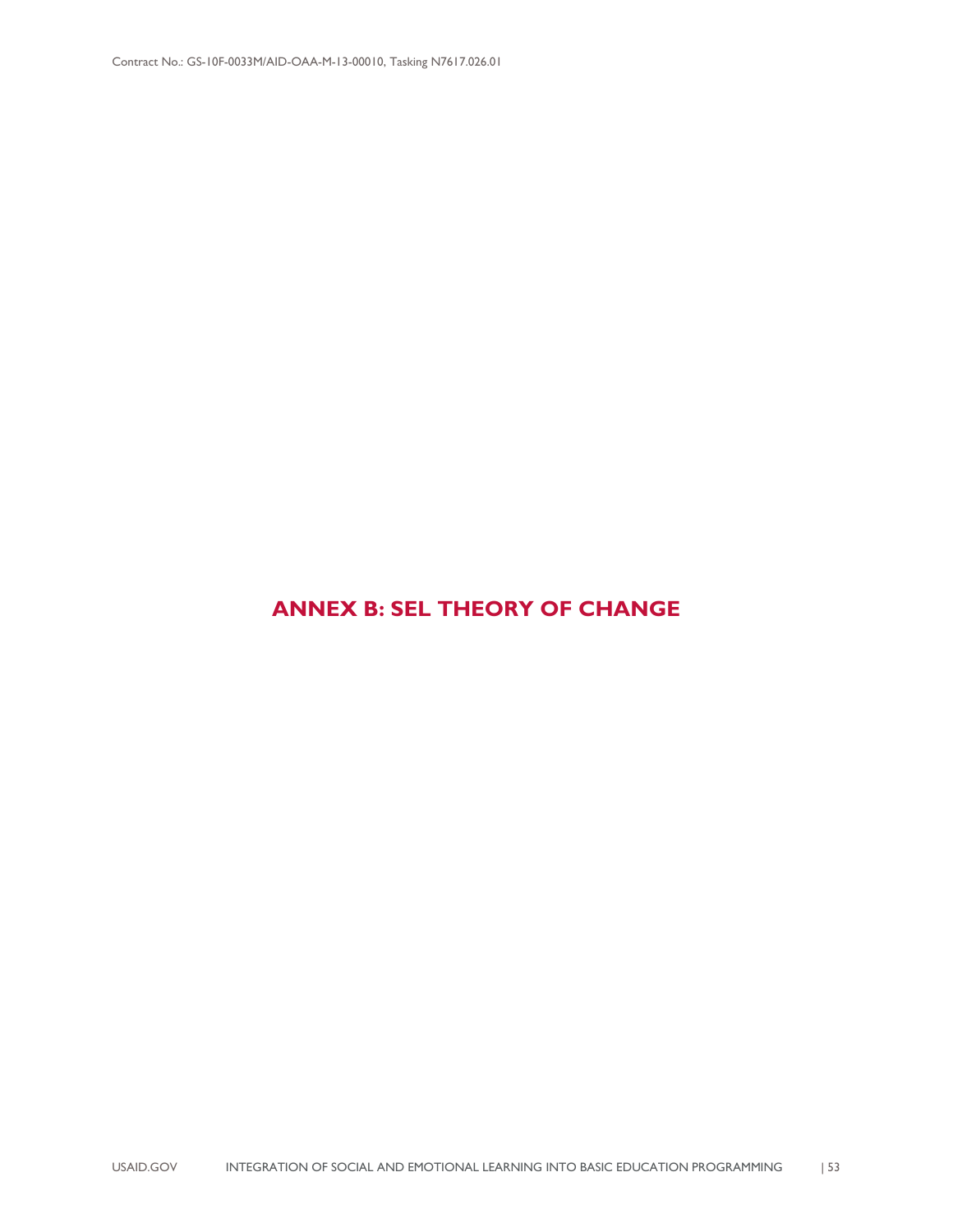### **ANNEX B1. SEL AND THEORY OF CHANGE**

|                     | <b>SEL/SOFT SKILLS-RELATED</b><br><b>IMMEDIATE RESULTS/INTERVENTIONS</b>                                                                                                                                                                        | <b>MEDIUM-TERM OUTCOMES</b>                                                                                                                                                                                                                    | <b>LONG-TERM OUTCOMES</b>                                                                                                               |  |  |  |  |  |  |
|---------------------|-------------------------------------------------------------------------------------------------------------------------------------------------------------------------------------------------------------------------------------------------|------------------------------------------------------------------------------------------------------------------------------------------------------------------------------------------------------------------------------------------------|-----------------------------------------------------------------------------------------------------------------------------------------|--|--|--|--|--|--|
|                     | <b>Direct reference to SEL/Soft skills</b>                                                                                                                                                                                                      |                                                                                                                                                                                                                                                |                                                                                                                                         |  |  |  |  |  |  |
| <b>ALE</b>          | IR4. Student attendance and retention in those<br>schools will improve, and students will develop the<br>skills and coping mechanisms to deal with risk<br>factors related to violence inside and outside of<br>schools                         | - Addressing of school-based violence that<br>impedes the delivery of education and its goals<br>to access, retention, and learning and use of<br>education and school processes to contribute<br>to violence prevention in target communities | - Resilience of communities and individuals to<br>crime increased<br>- Quality of services that protect against violence<br>increased   |  |  |  |  |  |  |
| <b>ECR</b>          | Sub-IR 1.2 Integrate accelerated learning programs<br>for core academic subjects, life skills, and SEL<br>services into non-formal education (NFE) and<br>alternative learning programs                                                         | - Increased availability of quality, protective and<br>relevant NFE and alternative education<br>opportunities                                                                                                                                 | - Expansion of access to quality, protective, and<br>relevant NFE and alternative education<br>opportunities for out-of-school children |  |  |  |  |  |  |
| EF.                 | At-risk youth who are provided with high-quality,<br>comprehensive, and market-driven vocational<br>training services and assistance (life skills, basic<br>competencies, psycho-social support, technical skills<br>and job placement support) | - Increased employment and reduction of their<br>risk factors                                                                                                                                                                                  | - Increase of household incomes<br>- Reduction in incidence of being victims or<br>perpetrators of violence and crime                   |  |  |  |  |  |  |
| LARA                | IR 2.2. Schools strengthened to provide a positive<br>and supportive school climate for learning (school<br>average on pupils' perception of school climate and<br>pupils' attitudes about gender equality)                                     | - Improved retention                                                                                                                                                                                                                           | - Improved reading skills                                                                                                               |  |  |  |  |  |  |
| <b>MYDev</b>        | Improved life skills, work readiness, and leadership<br>skills for civic engagement                                                                                                                                                             | - Improved employment/livelihood opportunities<br>- Increased civic engagement                                                                                                                                                                 | - Improvement of peace and stability in Mindanao                                                                                        |  |  |  |  |  |  |
| OITABI <sub>2</sub> | Outcome 2: Improved social and emotional learning                                                                                                                                                                                               | - Improvement of the provision of educational<br>services, specifically in reading, math, writing,<br>and SEL skills of girls and boys in Lebanon                                                                                              | - Building the Lebanese education system's<br>institutional capacity for sustainability and self-<br>reliance                           |  |  |  |  |  |  |
| Sisimpur            | Critical thinking, decision-making, turn-taking,<br>conflict resolution, empathy, sympathy, emotional<br>regulation, respect, cooperation, gratitude, etc.                                                                                      | None                                                                                                                                                                                                                                           | - Enhanced early grade reading and select life<br>skills of Bangladeshi children ages 3-8 through<br>Sisimpur initiatives               |  |  |  |  |  |  |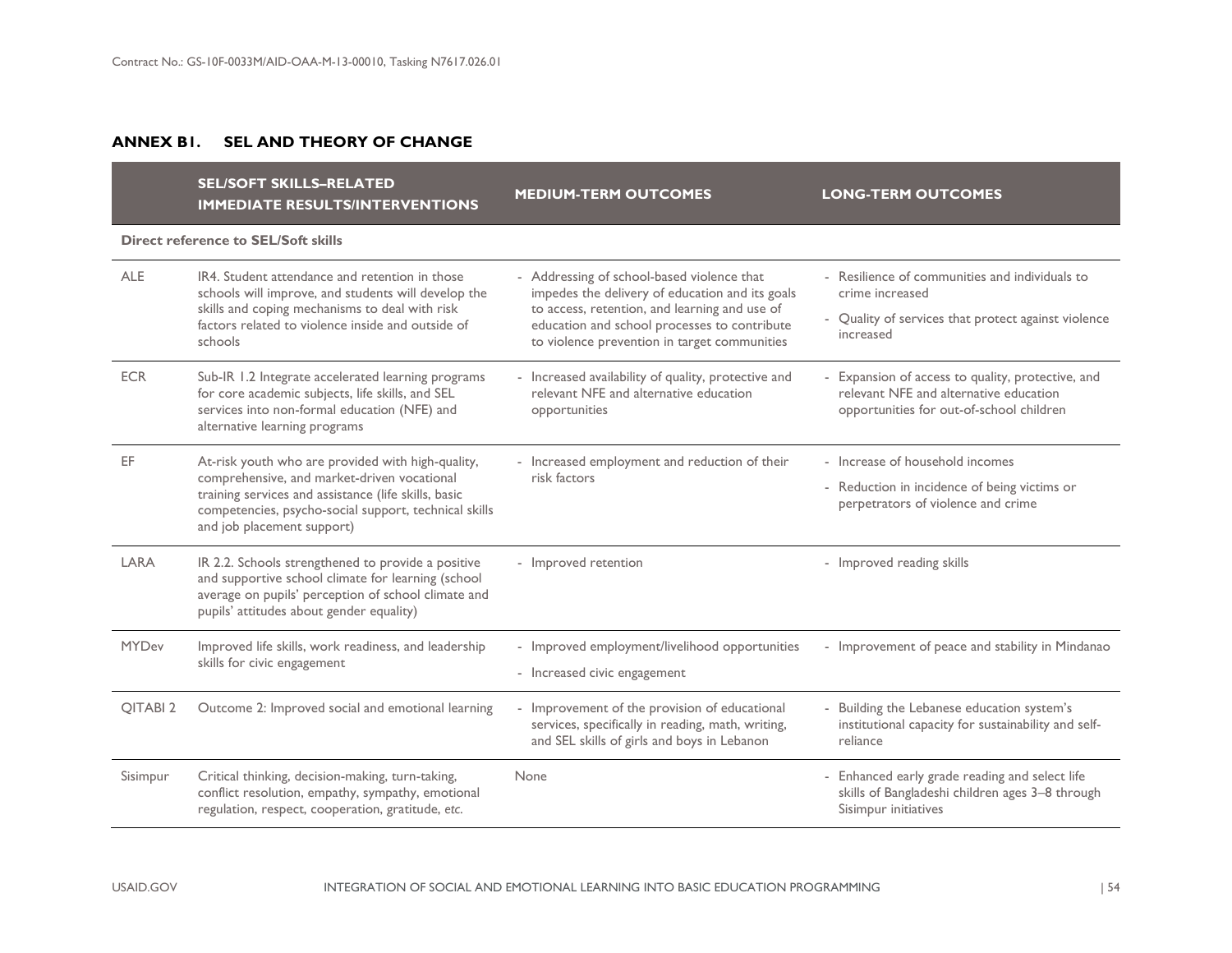|               | <b>SEL/SOFT SKILLS-RELATED</b><br><b>IMMEDIATE RESULTS/INTERVENTIONS</b>                                           | <b>MEDIUM-TERM OUTCOMES</b>                                                               | <b>LONG-TERM OUTCOMES</b>                                                  |
|---------------|--------------------------------------------------------------------------------------------------------------------|-------------------------------------------------------------------------------------------|----------------------------------------------------------------------------|
|               | No direct reference to SEL but implicitly assumed                                                                  |                                                                                           |                                                                            |
| <b>QITABI</b> | School personnel trained to develop child-friendly<br>school environment and expand access to quality<br>education | - Expanded access to safe and relevant education<br>for vulnerable public school students | - Improved reading skills and equitable access in<br>conflict environments |
| <b>PRP</b>    | IR 1.1. Improved classroom learning environment<br>for reading                                                     | None                                                                                      | - Improved reading skills for Grade I and 2<br>children                    |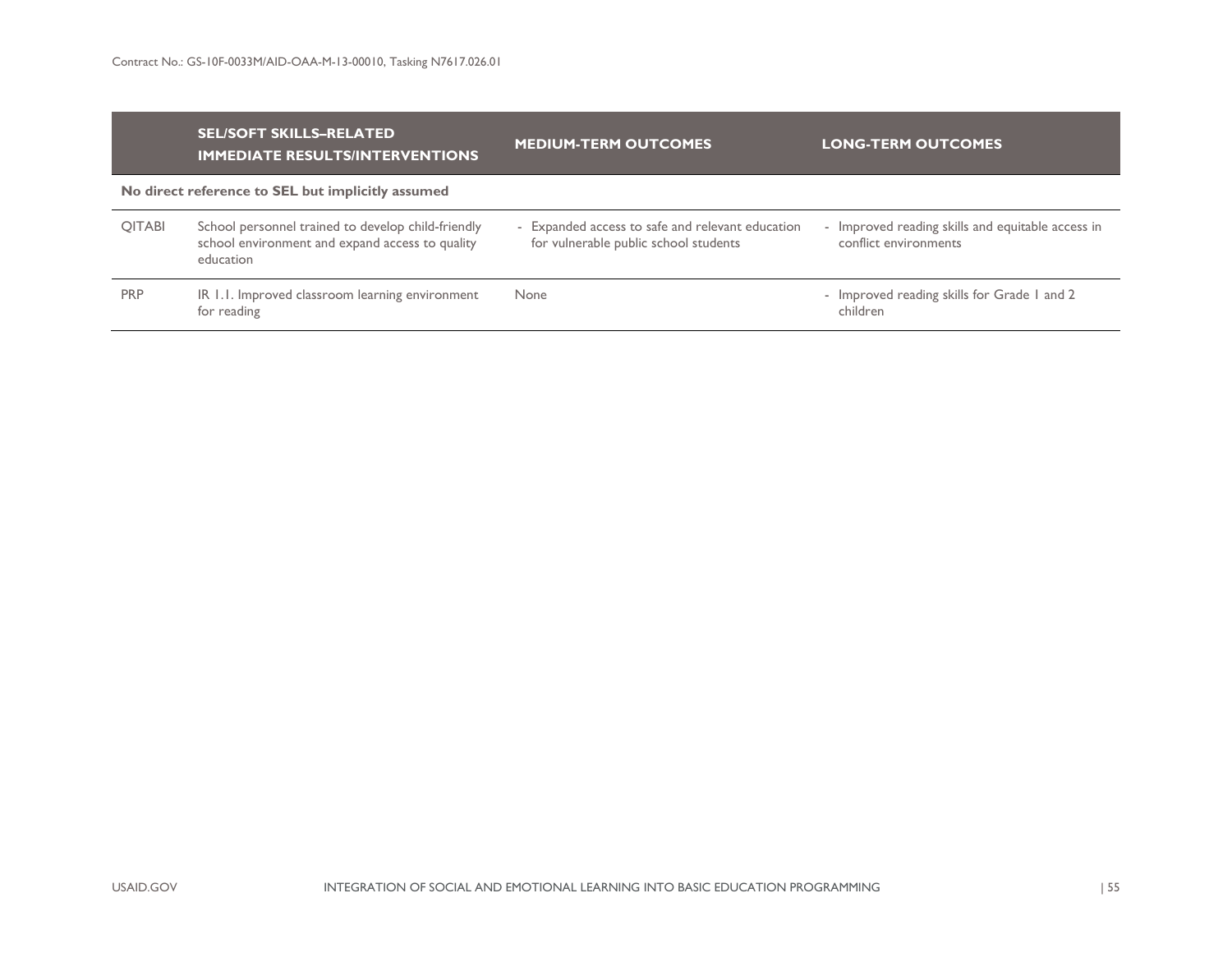### <span id="page-60-0"></span>**ANNEX C: SEL MEASUREMENT APPROACHES**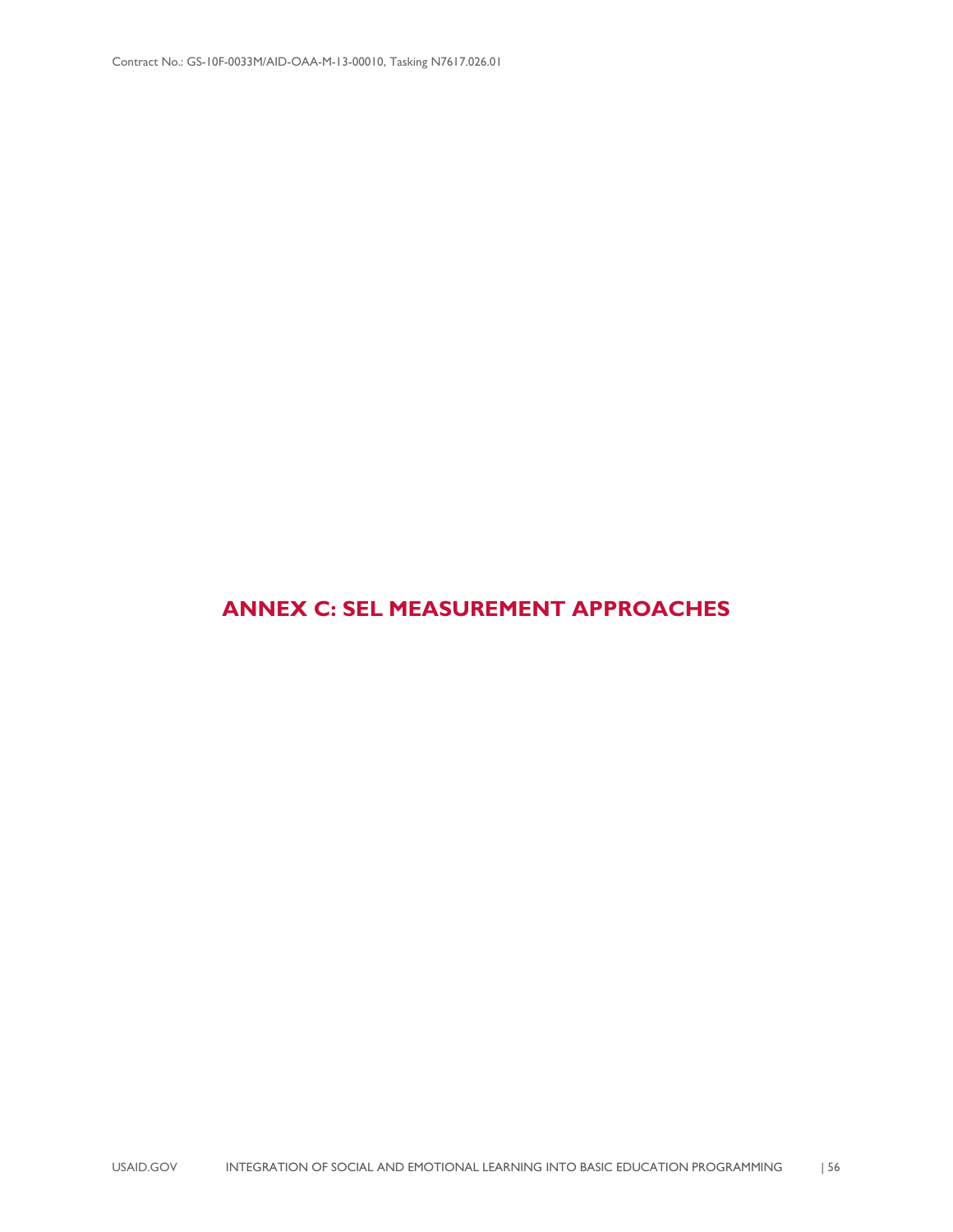### **ANNEX C1. SEL MEASUREMENT APPROACHES**

| <b>ACTIVITY</b> | <b>STUDY</b><br><b>DESIGN</b>                                                                             | <b>INSTRUMENT/</b><br><b>TOOL</b>         | <b>SEL COMPETENCE AREAS</b><br><b>AND SKILLS MEASURED</b>                                                                                          | <b>PURPOSE OF THE</b><br><b>MEASUREMENT</b>                                                                                                                                           | <b>TYPE OF</b><br><b>INSTRUMENT</b> | <b>RESPONDENTS</b>                                      |
|-----------------|-----------------------------------------------------------------------------------------------------------|-------------------------------------------|----------------------------------------------------------------------------------------------------------------------------------------------------|---------------------------------------------------------------------------------------------------------------------------------------------------------------------------------------|-------------------------------------|---------------------------------------------------------|
| LARA/<br>Uganda | Quasi-experimental<br>design with<br>repeated measures<br>(baseline and three<br>additional<br>occasions) | Perception of<br>school climate<br>survey | -Inclusion<br>-Peer relations<br>-Teacher-student relations<br>-Safety<br>-Attitudes toward corporal<br>punishment                                 | - To evaluate the success of<br>the Journeys intervention in<br>improving school climate                                                                                              | Self-report survey                  | Students and<br>school staff<br>(including<br>teachers) |
|                 |                                                                                                           | Gender<br><b>Attitudes</b><br>Survey      | -Gender traits<br>-Gender norms<br>-Gender roles<br>-Report of corporal<br>punishment                                                              | - To evaluate the success of<br>the Journeys interventions in<br>shifting gender attitudes<br>toward more gender<br>equality                                                          | Self-report survey                  | Students and<br>school staff<br>(including<br>teachers) |
|                 |                                                                                                           | <b>Student SEL</b><br>Survey              | -Peer relations<br>-Teacher-student relations<br>-Understanding emotions<br>-Sense of self and agency<br>-Social awareness<br>-Relationship skills | - To evaluate the success of<br>the Journeys interventions in<br>strengthening students' SEL                                                                                          | Self-report survey                  | Students                                                |
|                 |                                                                                                           | <b>SRGBV</b><br>Experiences<br>Survey     | -Bullying<br>-Corporal punishment<br>-Sexual violence                                                                                              | - To evaluate the success of<br>the Journeys interventions in<br>reducing prevalence and<br>extent that pupils<br>experience bullying, corporal<br>punishment, and sexual<br>violence | Self-report Likert scale<br>survey  | Students                                                |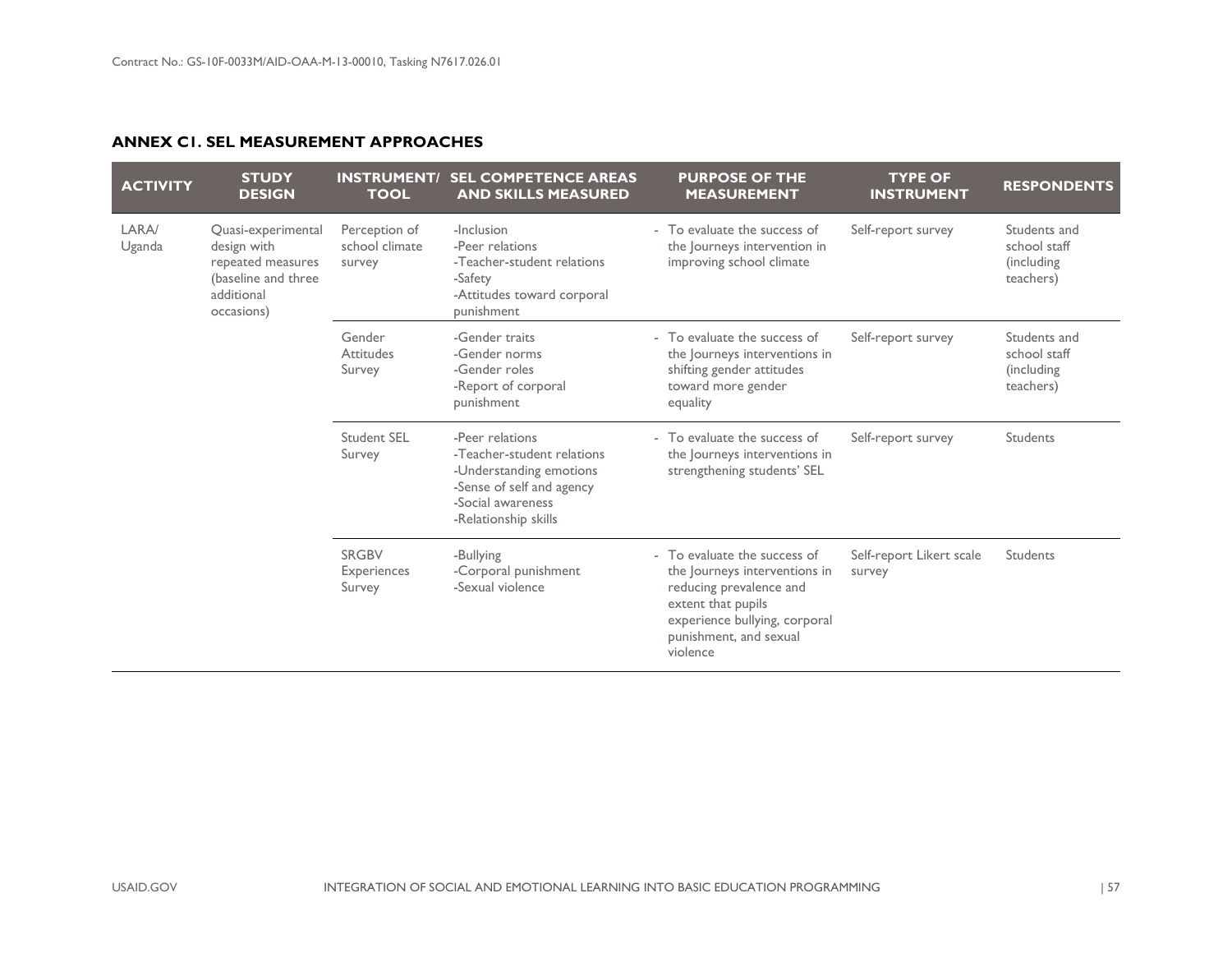| <b>ACTIVITY</b>       | <b>STUDY</b><br><b>DESIGN</b>                                                                                                           | <b>TOOL</b>                                                                                   | <b>INSTRUMENT/ SEL COMPETENCE AREAS</b><br><b>AND SKILLS MEASURED</b>                                                                                                    | <b>PURPOSE OF THE</b><br><b>MEASUREMENT</b>                                                                                                                                            | <b>TYPE OF</b><br><b>INSTRUMENT</b>                                            | <b>RESPONDENTS</b>       |
|-----------------------|-----------------------------------------------------------------------------------------------------------------------------------------|-----------------------------------------------------------------------------------------------|--------------------------------------------------------------------------------------------------------------------------------------------------------------------------|----------------------------------------------------------------------------------------------------------------------------------------------------------------------------------------|--------------------------------------------------------------------------------|--------------------------|
| MYDev/<br>Philippines | Quasi-experimental<br>design (baseline<br>and endline with<br>randomly selected<br>sample)                                              | Youth<br>Employment<br>Survey (YES)                                                           | -Communication skills<br>-Problem solving and critical<br>thinking<br>-Work habits and<br>entrepreneurship<br>-Leadership<br>-Perception on gender roles in<br>workplace | - To evaluate skill-focused<br>training in improving youths'<br>life skills, leadership skills,<br>and work-readiness skills,<br>and their perception on<br>gender equity in workplace | Self-report Likert scale<br>survey                                             | Youth                    |
|                       |                                                                                                                                         | Youth<br>Perceptions<br>Survey (YPS)                                                          | -Perceptions on government<br>-Perceptions on community<br>-Personal resilience skills<br>-Perception on violent<br>extremism                                            | - To evaluate skills-focused<br>training in improving youths'<br>civic engagement skills,<br>perceptions of violent<br>extremism, and resilience<br>skills                             | Self-report Likert scale<br>survey                                             | Youth                    |
| ECR/<br>Nigeria       | Performance<br>evaluation without<br>a comparison<br>group (measured at<br>baseline and<br>endline with<br>randomly selected<br>sample) | Strength and<br><b>Difficulties</b><br>Questionnaire<br>(SDQ) for<br>learners                 | -Emotional symptoms<br>-Conduct problems<br>-Hyperactivity/inattention<br>-Peer problems<br>-Prosocial behavior                                                          | - To evaluate learners' social<br>and emotional skills changes<br>over time                                                                                                            | Self-report survey                                                             | Learners                 |
|                       |                                                                                                                                         | Strength and<br><b>Difficulties</b><br>Questionnaire<br>(SDQ) for<br>learning<br>facilitators |                                                                                                                                                                          |                                                                                                                                                                                        | Survey on learner,<br>reported by facilitators                                 | Learning<br>facilitators |
|                       |                                                                                                                                         | Classroom<br>observation                                                                      | -General teaching practice<br>-instructional content<br>-Classroom interventions<br>-Assessment<br>-Social and emotional<br>environment<br>-School recordkeeping         | - To evaluate learning<br>facilitators' teaching and<br>classroom management<br>practices                                                                                              | A structured classroom<br>observation tool<br>recorded by trained<br>assessors | Learning<br>facilitators |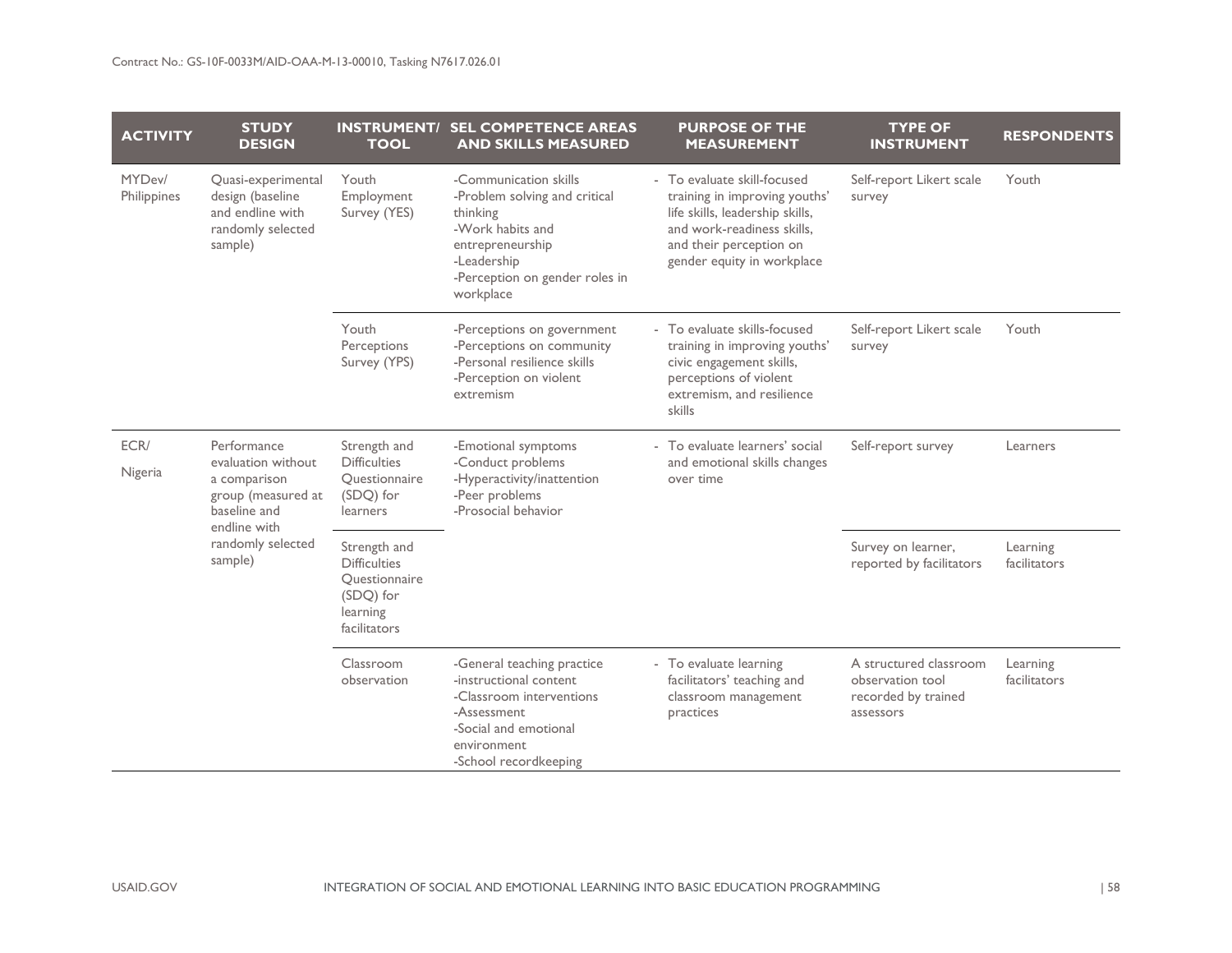| <b>ACTIVITY</b>         | <b>STUDY</b><br><b>DESIGN</b>                                                                | <b>TOOL</b>                                                                     | <b>INSTRUMENT/ SEL COMPETENCE AREAS</b><br><b>AND SKILLS MEASURED</b>                                                                                                          | <b>PURPOSE OF THE</b><br><b>MEASUREMENT</b>                                                                                        | <b>TYPE OF</b><br><b>INSTRUMENT</b>                              | <b>RESPONDENTS</b>      |
|-------------------------|----------------------------------------------------------------------------------------------|---------------------------------------------------------------------------------|--------------------------------------------------------------------------------------------------------------------------------------------------------------------------------|------------------------------------------------------------------------------------------------------------------------------------|------------------------------------------------------------------|-------------------------|
| ALE/<br>Honduras        | Ongoing activity<br>monitoring<br>(screening tool)                                           | <b>Youth Service</b><br><b>Eligibility Tool</b><br>(YSET)                       | -Nine risk factors at a family-,<br>peer- and individual-level<br>domain                                                                                                       | - To identify students qualified<br>for secondary prevention<br>service (psycho-emotional<br>therapy)                              | Screening questionnaire<br>tool assessing students'<br>behaviors | Learners                |
|                         |                                                                                              | Change<br>Measurement<br>Tool (HMC)                                             | -Anti-social behavior<br>-Impulse control<br>-Blame neutralization                                                                                                             | - To measure students'<br>behavior change                                                                                          | Screening questionnaire<br>tool assessing students'<br>behaviors | Learners                |
| EF/<br>Honduras         | Mixed-methods,<br>RCT design<br>(baseline and<br>performance<br>evaluation)                  | <b>Youth Service</b><br><b>Eligibility Tool</b><br>(YSET)                       | -Financial management<br>-Problem-solving skills<br>-Basic mathematics problems<br>-Job application skills<br>-Communicating effectively<br>with employers<br>-Computer skills | - To measure the<br>improvement of self-<br>perception of employability                                                            | Self-report survey                                               | Youth                   |
|                         |                                                                                              | Violence-<br>Involved<br>Persons Risk<br>Assessment<br>(VIP-RA)                 | -Personal history<br>-Emotional dimensions<br>-Relationship/community<br>dimensions<br>-Past deviance                                                                          | - To assess the level of risk<br>that youth face at different<br>stages of implementation                                          | Self-report survey                                               | Youth                   |
| Sisimpur/<br>Bangladesh | No impact<br>evaluation but<br>formative research<br>on new TV<br>episodes and<br>storybooks | Interview<br>questionnaire<br>(per grade level<br>from preschool<br>to grade 3) | -Perception on the story<br>-Perception on the illustration<br>-Comprehension questions<br>about the story                                                                     | - To measure the<br>effectiveness of sample of<br>new contents/storybooks                                                          | Assessor-administered<br>interview<br>questionnaires             | Children                |
|                         |                                                                                              | Focus group<br>discussion<br>(FGD) tool                                         | -Appropriateness of the book<br>-Perception on the contents<br>taught through storybooks or<br>TV episodes                                                                     | - To measure the<br>effectiveness of sample of<br>new contents/storybooks<br>- To get recommendations<br>from teachers and parents | Facilitators-led tool                                            | Parents and<br>teachers |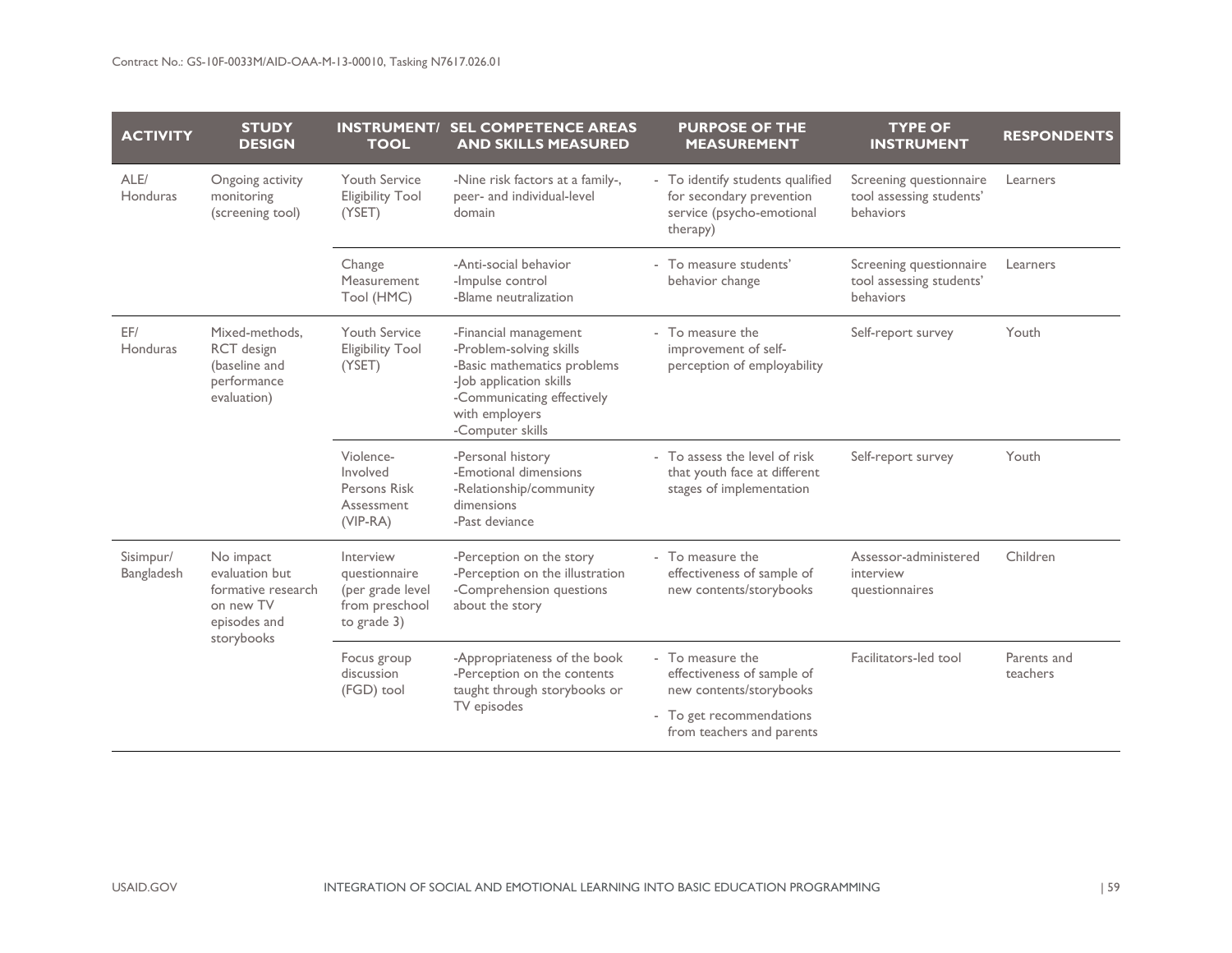| <b>ACTIVITY</b>           | <b>STUDY</b><br><b>DESIGN</b>                             | <b>INSTRUMENT/</b><br><b>TOOL</b>                                                         | <b>SEL COMPETENCE AREAS</b><br><b>AND SKILLS MEASURED</b>                                                                                                                                                                          | <b>PURPOSE OF THE</b><br><b>MEASUREMENT</b>                                                                                                                                                                          | <b>TYPE OF</b><br><b>INSTRUMENT</b>                                          | <b>RESPONDENTS</b> |
|---------------------------|-----------------------------------------------------------|-------------------------------------------------------------------------------------------|------------------------------------------------------------------------------------------------------------------------------------------------------------------------------------------------------------------------------------|----------------------------------------------------------------------------------------------------------------------------------------------------------------------------------------------------------------------|------------------------------------------------------------------------------|--------------------|
| <b>QITABI/</b><br>Lebanon | Ongoing activity<br>monitoring                            | Early warning<br>indicators:<br>Identifying                                               | -Students' social interaction in<br>school<br>-Students' behavior in<br>classroom<br>-School attendance<br>-Participation in extracurricular<br>interventions<br>-Academic performance in<br>math, science and foreign<br>language | - To assess the impact of<br><b>OITABI's EWS intervention</b><br>for struggling readers                                                                                                                              | Teacher-administered<br>tool                                                 | Students           |
|                           |                                                           | struggling<br>readers in<br>grades 1 to 4                                                 |                                                                                                                                                                                                                                    | - To understand correlation<br>between reading<br>performance and other<br>school indicators, including<br>school absenteeism.<br>classroom behavior,<br>extracurricular<br>interventions, and social<br>interaction |                                                                              |                    |
|                           | Ongoing activity<br>monitoring                            | Classroom<br>observation tool<br>adapted from<br>Danielson's<br>Framework for<br>Teaching | -Planning and preparation<br>-Classroom environment<br>-Teaching<br>-Professional responsibilities                                                                                                                                 | - To share feedback on<br>teachers' teaching practices<br>after receiving the EGR-BLA<br>training in the four domains,<br>twice per academic year                                                                    | MEHE-DOPS teacher-<br>mentors administered<br>structured observation<br>tool | <b>Teachers</b>    |
| PRP/<br>Pakistan          | RCT design<br>(baseline and<br>performance<br>evaluation) | Classroom<br>observation tool                                                             | -Daily reading lesson plan<br>-Teaching methods and<br>resources<br>-Promotion of student<br>participation and well-being<br>-Formative assessments<br>-Teaching reading and writing                                               | - To identify relationship<br>between teachers' teaching<br>practices and students'<br>reading skills                                                                                                                | Trained enumerators<br>administered structured<br>observation tool           | <b>Teachers</b>    |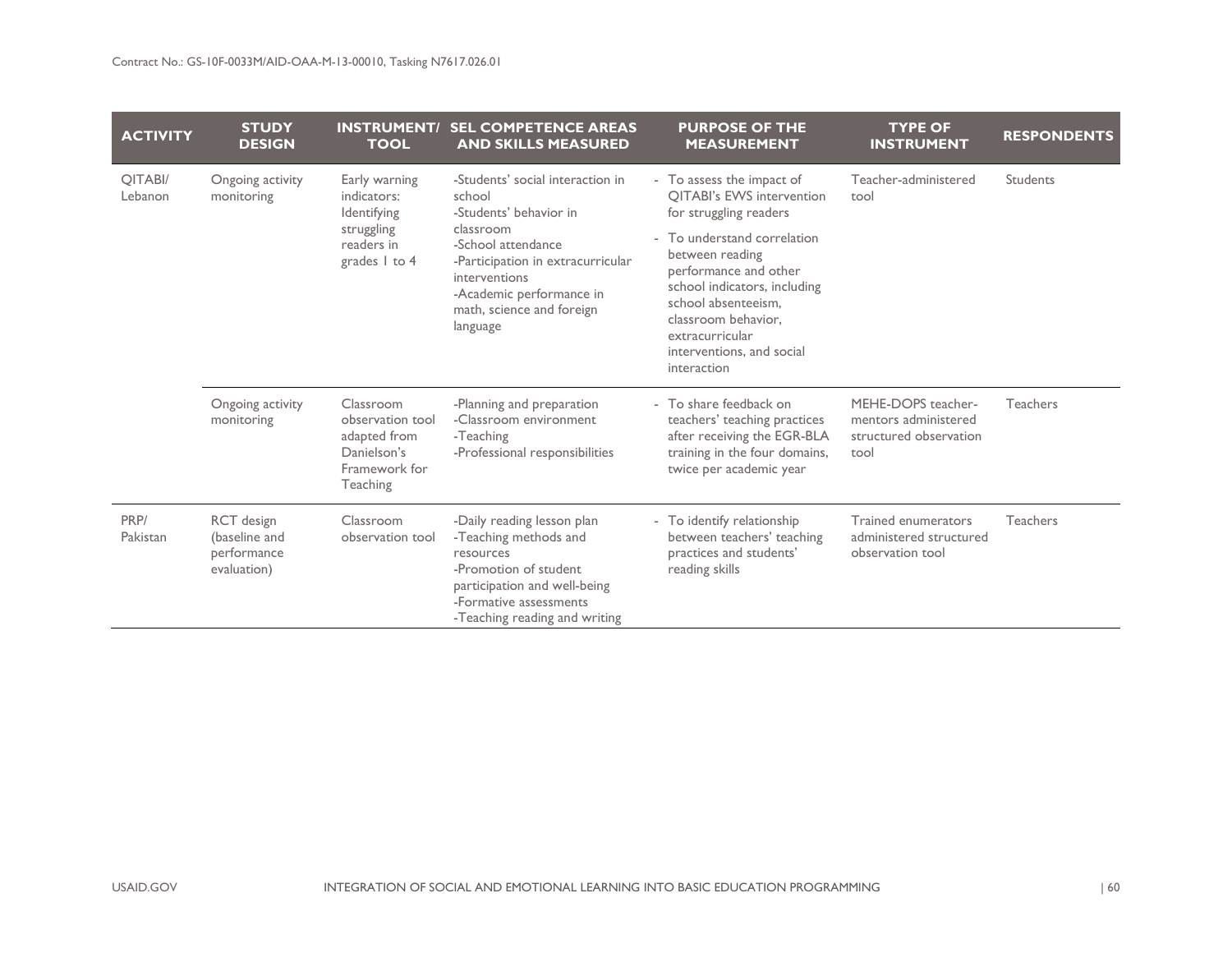### <span id="page-65-0"></span>**ANNEX D: REFERENCES**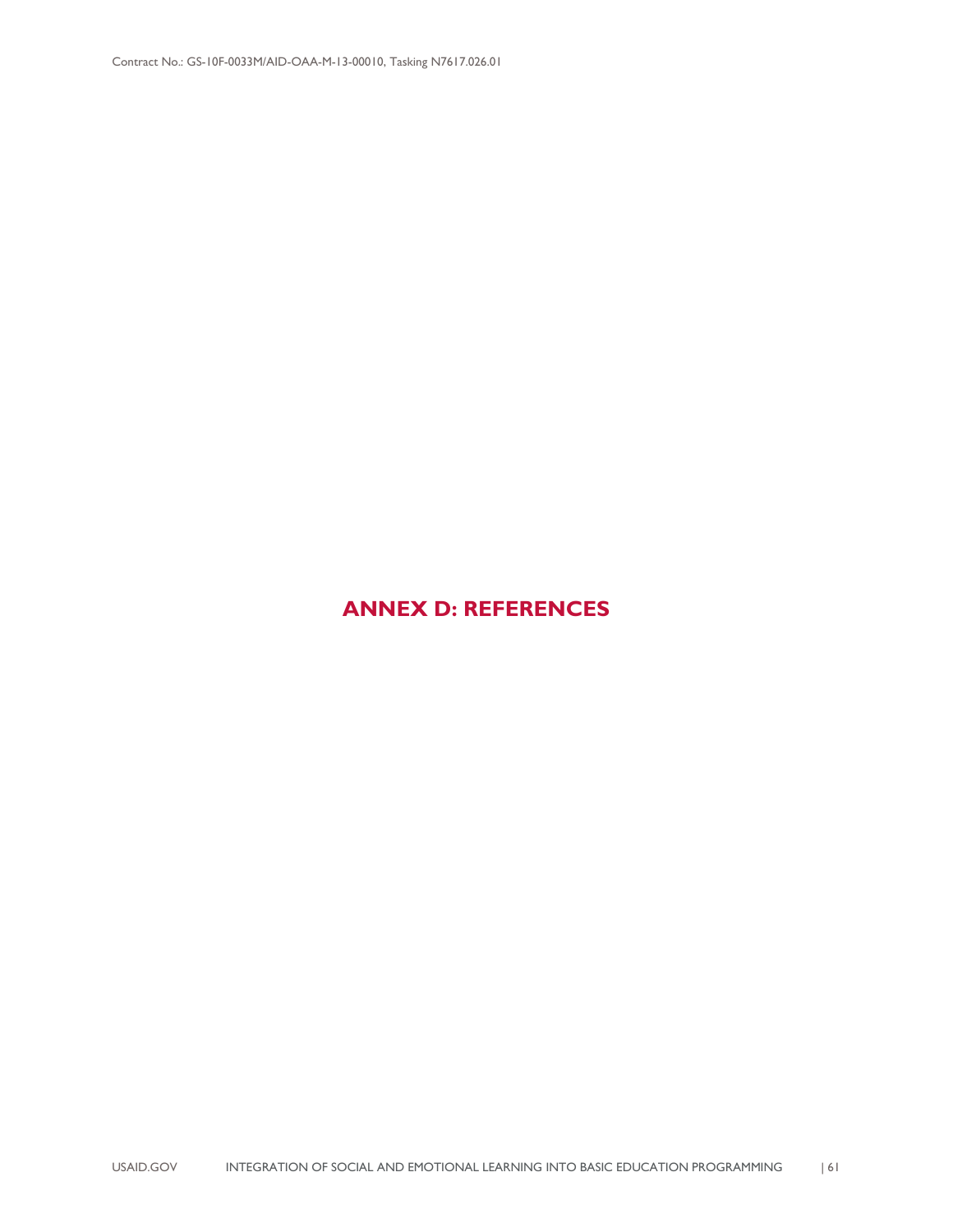### **REFERENCES**

- Allaf, Carine, Tzvetomira Laub, and Arianna Sloat. (2014). Translating global education standards to local contexts. *Forced Migration Review,* 45. Accessed January 22, 2021. <https://www.fmreview.org/crisis/allaf-laub-sloat>
- Collaborative for Academic, Social, and Emotional Learning (CASEL). (2020). CASEL's SEL Framework: What are the core competence areas and where are they promoted? Accessed January 22, 2021. https://casel.org/wp-content/uploads/2020/12/CASEL-SEL-Framework-11.2020.pdf
- Dolan, Carly Tubbs, and J. Weiss-Yagoda. (2017)*.* 3EA Impact Report 1.1: IRC Healing Classrooms retention support programming improves Syrian refugee children's learning in Lebanon. *New York, NY: International Rescue Committee (IRC) & Global TIES for Children at New York University. NYU Global TIES for Children*
- Durlak, Joseph A., Roger P. Weissberg, Allison B. Dymnicki, Rebecca D. Taylor, and Kriston B. Schellinger. (2011). The impact of enhancing students' social and emotional learning: A meta-analysis of school‐based universal interventions. *Child Development, 82*, no. 1: 405-432.
- Elias, Maurice J., Joseph E. Zins, Roger P. Weissberg, Karin S. Frey, Mark T. Greenberg, Norris M. Haynes, Rachael Kessler, Mary E. Schwab-Stone, and Timothy P. Shriver. (1997). *Promoting social and emotional learning: Guidelines for educators.*
- Inter-Agency Network for Education in Emergencies (INEE). (2010). *INEE Minimum Standards for Education: Preparedness, Response, Recovery*. New York: NY.
- Jagers, Robert J., Deborah Rivas-Drake, and Brittney Williams. (2019). Transformative social and emotional learning (SEL): Toward SEL in service of educational equity and excellence. *Educational Psychologist 54*, no. 3: 162-184.
- Jeong, Jisun. (2019). Researching cultural nuances and values for a contextually and culturally relevant social and emotional learning in Ghana: Methodological and conceptual challenges. *The brief by Benavot, A. et al. (Eds).* In *NISSEM Global Briefs: Education for the Social, the Sustainable and the Emotional, p.* 214-227.
- Jones, Stephanie, Katharine Brush, Rebecca Bailey, Gretchen Brion-Meisels, Joseph McIntyre, Jennifer Kahn, Bryan Nelson, and Laura Stickle. (2017a). Navigating SEL from the inside out. Looking inside and across 25 leading SEL programs: a practical resource for schools and OST providers. *Cambridge: Harvard Graduate School of Education*.
- Jones, Stephanie, Rebecca Bailey, Katherine Brush, and Jennifer Kahn. (2017b). Kernels of Practice for SEL: Low-Cost, Low-Burden Strategies. *Harvard Graduate School of Education*. Accessed January 22, 2021 https://www.wallacefoundation.org/knowledge-center/Documents/Kernels-of-Practice-for-SEL.pdf
- Jukes, Matthew, Prosper Gabrieli, Nkanileka Loti Mgonda, Florentina Nsolezi, Grace Jeremiah, Jovina Tibenda, and Kristen L. Bub. (2018). 'Respect is an investment': Community perceptions of social and emotional competencies in early childhood from Mtwara, Tanzania. *Global Education Review, 5*, no. 2: 160-188.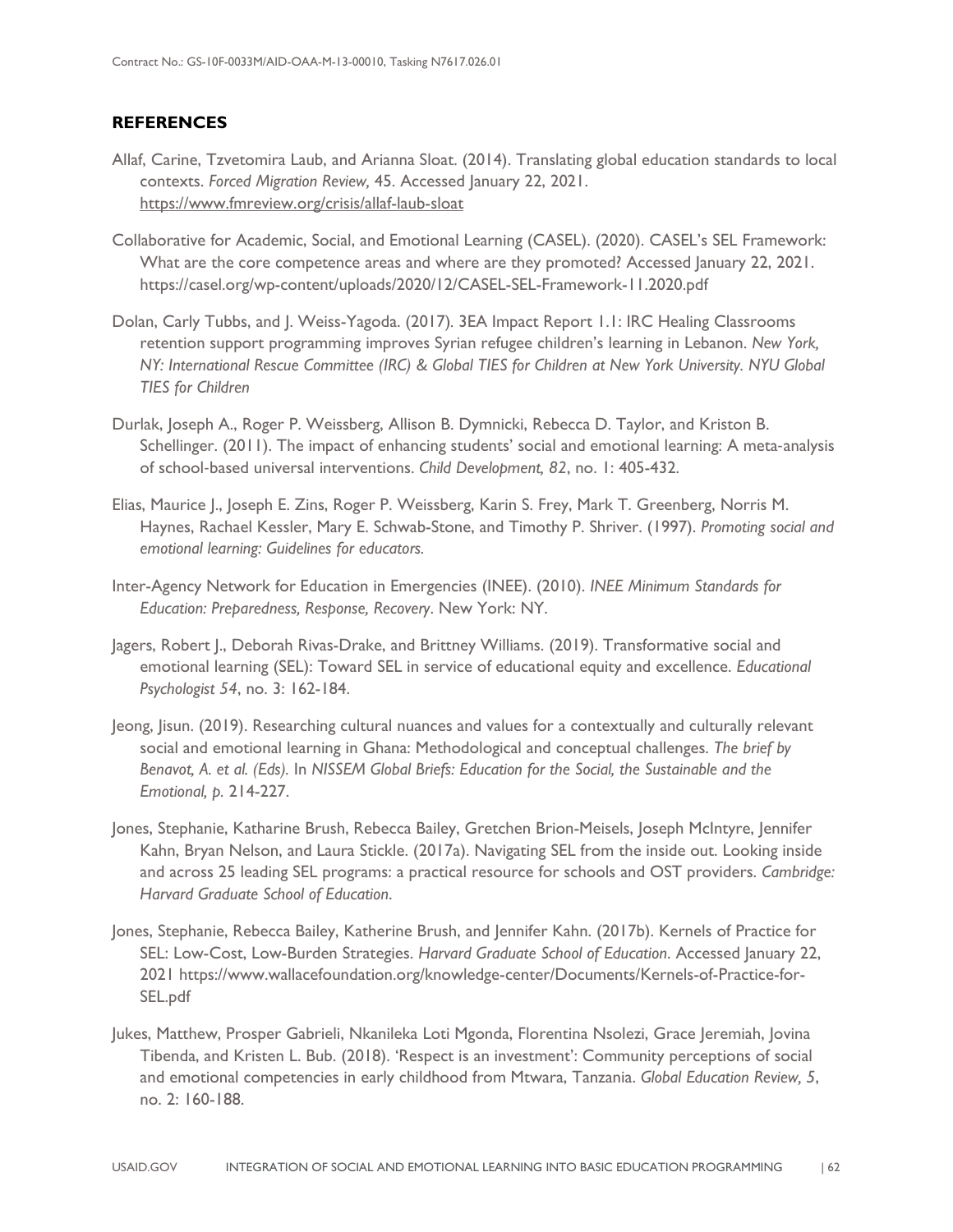- Machingura, Fortunate and Nicolai, Susan. (2018). Contextualizing the SDGs to leave no one behind in health: A case study from Zimbabwe. *ODI Briefing Note*. Accessed January 22, 2021. <https://www.odi.org/sites/odi.org.uk/files/resource-documents/12197.pdf>
- OECD. (2005). The definition and selection of key competencies: Executive summary, 2005. Accessed January 22, 2021. https://www.oecd.org/pisa/35070367.pdf
- Pisani, Lauren, Kanita Jajetović, Bojan Pavlovic, Denis Šiljak, and Fatima Smajlović. (2016). *Bosnia HEART Evaluation*. Washington D.C.: Save the Children.
- Sumida, Sugatac. (2019). How Japan interprets education for Sustainable Development and social and emotional learning. *The brief by Benavot, A. et al. (Eds).* In *NISSEM Global Briefs: Education for the Social, the Sustainable and the Emotional*, p. 132-139.
- UNESCO. Inclusion in education. Accessed January 22, 2020. [https://en.unesco.org/themes/inclusion-in](https://en.unesco.org/themes/inclusion-in-education)[education](https://en.unesco.org/themes/inclusion-in-education)
- UNESCO. Handbook on measuring equity in education, 2018. Accessed January 22, 2020. http://uis.unesco.org/sites/default/files/documents/handbook-measuring-equity-education-2018-en.pdf
- UNESCO. *Education for people and planet: creating sustainable futures for all, global education monitoring report, 2016*. Accessed November 20, 2018. http://uis.unesco.org/sites/default/files/documents/education-for-people-and-planet-creatingsustainable-futures-for-all-gemr-2016-en.pdf
- U.S. Agency for International Development. (2018). *USAID Education Policy, November 2018*. Washington, DC: USAID Office of Education. https://www.usaid.gov/sites/default/files/documents/1865/2018\_Education\_Policy\_FINAL\_WEB.pdf
- U.S. Agency for International Development. (2019). USAID Education Policy Brief: Social and Emotional Learning and Soft Skills. Washington, DC: USAID Office of Education. https://www.edulinks.org/sites/default/files/media/file/USAID%20Education%20Policy%20Brief%20Social%20and%20Em otional%20Learning%20and%20Soft%20Skills\_Final\_0.pdf
- U.S. Government. U.S. Government Strategy on Basic Education. Fiscal Years 2019-2023. Washington, DC: 2018. [https://www.usaid.gov/sites/default/files/documents/1865/USG-Education-](https://www.usaid.gov/sites/default/files/documents/1865/USG-Education-Strategy_FY2019-2023_Final_Web.pdf)Strategy\_FY2019-2023\_Final\_Web.pdf
- Weissberg, Roger P., Joseph A. Durlak, Celene E. Domitrovich, and Thomas P. Gullotta. "Social and emotional learning: Past, present, and future," in Handbook of social and emotional learning: Research and practice, eds. Joseph A. Durlak, Celene E. Domitrovich, Roger P. Weissberg, and Thomas P. Gullottapp. (New York, NY: Guilford Publications, 2015), 3-19.
- Weissberg, Roger P., Paul Goren, Celene Domitrovich, and Linda Dusenbury. (2012). Effective social and emotional learning programs CASEL (Collaborative for Academic, Social, and Emotional Learning). Chicago: CASEL. Accessed November 16, 2020. http://casel.org/wp-content/uploads/2016/01/2013 casel-guide-1.pdf